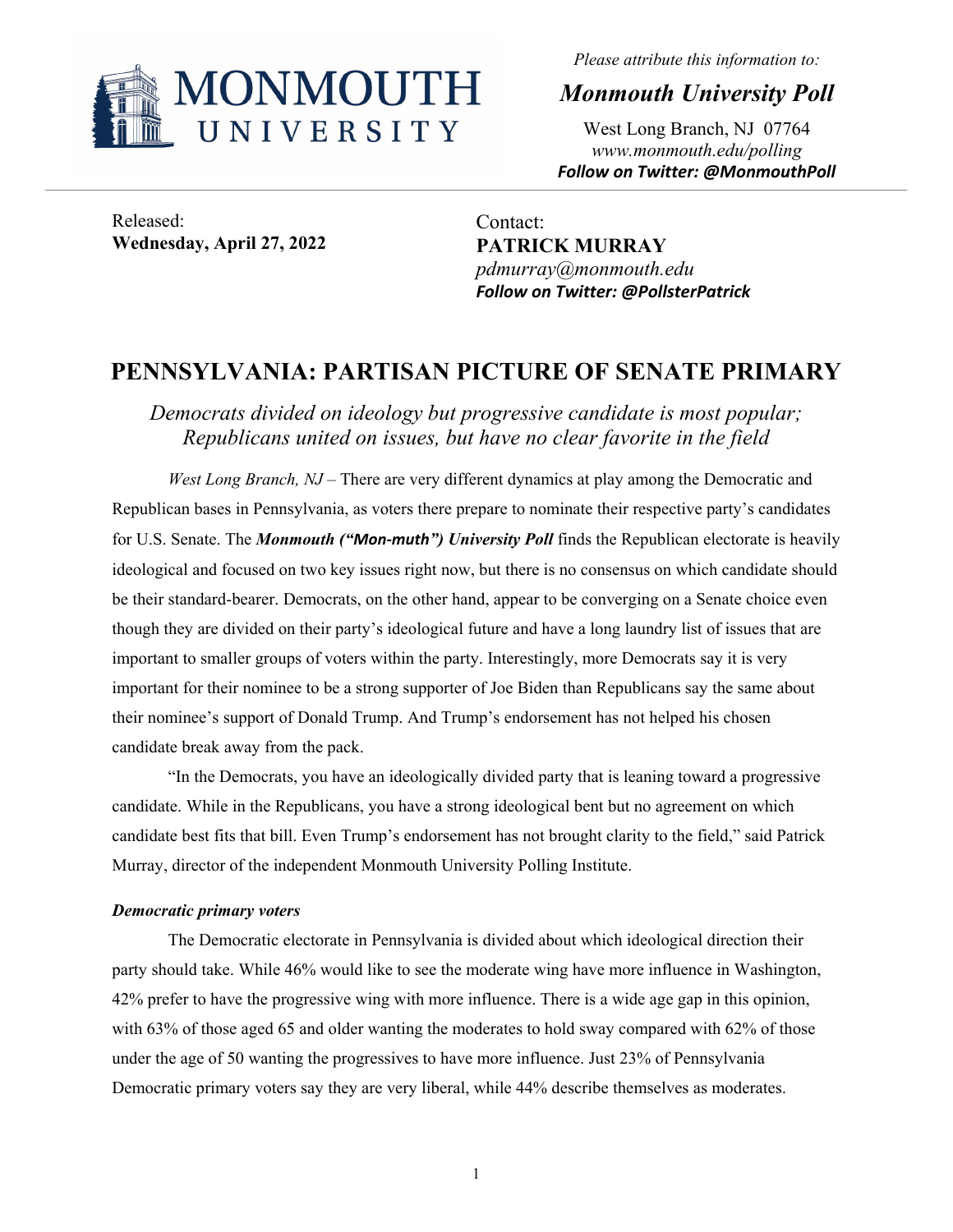No single issue currently dominates Democratic voters' concerns. A plurality of 28% mention inflation as one of the most important issues facing the country, but other responses tend to be widely dispersed. These include the Russia-Ukraine war (18%), health care (13%), the Covid pandemic (12%), voting and democracy (11%), and environmental issues (11%).

Four in ten Democratic voters (40%) say President Biden is doing better than they had hoped as president, but 29% say he is doing worse. Voters under 50 years old, however, are actually more likely to say Biden is doing worse (42%) rather than better than they hoped (22%). More voters of color (53%) than white voters (35%) say Biden is beating their expectations. About half of all Democratic primary voters (49%) say it is very important for their party's U.S. Senate nominee to strongly support the president.

"Democrats are all over the map when it comes to issues and ideology. In this Senate contest, though, the relatively progressive candidate seems to be attracting the most support," said Murray.

 In the race for the Democratic nomination, Lt. Gov. John Fetterman appears to have an edge over the rest of the field. He holds a 68% favorable rating and has the highest name recognition (81%) of the four Democratic candidates on the ballot. Just under half (44%) of Democratic primary voters say they are very likely to support Fetterman in the upcoming Senate primary. He garners stronger support from voters who describe themselves as liberal (54% very likely) than those who are moderate to conservative  $(37\%)$ .

 Western Pennsylvania congressman Conor Lamb also has a relatively high favorability rating (51%) as well as name recognition (65%). However, only 23% say they are very likely to vote for him in the primary. This support is similar among liberals (22%) and non-liberals (24%). Philadelphia-based legislator Malcolm Kenyatta has a 32% favorable rating and 43% name recognition, with 14% who are very likely to support him. Fetterman has a distinct issue edge as well. Three in ten Democrats (31%) name him as the candidate who is strongest on what they see as the nation's most important issues, compared with 13% who pick Lamb and 6% who choose Kenyatta.

 Voters were asked to assess their likelihood of supporting each of the candidates on the ballot. While nearly 9 in 10 Democrats identify a candidate they are at least somewhat likely to support, just under half (46%) can hone in on a single candidate they are "very likely" to support. Another 16% have multiple candidates they are very likely to back right now, while 38% pick no candidate as someone they are very likely to back at this time. Overall, Fetterman (34%) has a clear edge over Lamb (12%) and Kenyatta (4%) among voters who indicate a higher likelihood for backing one candidate over the others. *[Note: this estimation includes voters who name only one candidate in the field as being very likely to get their vote, or if no candidates are chosen as "very likely" at this stage, it includes voters who name only one candidate they are "somewhat likely" to support.]*

2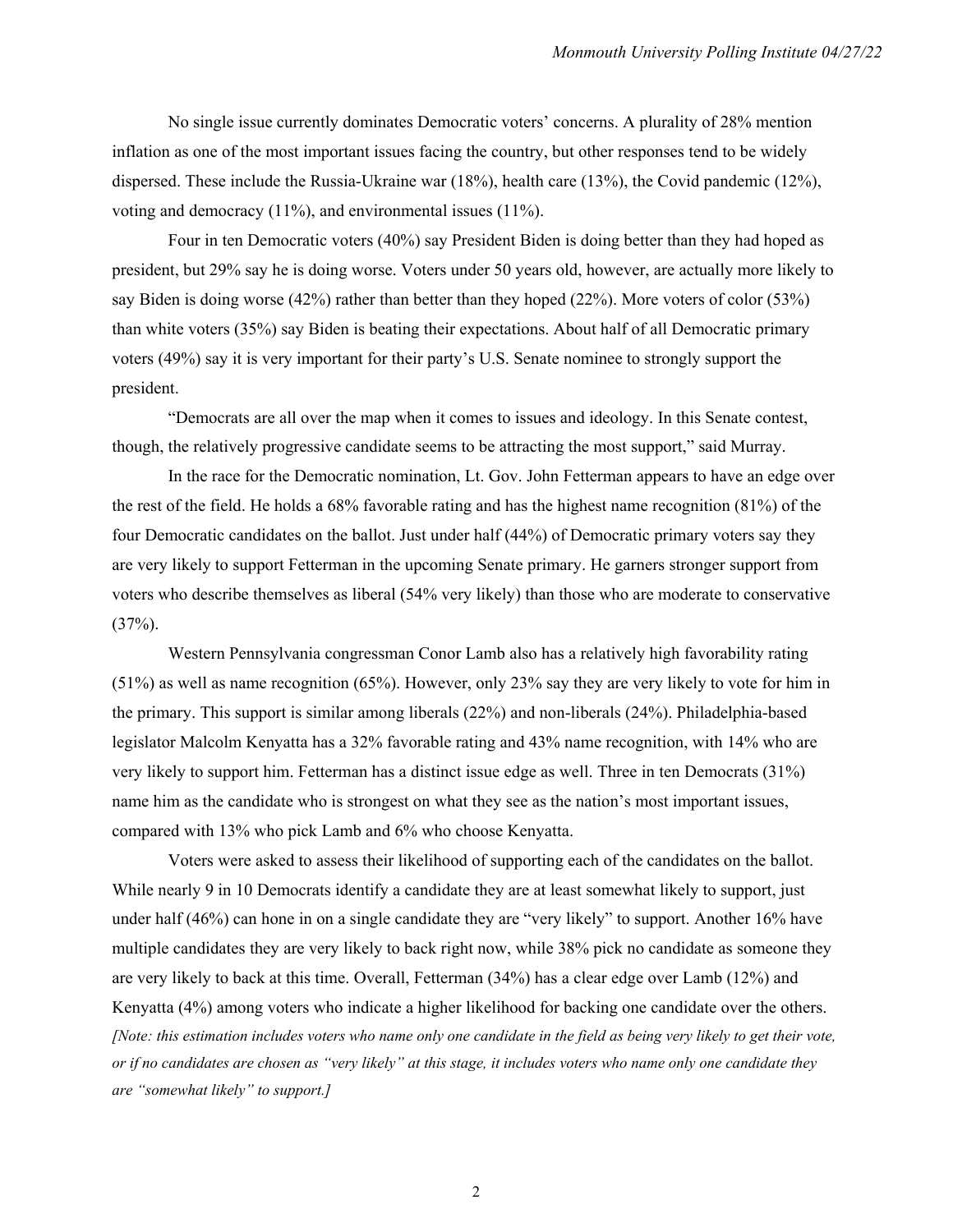#### *Republican primary voters*

In contrast to Pennsylvania Democrats, the Republican primary electorate tends toward being highly ideological. Nearly half (47%) call themselves very conservative and just 23% say they are moderate. In terms of national concerns that dominate their thinking today, two issues clearly stand out as being the most urgent for these voters: inflation (56%) and illegal immigration (36%). There are few demographic differences of note among Republicans who name these as top concerns.

 The GOP U.S. Senate primary presents a reverse image of the Democratic contest. The Republican electorate may have more clarity about which policy areas are most important, but there is no consensus on who is the best choice to handle these issues. Media figure Dr. Mehmet Oz (20%), investment consultant David McCormick (16%), and political commentator Kathy Barnette (12%) are the only candidates in the 7-person primary field to register in double-digits – albeit barely – on the question of who is the strongest candidate to handle voters' top concerns.

 Both Oz (92%) and McCormick (80%) have widespread name recognition among Pennsylvania Republicans, but McCormick has a better net rating  $-51\%$  favorable and 15% unfavorable compared with 48% favorable and 37% unfavorable for Oz. About half the potential primary electorate has heard of Barnette (37% favorable and 5% unfavorable) and businessman Jeff Bartos (28% favorable and 6% unfavorable). Fewer than 4 in 10 know former ambassador Carla Sands (25% favorable and 4% unfavorable).

 None of the GOP contenders garners a significant number of party voters who are "very likely" to back them at this stage. McCormick has the greatest level of potential support, with 61% who say they are at least somewhat likely to vote for him. About half of the Republican electorate is either very or somewhat likely to vote for Oz  $(51\%)$  or Barnette  $(51\%)$ . Bartos  $(45\%)$  and Sands  $(42\%)$  are slightly behind in potential support. At the other end of the spectrum, about 4 in 10 Republican primary voters (42%) say they are unlikely to vote for Oz, with 42% saying the same about Sands and 39% about Bartos. Fewer voters rule out Barnette (33%) or McCormick (29%). There are few differences in these levels of support based on whether voters describe themselves as being very conservative or they put themselves elsewhere on the ideological scale.

 About half of Republican primary voters (49%) say there is no candidate in the field they are "very likely" to support at this stage. Fewer than 4 in 10 (37%) have settled on a single candidate as being very likely to get their backing, while 14% name multiple candidates who are very likely to get their support. Nearly 9 in 10, though, can point to at least one candidate they are somewhat likely to back. Among voters who register a higher likelihood of voting for one specific candidate over the other six, support is divided among Oz (15%), McCormick (11%), and Barnette (8%).

3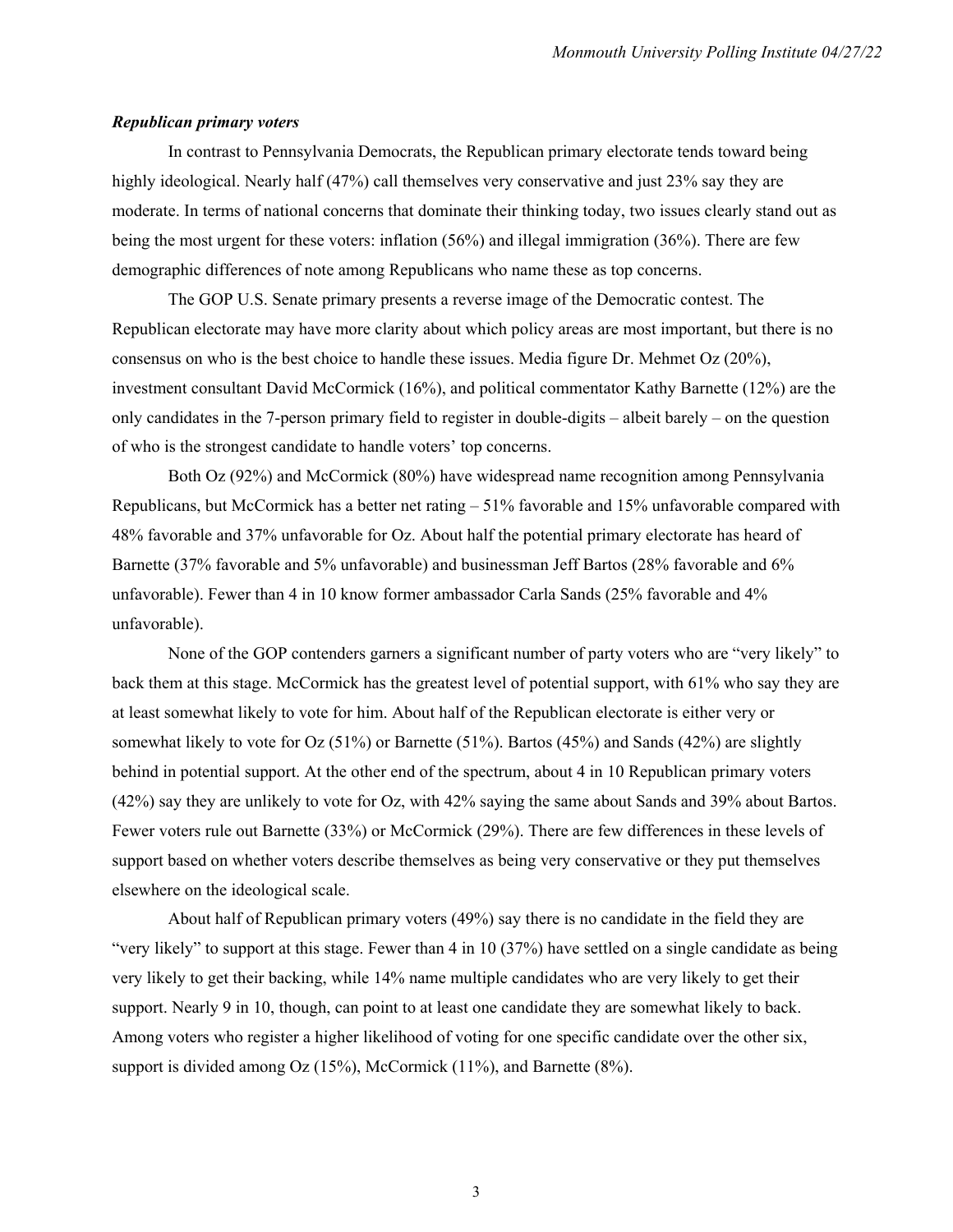"This is the kind of environment where a number of candidates could emerge as the nominee. Oz has the highest name recognition but also the highest negatives. If McCormick and Oz beat each other up, though, Barnette could realistically end up on top," said Murray.

 A majority of Republican primary voters (54%) have a very favorable opinion of former President Trump. By comparison, fewer Democrats feel the same about Biden (44%). Just over a third of Republicans (37%) say it is very important to nominate a U.S. Senate candidate who is a strong supporter of Trump.

 Dr. Oz, who has been endorsed by Trump, is seen as the most stalwart backer of the former president. Overall, 54% call Oz a strong supporter of Trump versus 20% who say he is not a particularly strong supporter. Opinion is more divided on the Trumpian loyalties of McCormick (30% strong to 23% not strong). Most GOP voters are aware of Trump's endorsement in this race. While 69% say this has not changed their opinion of Oz, 22% say it does make them feel more favorably toward him compared with 8% who feel less favorable.

 "If Dr. Oz thought Trump's seal of approval was going to lock this nomination up for him, he was mistaken. It may help Oz on the margins, but it doesn't completely erase his negatives. And other candidates have earned their Trumpian bona fides with Republican voters," said Murray.

The poll also asked about  $Oz$ 's residency status. Most  $(69%)$  are aware that he moved to Pennsylvania shortly before announcing his U.S. Senate campaign. About 1 in 4 GOP voters (26%) say this bothers them a lot, 25% are bothered a little, and about half (48%) are not bothered at all.

#### *A tale of two parties*

 Democratic and Republican voters hold similar views of their own parties. Nearly 9 in 10 in both groups have a favorable view of their respective parties, with 38% of Democrats and 40% of Republicans saying their party opinion is "very favorable." Over 6 in 10 voters in both groups describe themselves as strong partisans. More than 8 in 10 in both groups say it is very important for their party to control the U.S. Senate after this year's elections and more than 7 in 10 Democrats and Republicans alike say they are certain to vote in next month's primary election.

 There are some areas of partisan difference, though. A sense of optimism about the outcome of this year's midterm elections is more prevalent among Republicans (75% overall, including 42% very optimistic) than among Democrats (55% overall, including 19% very optimistic). A larger number of Republicans (41%) than Democrats (29%) say they are more enthusiastic about this year's Senate race compared with past elections.

 The biggest partisan gaps in the poll, though, are found in the overall assessment of the country. Democratic opinion is mixed between seeing the nation as headed in the right direction (47%) or being on

4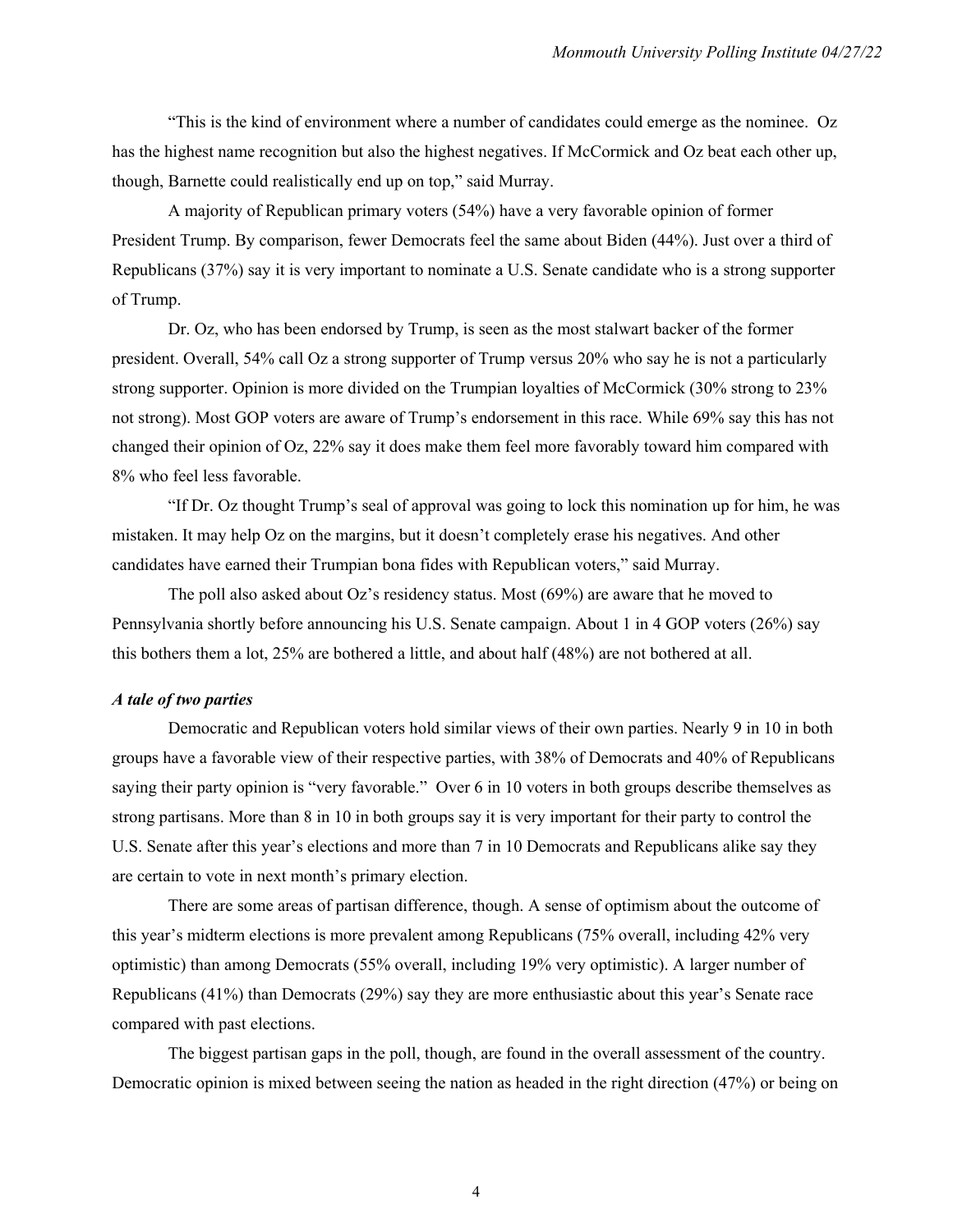the wrong track (36%). Republicans, however, are nearly unanimous that the country has gone awry (97%). The two partisan groups also hold vastly different opinions on a point of fact. While 97% of Democrats describe the 2020 presidential outcome as "fair and square," just 22% of Republicans agree. Fully 71% of GOP primary voters believe Biden only won because of voter fraud.

 "It's a whole different world out there for Democrats and Republicans. Not just about issues and policies, but their grasp on reality as well. The willingness of voters to accept this invention about the 2020 elections, and GOP leaders' willingness to use it as motivation for their base, continues to pose a danger for the future of American democracy," said Murray.

| <b>PENNSYLVANIA PRIMARY VOTER</b>                                                |                                 |                    |  |  |  |  |  |
|----------------------------------------------------------------------------------|---------------------------------|--------------------|--|--|--|--|--|
| <b>PARTISAN PROFILE</b>                                                          |                                 |                    |  |  |  |  |  |
|                                                                                  | <b>DEMOCRATS</b>                | <b>REPUBLICANS</b> |  |  |  |  |  |
| Very important for party to control U.S. Senate                                  | 82%                             | 84%                |  |  |  |  |  |
| More enthusiastic than usual about 2022 election                                 | 29%                             | 41%                |  |  |  |  |  |
| Very optimistic about midterm outcome                                            | 19%                             | 42%                |  |  |  |  |  |
| Certain to vote in primary                                                       | 73%                             | 71%                |  |  |  |  |  |
| Very favorable opinion of own party                                              | 38%                             | 40%                |  |  |  |  |  |
| Identifies as a strong partisan                                                  | 65%                             | 63%                |  |  |  |  |  |
| Describes self as "very" [liberal/conservative]                                  | 23%                             | 47%                |  |  |  |  |  |
| Describes self as moderate                                                       | 44%                             | 23%                |  |  |  |  |  |
| Very favorable opinion of [D-Biden/R-Trump]                                      | 44%                             | 54%                |  |  |  |  |  |
| Very important that Senate nominee is a strong<br>supporter of [D-Biden/R-Trump] | 49%                             | 37%                |  |  |  |  |  |
| Biden won 2020 election "fair and square"                                        | 97%                             | 22%                |  |  |  |  |  |
| Top issue: Inflation                                                             | 28%                             | 56%                |  |  |  |  |  |
| Top issue: Illegal immigration                                                   | 2%                              | 36%                |  |  |  |  |  |
| Top issue: Gas prices                                                            | 8%                              | 19%                |  |  |  |  |  |
| Top issue: Russia-Ukraine                                                        | 18%                             | 10%                |  |  |  |  |  |
| Top issue: Health care                                                           | 13%                             | 3%                 |  |  |  |  |  |
| Top issue: Covid                                                                 | 12%                             | 4%                 |  |  |  |  |  |
| Top issue: Voting, elections, democracy                                          | 11%                             | 4%                 |  |  |  |  |  |
| Top issue: Environment, climate                                                  | 11%                             | 1%                 |  |  |  |  |  |
| 4ONMOUTH<br><b>IINIVERSITY</b>                                                   | <b>Monmouth University Poll</b> | April 20-25, 2022  |  |  |  |  |  |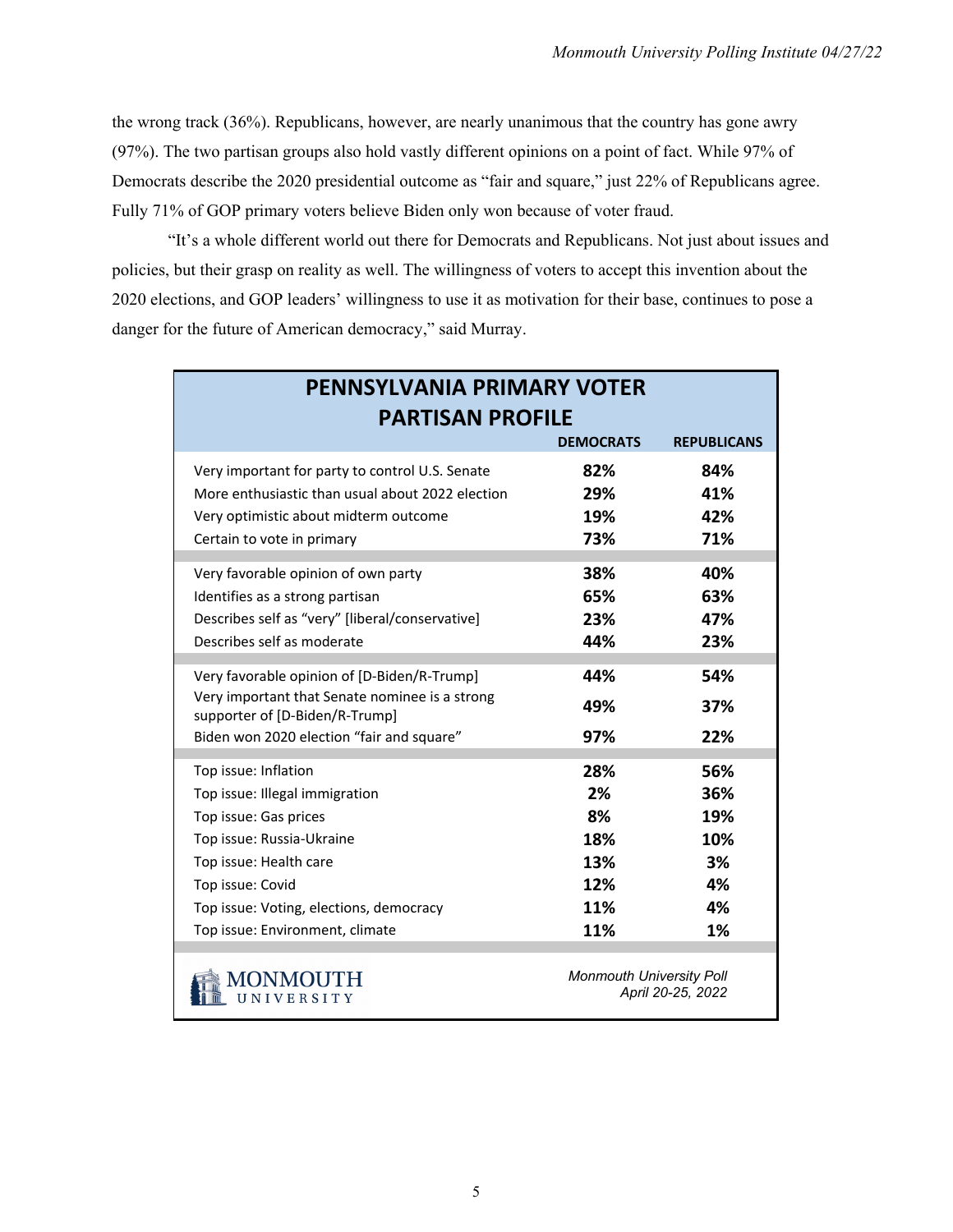The poll also asked about other candidates on the ballot for U.S. Senate, specifically George Bochetto (R), Sean Gale (R), and Alexandria Khalil (D). Fewer than 1 in 5 voters in their respective parties have heard of these candidates, with at least half being unlikely to support any of the three.

The *Monmouth University Poll* was conducted by telephone from April 20 to 25, 2022 with a sample of registered Pennsylvania voters who have participated in a past primary election, including 406 registered Democrats and 407 registered Republicans. The Democratic primary sample represents 28% of all registered voters in Pennsylvania and the Republican sample represents 25% of voters. The margin of error for each party sample is +/- 4.9 percentage points. The poll was conducted by the Monmouth University Polling Institute in West Long Branch, NJ.

#### **QUESTIONS AND RESULTS**

(\* Some columns may not add to 100% due to rounding.)

1. Would you say things in the country are going in the right direction, or have they gotten off on the wrong track?

|                        | <b>DEM</b> | <b>REP</b> |
|------------------------|------------|------------|
| <b>Right direction</b> | 47%        | 2%         |
| Wrong track            | 36%        | 97%        |
| (VOL) Depends          | 11%        | 1%         |
| (VOL) Don't know       | 6%         | 1%         |
| (n)                    | (406)      | (407)      |

2. How important is it to have the [Democratic Party keep/Republican Party take] control of the U.S. Senate in this year's midterm elections – very important, somewhat important, not too important, or not at all important?

|                      | <b>DEM</b> | <b>REP</b> |
|----------------------|------------|------------|
| Very important       | 82%        | 84%        |
| Somewhat important   | 12%        | 11%        |
| Not too important    | 2%         | 3%         |
| Not at all important | 2%         | 1%         |
| (VOL) Don't know     | 1%         | 1%         |
| (n)                  | (406)      | (407)      |

3. I am going to read you a list of [Democratic/Republican] candidates running for the U.S. Senate seat in Pennsylvania this year. For each one, please tell me if you have definitely heard of them, not sure if you've heard of them, or if you've definitely not heard of them?

4. [*If DEFINITELY HEARD OF*:] For each of the following, please tell me if you have a very favorable, somewhat favorable, somewhat unfavorable, or very unfavorable opinion of them. [*NAMES WERE ROTATED*]

| <b>DEMOCRAT</b>   | Verv<br>favorable | Somewhat<br>favorable | Somewhat<br>unfavorable | Verv<br>unfavorable | Heard of,<br>no opinion<br>(VOL) | Not sure if<br>heard of | Definitely<br>not heard of | (n)   |
|-------------------|-------------------|-----------------------|-------------------------|---------------------|----------------------------------|-------------------------|----------------------------|-------|
| John Fetterman    | 42%               | 26%                   | 3%                      | 2%                  | 8%                               | 7%                      | 13%                        | (406) |
| Malcolm Kenyatta  | 12%               | 20%                   | 3%                      | 1%                  | 6%                               | 12%                     | 45%                        | (406) |
| Alexandria Khalil | 1%                | 10%                   | 1%                      | 0%                  | 5%                               | 18%                     | 65%                        | (406) |
| Conor Lamb        | 19%               | 32%                   | 4%                      | 2%                  | 7%                               | 11%                     | 24%                        | (406) |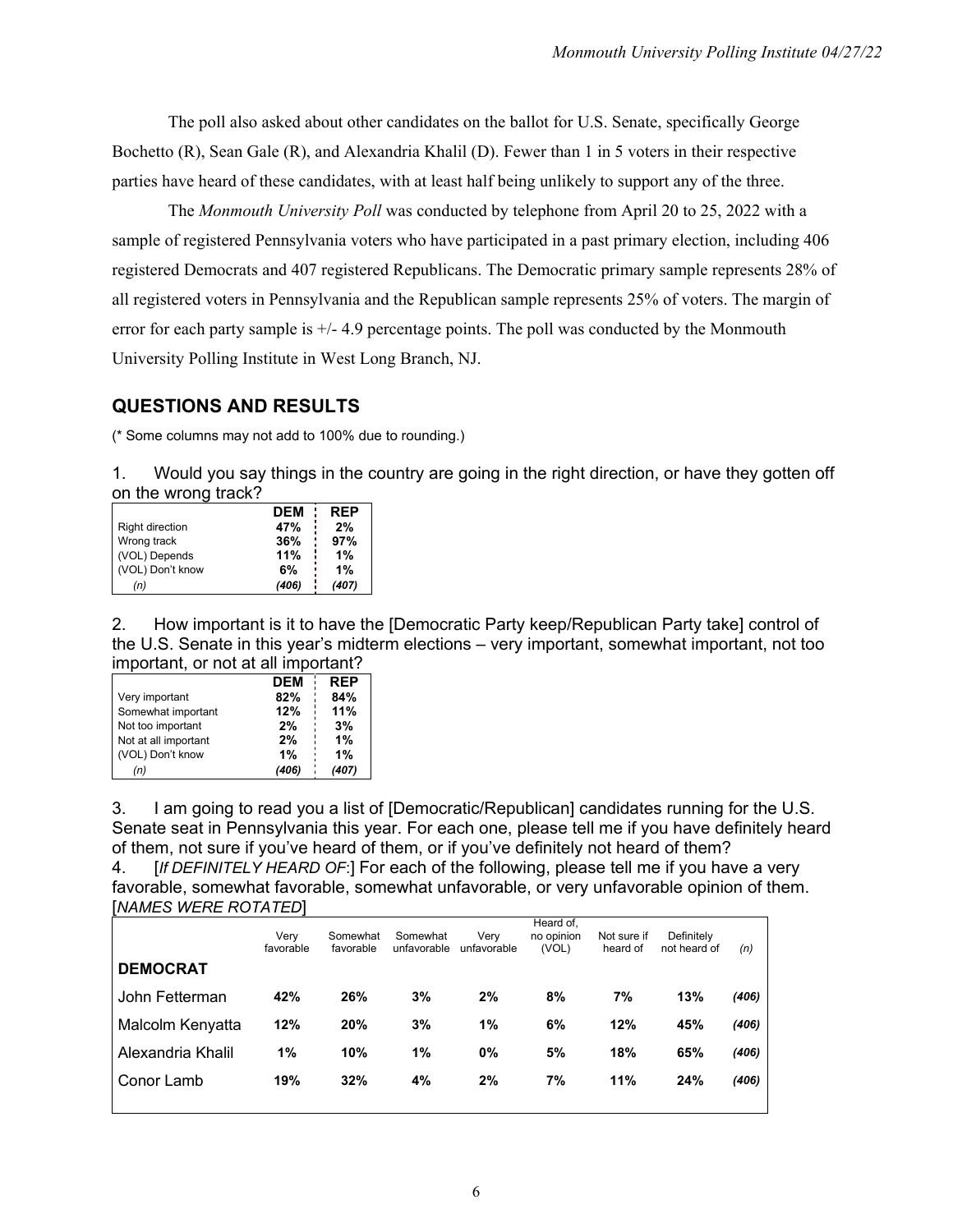|                   | Very<br>favorable | Somewhat<br>favorable | Somewhat<br>unfavorable | Very<br>unfavorable | Heard of,<br>no opinion<br>(VOL) | Not sure if<br>heard of | Definitely<br>not heard of | (n)   |
|-------------------|-------------------|-----------------------|-------------------------|---------------------|----------------------------------|-------------------------|----------------------------|-------|
| <b>REPUBLICAN</b> |                   |                       |                         |                     |                                  |                         |                            |       |
| Kathy Barnette    | 15%               | 22%                   | 3%                      | 2%                  | 10%                              | 16%                     | 34%                        | (407) |
| Jeff Bartos       | 5%                | 23%                   | 5%                      | 1%                  | 15%                              | 14%                     | 36%                        | (407) |
| George Bochetto   | 1%                | 6%                    | 3%                      | 0%                  | 2%                               | 19%                     | 68%                        | (407) |
| Sean Gale         | 1%                | 6%                    | 2%                      | 2%                  | 3%                               | 15%                     | 70%                        | (407) |
| David McCormick   | 14%               | 37%                   | 9%                      | 6%                  | 14%                              | 8%                      | 12%                        | (407) |
| Dr. Mehmet Oz     | 18%               | 30%                   | 16%                     | 21%                 | 8%                               | 2%                      | 6%                         | (407) |
| Carla Sands       | 7%                | 18%                   | 3%                      | 1%                  | 8%                               | 12%                     | 52%                        | (407) |

|            |  | 5. In your opinion, what are the most important one or two issues facing the country right |  |  |                                                                                               |
|------------|--|--------------------------------------------------------------------------------------------|--|--|-----------------------------------------------------------------------------------------------|
|            |  |                                                                                            |  |  | now? [LIST WAS NOT READ] [Note: Results add to more than 100% because multiple responses were |
| accepted.] |  |                                                                                            |  |  |                                                                                               |

|                                   | <b>DEM</b> | REP   |
|-----------------------------------|------------|-------|
| Economy (general)                 | 9%         | 13%   |
| Taxes                             | 2%         | 3%    |
| Jobs                              | 7%         | 5%    |
| Inflation, increasing prices      | 28%        | 56%   |
| Gas prices specifically           | 8%         | 19%   |
| Housing costs, rent               | 1%         | 3%    |
| Health care, health insurance     | 13%        | 3%    |
| Education, schools                | 6%         | 4%    |
| Transportation, infrastructure    | 1%         | 0%    |
| Crime, violence                   | 8%         | 4%    |
| Gun control, 2nd Amendment        | 7%         | 4%    |
| Race, equity, police reform       | 9%         | 1%    |
| Illegal immigration               | 2%         | 36%   |
| Environment, climate change       | 11%        | 1%    |
| Voting, elections, democracy      | 11%        | 4%    |
| Traditional values, family values | 1%         | 5%    |
| Abortion                          | 5%         | 3%    |
| Covid, pandemic                   | 12%        | 4%    |
| Terrorism, national security      | 2%         | 6%    |
| Russia/Ukraine                    | 18%        | 10%   |
| Energy issues                     | 1%         | 3%    |
| Divided country                   | 4%         | 2%    |
| Leadership, Biden                 | 1%         | 6%    |
| Trump                             | 1%         | 0%    |
| Debt, government spending         | 1%         | 2%    |
| Other                             | 13%        | 11%   |
| Nothing/no answer                 | 3%         | 1%    |
| (n)                               | (406)      | (407) |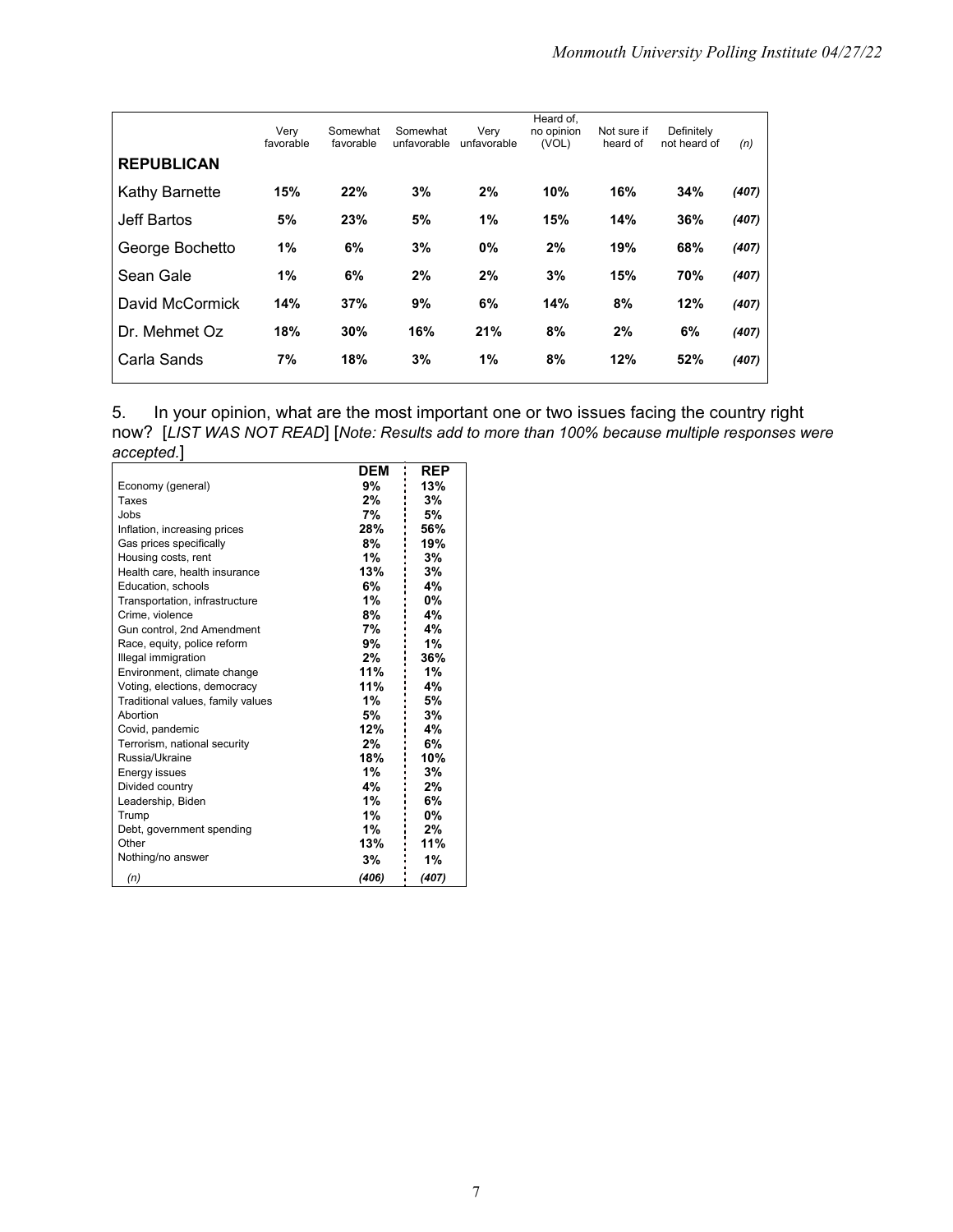6. Do any of the [Democratic/Republican] candidates for U.S. Senate stand out in your mind as being particularly strong on the issues you just mentioned? [*If YES:* Who stands out?] [*Note: Results add to more than 100% because multiple responses were accepted.*]

|                   | <b>DEM</b> |                    | <b>REP</b> |
|-------------------|------------|--------------------|------------|
| John Fetterman    | 31%        | Kathy Barnette     | 12%        |
| Malcolm Kenyatta  | 6%         | <b>Jeff Bartos</b> | 3%         |
| Alexandria Khalil | 1%         | George Bochetto    | 1%         |
| Conor Lamb        | 13%        | Sean Gale          | 1%         |
|                   |            | David McCormick    | 16%        |
|                   |            | Dr. Mehmet Oz      | 20%        |
|                   |            | Carla Sands        | 5%         |
| (VOL) Don't know  | 20%        | (VOL) Don't know   | 16%        |
| No one            | 39%        | No one             | 40%        |
| (n)               | (406)      | (n)                | (407)      |

7. How likely is it that you will vote in the [Democratic/Republican] primary election for U.S. Senator on May 17th – did you already vote by mail or in person, are you certain to vote, likely to vote, are you not sure, or are you unlikely to vote?

|                             | <b>DEM</b> | <b>REP</b> |
|-----------------------------|------------|------------|
| Already voted               | 3%         | 1%         |
| Certain to vote             | 70%        | 70%        |
| Likely to vote              | 21%        | 23%        |
| Not sure                    | 4%         | 3%         |
| Unlikely to vote            | 3%         | 1%         |
| (VOL) Definitely won't vote | <b>0%</b>  | 1%         |
| (n)                         | (406)      |            |

8. For each candidate, please tell me how likely it is that you will support them in the [Democratic/Republican] primary election for U.S. Senate – very likely, somewhat likely, not too likely, or not at all likely. *[Note: respondents who already voted were asked for whom they cast their ballot. The candidate chosen was assigned as "very likely" and all others as "not at all likely."]* [NAMES WERE ROTATED]

| Very<br>likely | Somewhat<br>likely | Not too<br>likely | Not at<br>all likely | (VOL) Don't<br>know | (n)   |
|----------------|--------------------|-------------------|----------------------|---------------------|-------|
|                |                    |                   |                      |                     |       |
| 44%            | 30%                | 5%                | 8%                   | 13%                 | (406) |
| 14%            | 26%                | 17%               | 28%                  | 15%                 | (406) |
| 8%             | 21%                | 17%               | 34%                  | 19%                 | (406) |
| 23%            | 36%                | 10%               | 14%                  | 17%                 | (406) |
|                |                    |                   |                      |                     |       |
|                |                    |                   |                      |                     |       |
| 18%            | 33%                | 13%               | 20%                  | 16%                 | (407) |
| 7%             | 38%                | 18%               | 21%                  | 16%                 | (407) |
| 4%             | 24%                | 20%               | 31%                  | 20%                 | (407) |
| 5%             | 25%                | 23%               | 28%                  | 19%                 | (407) |
| 19%            | 42%                | 12%               | 17%                  | 11%                 | (407) |
| 22%            | 29%                | 11%               | 31%                  | 8%                  | (407) |
| 9%             | 33%                | 21%               | 21%                  | 17%                 | (407) |
|                |                    |                   |                      |                     |       |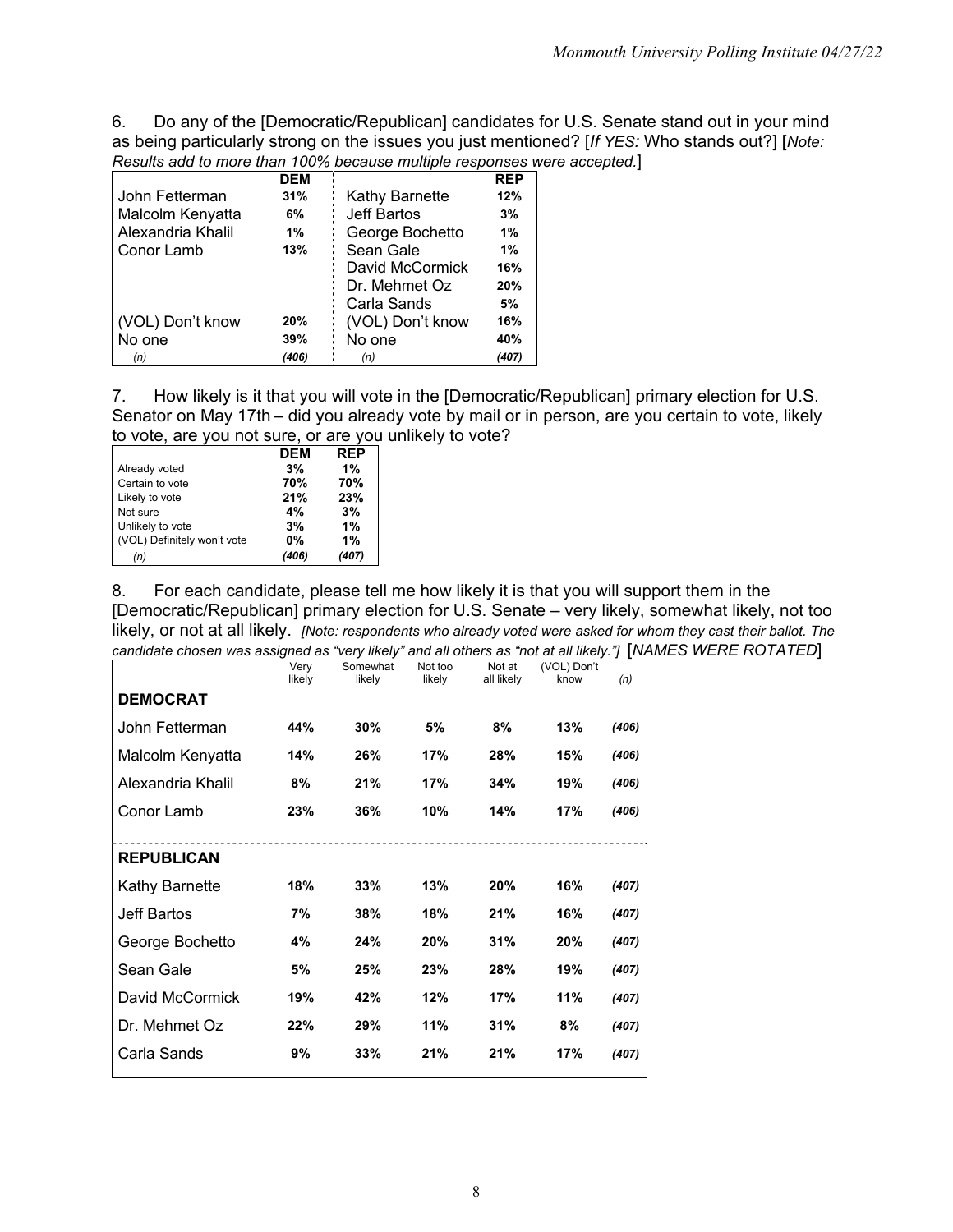9. Is your general impression of the [Democratic/Republican] Party very favorable, somewhat favorable, somewhat unfavorable, or very unfavorable?

|                      | <b>DEM</b> | <b>REP</b> |
|----------------------|------------|------------|
| Very favorable       | 38%        | 40%        |
| Somewhat favorable   | 49%        | 48%        |
| Somewhat unfavorable | 8%         | 9%         |
| Very unfavorable     | 4%         | 2%         |
| (VOL) Don't know     | 1%         | 1%         |
| n).                  | (406)      | (407)      |

10. Is your general impression of [Joe Biden/Donald Trump] very favorable, somewhat favorable, somewhat unfavorable, or very unfavorable?

|                      | <b>DEM</b>   | <b>REP</b>   |
|----------------------|--------------|--------------|
|                      | <b>Biden</b> | <b>Trump</b> |
| Very favorable       | 44%          | 54%          |
| Somewhat favorable   | 43%          | 31%          |
| Somewhat unfavorable | 7%           | 8%           |
| Very unfavorable     | 7%           | 6%           |
| (VOL) Don't know     | <b>0%</b>    | 1%           |
| (n)                  | (406)        | (407)        |

11. How important is it that the [Democratic/Republican] nominee for U.S. Senate be a strong supporter of [Joe Biden/Donald Trump] – very important, somewhat important, not too important, or not at all important?

|                      | <b>REP</b><br><b>DEM</b> |              |
|----------------------|--------------------------|--------------|
|                      | <b>Biden</b>             | <b>Trump</b> |
| Very important       | 49%                      | 37%          |
| Somewhat important   | 30%                      | 33%          |
| Not too important    | 12%                      | 12%          |
| Not at all important | 8%                       | 18%          |
| (VOL) Don't know     | 1%                       | 0%           |
| (n)                  | (406)                    | (407)        |

- - - - - - - - - - - - - - - - - - - - - - - - - - - - - - - - - - - - - - - - - - - - - - - - - - - - - - - - - - - - - - -

#### *ASKED OF DEMOCRATS ONLY:*

12-D. Thinking about the things you wanted Joe Biden to accomplish as President, would you say he is doing a lot better than you hoped, a little better than you hoped, a lot worse than you hoped, a little worse than you hoped, or has he accomplished about what you hoped?

|                          | <b>DEM</b> |
|--------------------------|------------|
| Lot better than hoped    | 12%        |
| Little better than hoped | 28%        |
| Lot worse than hoped     | 10%        |
| Little worse than hoped  | 19%        |
| About what you hoped     | 30%        |
| (VOL) Don't know         | 2%         |
|                          |            |

13-D. In general, which wing of the Democratic Party would you like to have more influence in Washington – the progressive wing or the moderate wing?

|                        | <b>DEM</b> |
|------------------------|------------|
| Progressive            | 42%        |
| Moderate               | 46%        |
| (VOL) Both equally     | 3%         |
| (VOL) Depends on issue | 0%         |
| (VOL) Don't know       | 9%         |
| (n)                    |            |

- - - - - - - - - - - - - - - - - - - - - - - - - - - - - - - - - - - - - - - - - - - - - - - - - - - - - - - - - - - - - - -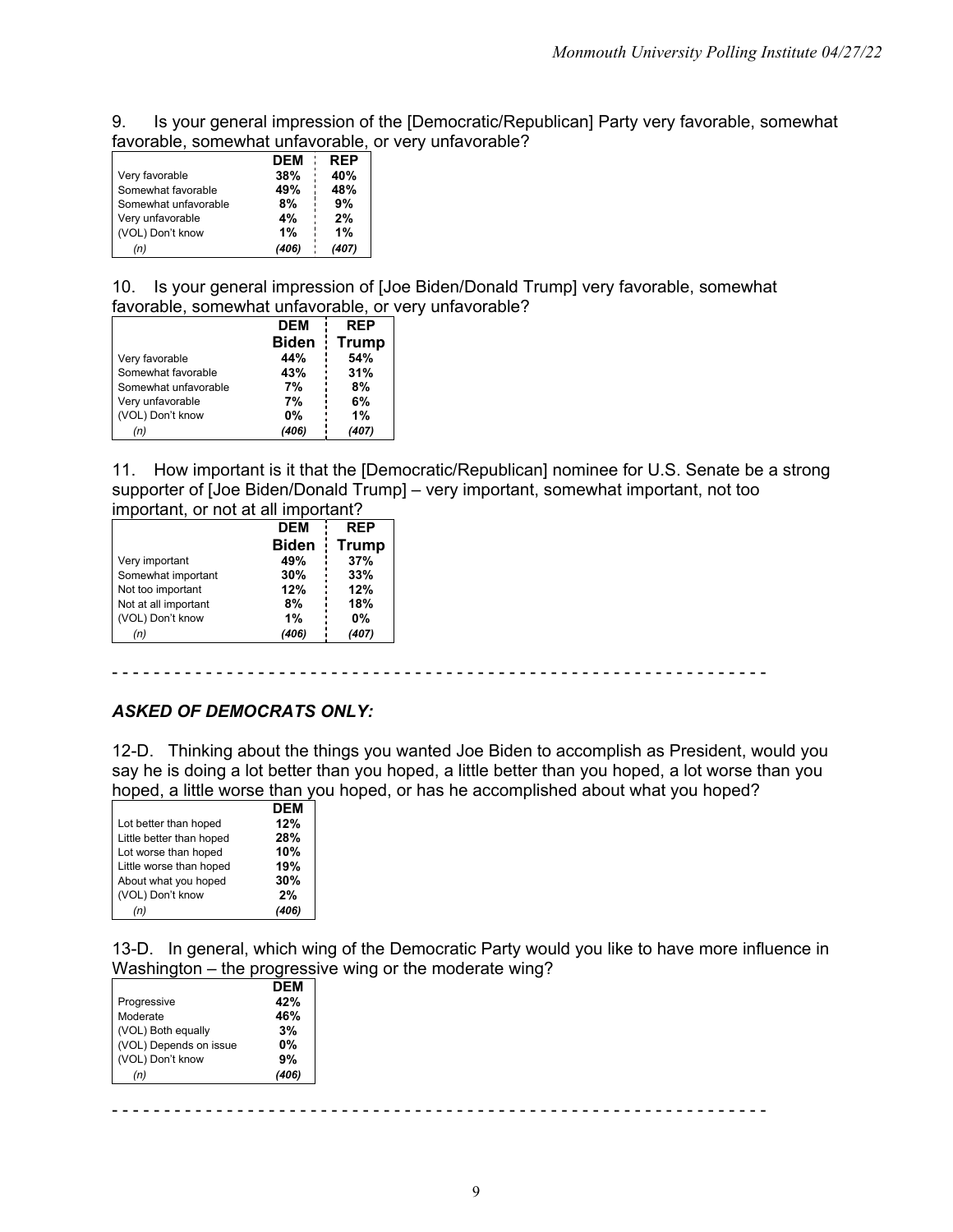#### *ASKED OF REPUBLICANS ONLY:*

| DUTIAL TIGHT OF HULD A DAILIGUIDITY SUBJIS SUPPORT. TIVAMES WERE RUTAT |                     |                                           |                     |                                           |       |  |
|------------------------------------------------------------------------|---------------------|-------------------------------------------|---------------------|-------------------------------------------|-------|--|
| <b>REPUBLICAN</b>                                                      | Strong<br>supporter | Not a<br>particularly<br>strong supporter | (VOL)<br>Don't know | Not heard of<br>candidate<br>(from $Q3$ ) | (n)   |  |
| Kathy Barnette                                                         | 17%                 | 13%                                       | 21%                 | 50%                                       | (407) |  |
| Jeff Bartos                                                            | 12%                 | 12%                                       | 24%                 | 51%                                       | (407) |  |
| George Bochetto                                                        | 2%                  | 5%                                        | 5%                  | 88%                                       | (407) |  |
| Sean Gale                                                              | 3%                  | 3%                                        | 8%                  | 86%                                       | (407) |  |
| David McCormick                                                        | 30%                 | 23%                                       | 26%                 | 20%                                       | (407) |  |
| Dr. Mehmet Oz                                                          | 54%                 | 20%                                       | 18%                 | 8%                                        | (407) |  |
| Carla Sands                                                            | 14%                 | 10%                                       | 12%                 | 63%                                       | (407) |  |
|                                                                        |                     |                                           |                     |                                           |       |  |

12-R. For the following candidates, please tell me if you think they are a strong supporter of Donald Trump or not a particularly strong supporter. [*NAMES WERE ROTATED*]

13-R. And which of these candidates is the strongest supporter of Donald Trump?

|                              | RFP |
|------------------------------|-----|
| Kathy Barnette               | 6%  |
| Jeff Bartos                  | 2%  |
| George Bochetto              | 1%  |
| Sean Gale                    | 0%  |
| David McCormick              | 12% |
| Dr. Mehmet Oz                | 43% |
| Carla Sands                  | 7%  |
| (VOL) Cannot choose          | 1%  |
| None are strong (from Q12-R) | 28% |
| (n)                          |     |

14-R. Have you heard that Dr. Oz moved to Pennsylvania shortly before he announced his run for U.S. Senate, or have you not heard this?

|           | <b>RFP</b> |
|-----------|------------|
| Heard     | 69%        |
| Not heard | 31%        |
| (n)       | (407)      |

15-R. Does the fact that Dr. Oz only recently moved to Pennsylvania bother you a lot, a little, or not at all?

|                  | RFP   |
|------------------|-------|
| A lot            | 26%   |
| A little         | 25%   |
| Not at all       | 48%   |
| (VOL) Don't know | 1%    |
| (n)              | (407) |

16-R. Have you heard that Donald Trump endorsed Dr. Oz for the Republican nomination in the U.S. Senate race, or have you not heard this?

|           | <b>RFP</b> |
|-----------|------------|
| Heard     | 82%        |
| Not heard | 18%        |
| (n)       | (407)      |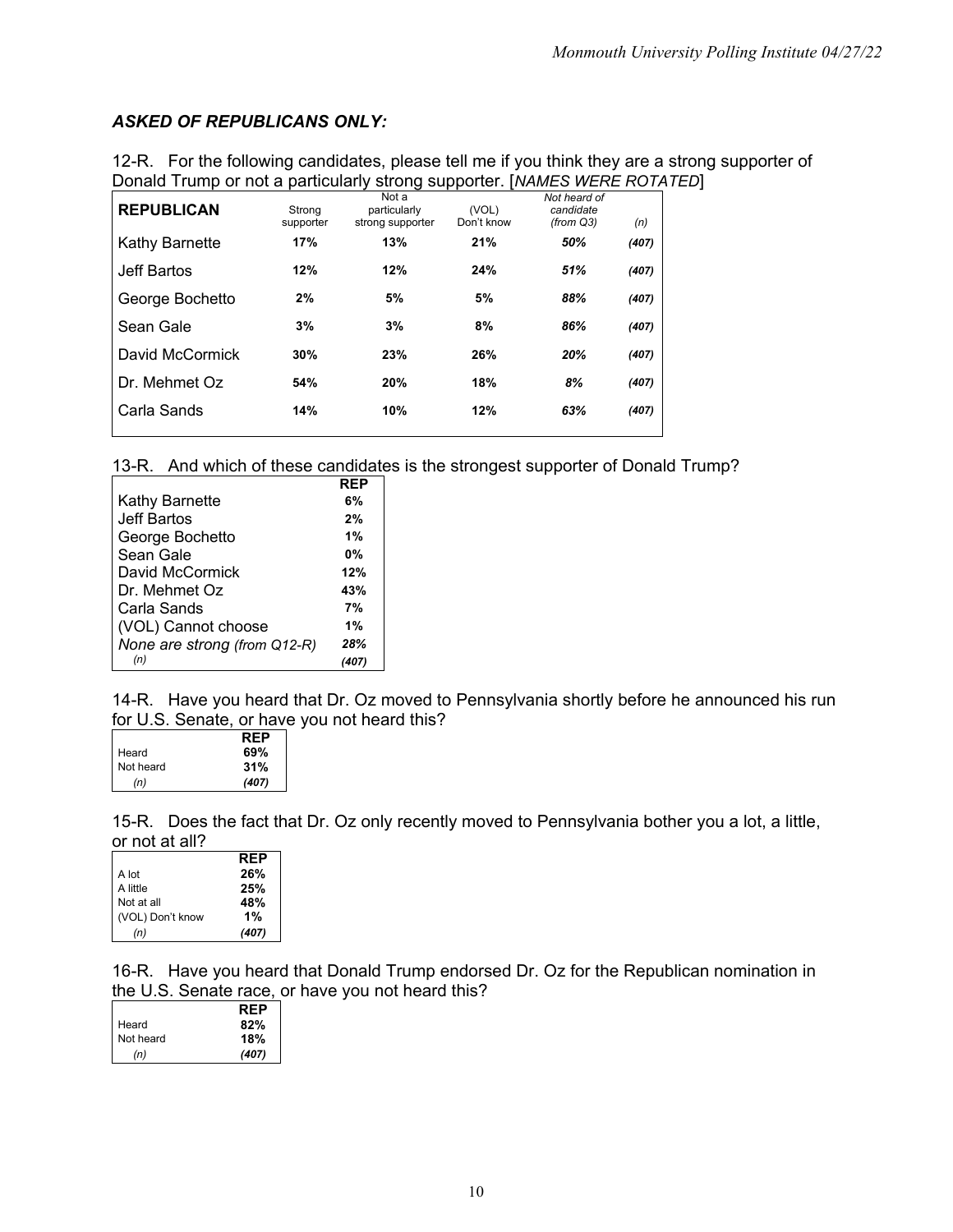17-R. [Did/Does] Trump's endorsement make you feel more favorably or less favorably toward Dr. Oz, or [did/does] it not really change how you already [felt/feel] about him?

|                  | RFP   |
|------------------|-------|
| More favorably   | 22%   |
| Less favorably   | 8%    |
| Does not change  | 69%   |
| (VOL) Don't know | 1%    |
| (n)              | (407) |

- - - - - - - - - - - - - - - - - - - - - - - - - - - - - - - - - - - - - - - - - - - - - - - - - - - - - - - - - - - - - - -

#### *ASKED OF BOTH PARTIES' VOTERS:*

14-D/18-R. Compared to past elections for U.S. Senate, are you more enthusiastic than usual, less enthusiastic, or about the same as past elections?

|                   | <b>DEM</b> | <b>REP</b> |
|-------------------|------------|------------|
| More enthusiastic | 29%        | 41%        |
| Less enthusiastic | 14%        | 10%        |
| About the same    | 56%        | 47%        |
| (VOL) Don't know  | 1%         | 1%         |
| (n)               | (406)      | (407)      |

15-D/19-R. Do you feel optimistic or pessimistic about the outcome of the upcoming midterm elections? [Is that very or somewhat optimistic/pessimistic?]

|                      | <b>DEM</b> | <b>REP</b> |
|----------------------|------------|------------|
| Very optimistic      | 19%        | 42%        |
| Somewhat optimistic  | 36%        | 33%        |
| Somewhat pessimistic | 33%        | 12%        |
| Very pessimistic     | 10%        | 8%         |
| (VOL) Don't know     | 2%         | 4%         |
| (n)                  | (406)      | (407)      |

16-D/20-R. Looking back at the 2020 presidential election, do you believe Joe Biden won the 2020 election fair and square, or do you believe that he only won it due to voter fraud?

|                    | DFM   | <b>RFP</b> |
|--------------------|-------|------------|
| Fair and square    | 97%   | 22%        |
| Due to voter fraud | 2%    | 71%        |
| (VOL) Don't know   | 1%    | 7%         |
| (n)                | (406) | (407)      |

D1. In politics today, do you consider yourself a Republican, Democrat, independent, or something else? [*If DEM/REP:*] Do you consider yourself a strong [Republican/Democrat] or not so strong? [*If IND/OTHER:*] Do you lean more toward the Republican Party or more toward the Democratic Party?

| <b>DEM</b> | <b>REP</b> |
|------------|------------|
| 0%         | 63%        |
| 1%         | 21%        |
| 2%         | 14%        |
| 3%         | 1%         |
| 13%        | <b>0%</b>  |
| 17%        | <b>0%</b>  |
| 65%        | <b>0%</b>  |
| $0\%$      | $0\%$      |
|            |            |
|            |            |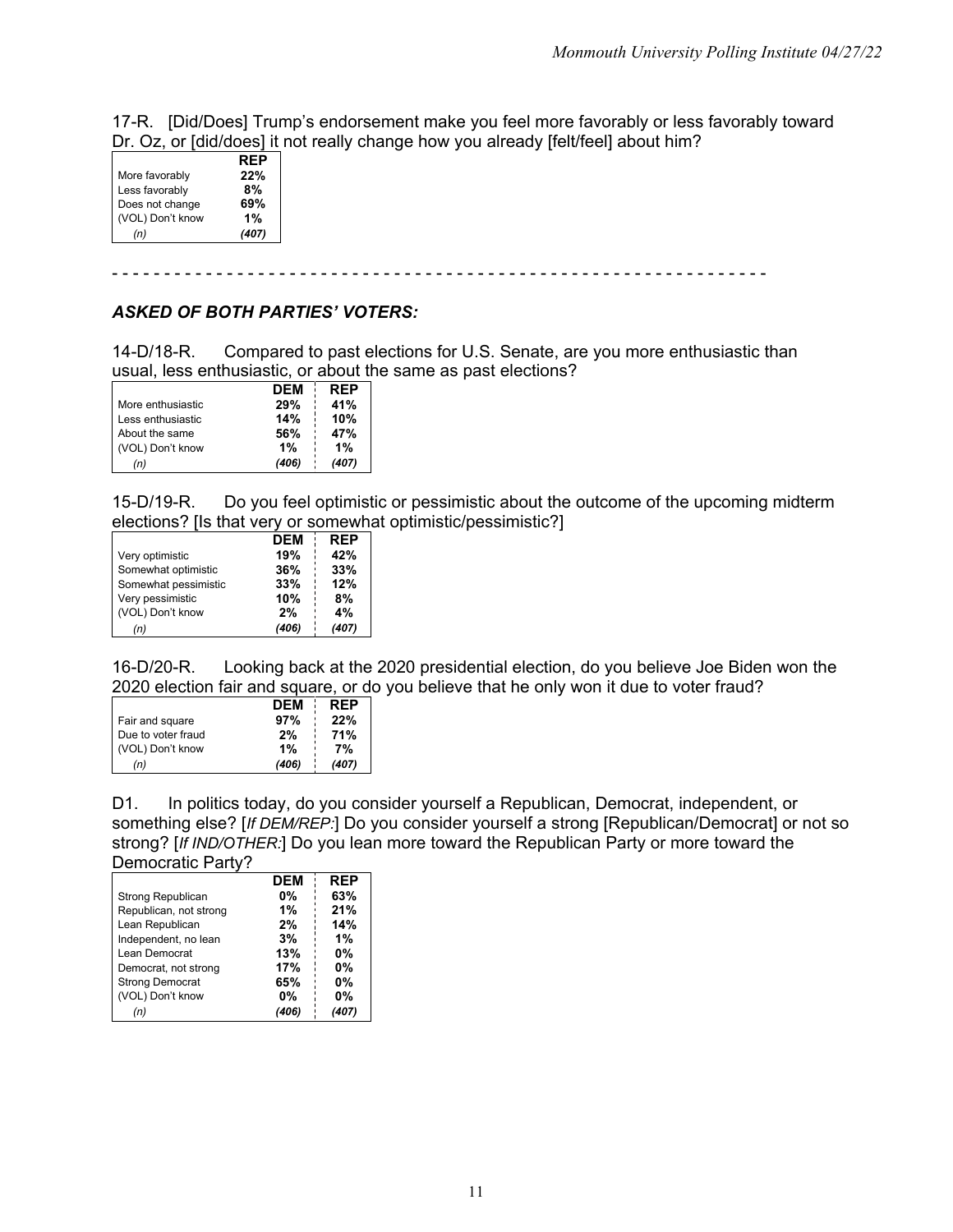D2. In general, would you describe your political views as liberal, moderate, or conservative? [Is that very or somewhat liberal/conservative?]

|                       | <b>DEM</b> | <b>REP</b> |
|-----------------------|------------|------------|
| Very liberal          | 23%        | 2%         |
| Somewhat liberal      | 20%        | 4%         |
| Moderate              | 44%        | 23%        |
| Somewhat conservative | 6%         | 23%        |
| Very conservative     | 3%         | 47%        |
| (VOL) Don't know      | 3%         | 1%         |
| (n)                   | (406)      | (407)      |

#### **METHODOLOGY**

The *Monmouth University Poll* was sponsored and conducted by the Monmouth University Polling Institute from April 20 to 25, 2022 with a probability-based random sample of Pennsylvania voters drawn from a list of registered voters who participated in at least one primary election since 2016. Interviews were conducted by a live telephone interviewer, in English, with 406 registered Democrats (113 landline and 293 cell phone) and 407 registered Republicans (133 landline and 274 cell phone). Monmouth is responsible for all aspects of the survey design, data weighting and analysis. The full sample is weighted for party registration, age, gender, race, education, and region based on state voter registration list information and U.S. Census information (CPS 2018 supplement). Data collection support provided by Braun Research (field) and Aristotle (voter sample). For results based on each party's sample, one can say with 95% confidence that the error attributable to sampling has a maximum margin of plus or minus 4.9 percentage points (unadjusted for sample design). Sampling error can be larger for sub-groups (see table below). In addition to sampling error, one should bear in mind that question wording and practical difficulties in conducting surveys can introduce error or bias into the findings of opinion polls.

| DEMOGRAPHICS (weighted) |                          |
|-------------------------|--------------------------|
| DEMOCRAT                | <i><b>REPUBLICAN</b></i> |
| 40% Male                | 51% Male                 |
| 60% Female              | 49% Female               |
| 16% 18-34               | 10% 18-34                |
| 21% 35-49               | 17% 35-49                |
| 27% 50-64               | 36% 50-64                |
| 36% 65+                 | $37\%$ 65+               |
| 74% White               | 97% White                |
| 20% Black               | 1% Black                 |
| 4% Hispanic             | 2% Hispanic              |
| 2% Asian/Other          | 0% Asian/Other           |
| 58% No degree           | 69% No degree            |
| 42% 4 year degree       | 31% 4 year degree        |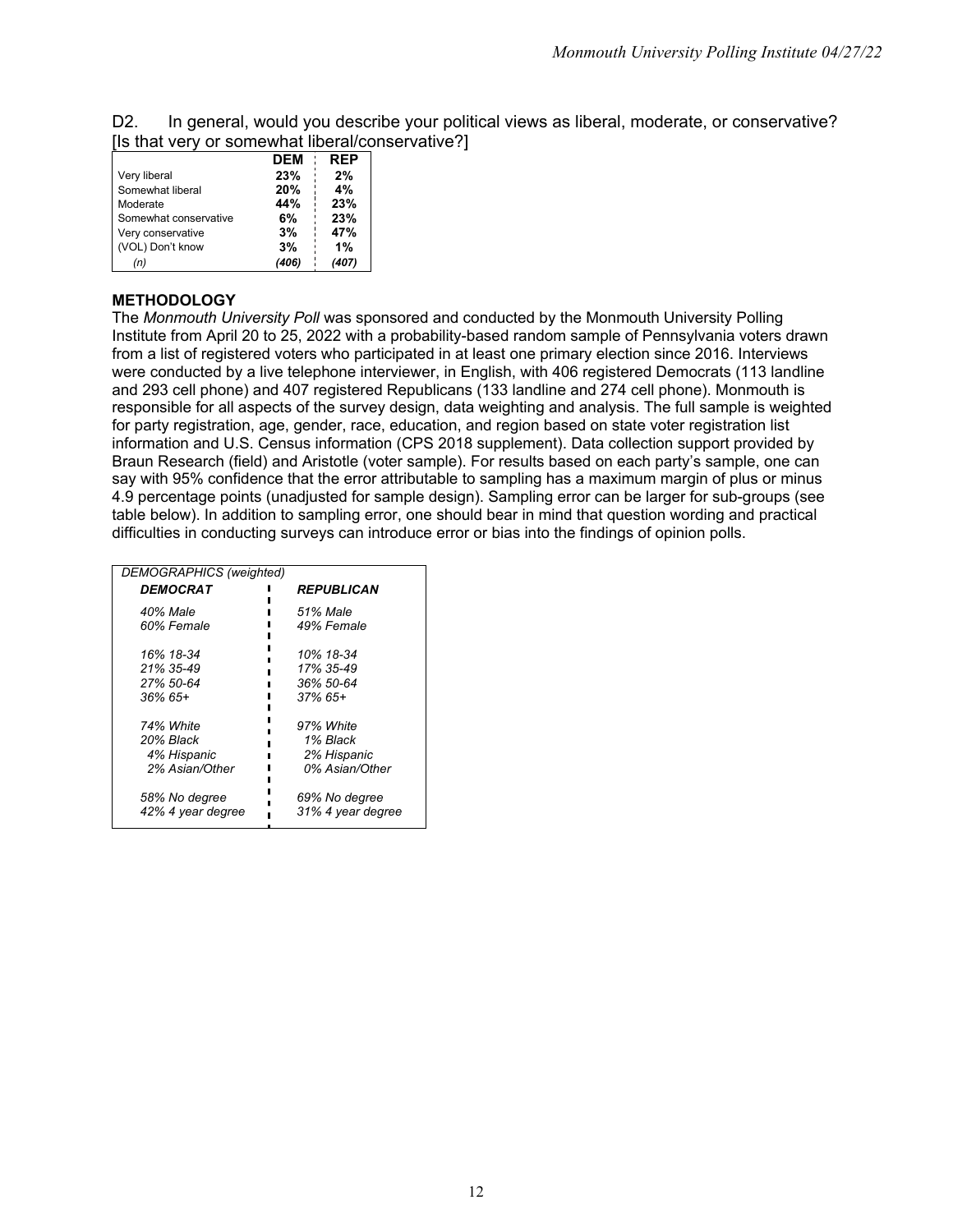| <b>MARGIN OF ERROR</b> |                       |                 |         |                   |             |
|------------------------|-----------------------|-----------------|---------|-------------------|-------------|
|                        |                       | <b>DEMOCRAT</b> |         | <b>REPUBLICAN</b> |             |
|                        |                       |                 |         |                   |             |
|                        |                       | unweighted      | moe     | unweighted        | moe         |
| TOTAL                  |                       | sample<br>406   | $(+/-)$ | sample<br>407     | $(+/-)$     |
|                        |                       |                 | 4.9%    | n/a               | 4.9%<br>n/a |
| <b>IDEOLOGY</b>        | Liberal               | 200             | $6.9\%$ |                   |             |
|                        | Not liberal           | 195             | 7.0%    | n/a               | n/a         |
|                        | Very conservative     | n/a             | n/a     | 188               | 7.2%        |
|                        | Not very conservative | n/a             | n/a     | 215               | 6.7%        |
| <b>PRIMARY VOTING</b>  | High                  | 152             | 8.0%    | 110               | 9.4%        |
| <b>HISTORY</b>         | Moderate              | 111             | 9.3%    | 120               | 9.0%        |
|                        | Low                   | 143             | 8.2%    | 177               | 7.4%        |
| <b>REGION</b>          | East                  | 224             | 6.6%    | 154               | 7.9%        |
|                        | Central               | 74              | 11.4%   | 151               | 8.0%        |
|                        | West                  | 108             | 9.4%    | 102               | 9.7%        |
| GENDER                 | Male                  | 176             | 7.4%    | 213               | 6.7%        |
|                        | Female                | 230             | 6.5%    | 194               | 7.0%        |
| AGE                    | 18-49                 | 154             | 7.9%    | 116               | 9.1%        |
|                        | 50-64                 | 102             | 9.7%    | 134               | 8.5%        |
|                        | 65+                   | 146             | 8.1%    | 154               | 7.9%        |
| <b>COLLEGE GRAD</b>    | No degree             | 163             | 7.7%    | 232               | 6.4%        |
|                        | 4 year degree         | 238             | 6.4%    | 174               | 7.4%        |
| RACE                   | White, non-Hispanic   | 322             | 5.5%    | n/a               | n/a         |
|                        | Other                 | 74              | 11.4%   | n/a               | n/a         |

**###**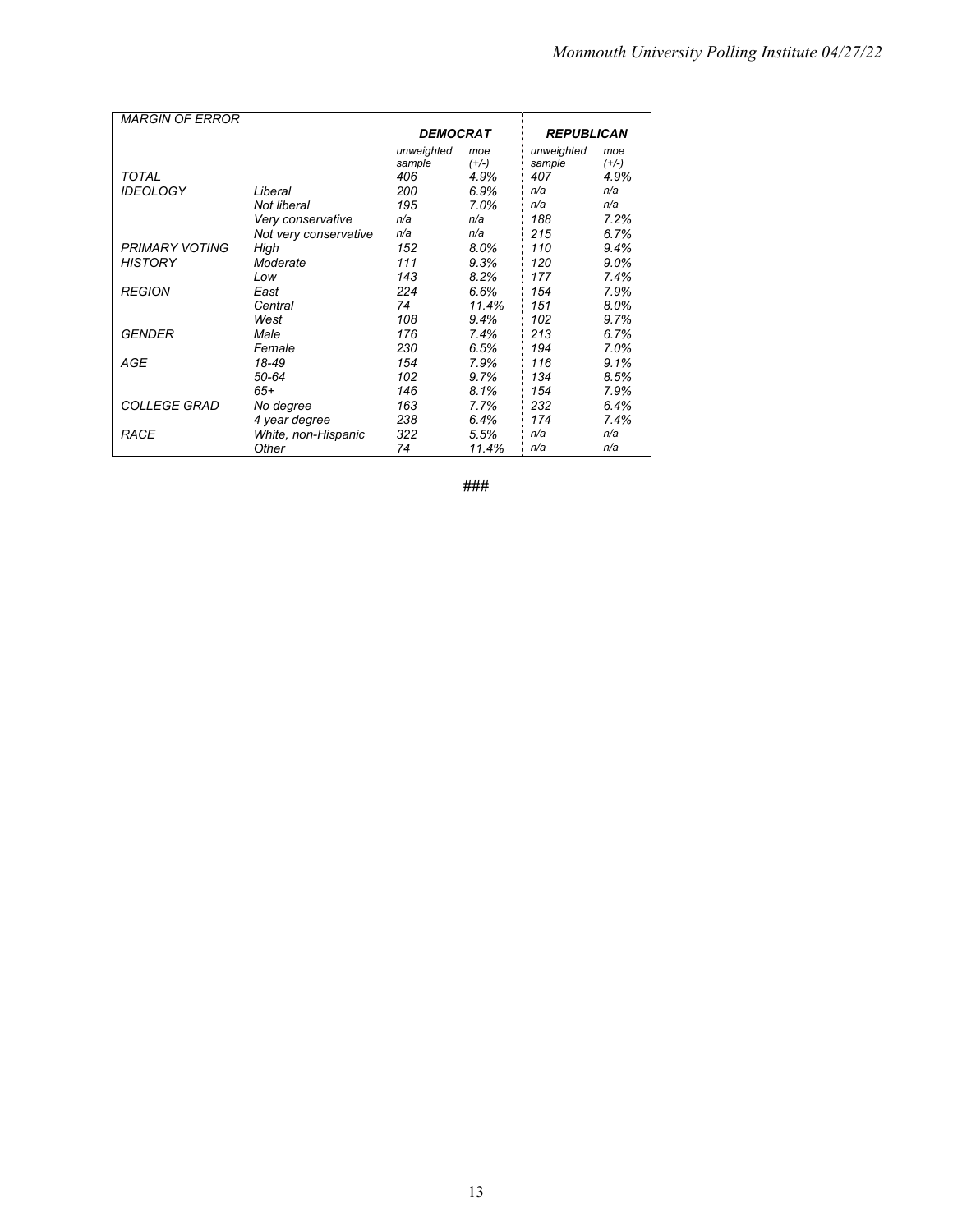|                                                                        |                      | <b>TOTAL</b>  | <b>IDEOLOGY</b> |                |                               | PRIMARY VOTING HISTORY |                     | <b>REGION</b>  |                   |                     |
|------------------------------------------------------------------------|----------------------|---------------|-----------------|----------------|-------------------------------|------------------------|---------------------|----------------|-------------------|---------------------|
|                                                                        |                      |               | Liberal         | Not<br>liberal | High                          | Moderate               | Low                 | East           | Central           | West                |
| 1. Would you say things in the<br>country are going in the right       | Right direction      | 47%           | 54%             | 42%            | 49%                           | 51%                    | 43%                 | 50%            | 55%               | 38%                 |
| direction, or have they gotten off                                     | Wrong track          | 36%           | 30%             | 41%            | 33%                           | 32%                    | 40%                 | 31%            | 32%               | 47%                 |
| on the wrong track?                                                    | (VOL) Depends        | 11%           | 7%              | 13%            | 12%                           | 12%                    | 10%                 | 13%            | 5%                | 11%                 |
|                                                                        | [VOL] Dont know      | 6%            | 8%              | 5%             | 7%                            | 5%                     | 7%                  | 7%             | 7%                | 5%                  |
|                                                                        |                      |               |                 |                |                               |                        |                     |                |                   |                     |
|                                                                        |                      | <b>GENDER</b> |                 |                | AGE                           |                        | <b>COLLEGE GRAD</b> |                | <b>RACE</b>       |                     |
|                                                                        |                      | Male          | Female          | 18-49          | 50-64                         | $65+$                  | <b>No</b><br>degree | 4 yr<br>degree | White<br>non-Hisp | Hsp-Blk-<br>Asn-Oth |
| 1. Would you say things in the<br>country are going in the right       | Right direction      | 44%           | 49%             | 43%            | 51%                           | 49%                    | 46%                 | 50%            | 46%               | 52%                 |
| direction, or have they gotten off                                     | Wrong track          | 37%           | 35%             | 40%            | 26%                           | 40%                    | 39%                 | 31%            | 40%               | 26%                 |
| on the wrong track?                                                    | (VOL) Depends        | 11%           | 11%             | 9%             | 19%                           | 6%                     | 12%                 | 9%             | 9%                | 15%                 |
|                                                                        | [VOL] Dont know      | 8%            | 5%              | 8%             | 5%                            | 5%                     | 3%                  | 10%            | 5%                | 7%                  |
|                                                                        |                      |               |                 |                |                               |                        |                     |                |                   |                     |
|                                                                        |                      | <b>TOTAL</b>  | <b>IDEOLOGY</b> |                | PRIMARY VOTING HISTORY<br>Not |                        |                     |                | <b>REGION</b>     |                     |
|                                                                        |                      |               | Liberal         | liberal        | High                          | Moderate               | Low                 | East           | Central           | West                |
| 2. How important is it to have the<br>Democratic Party keep control of | Very important       | 82%           | 89%             | 76%            | 87%                           | 79%                    | 80%                 | 84%            | 79%               | 82%                 |
| the U.S. Senate in this years                                          | Somewhat important   | 12%           | 9%              | 16%            | 10%                           | 13%                    | 14%                 | 13%            | 12%               | 10%                 |
| midterm elections - very<br>important, somewhat important,             | Not too important    | 2%            | 1%              | 4%             | 1%                            | 3%                     | 3%                  | 1%             | 4%                | 3%                  |
| not too important, or not at all<br>important?                         | Not at all important | 2%            | 2%              | 3%             | 1%                            | 4%                     | 2%                  | 1%             | 3%                | 4%                  |
|                                                                        | [VOL] Dont know      | 1%            | $0\%$           | 2%             | 1%                            | 1%                     | 2%                  | 1%             | 2%                | $2\%$               |
|                                                                        |                      |               |                 |                |                               |                        |                     |                |                   |                     |
|                                                                        |                      | <b>GENDER</b> |                 |                | AGE                           |                        | <b>COLLEGE GRAD</b> |                | <b>RACE</b>       |                     |
|                                                                        |                      | Male          | Female          | 18-49          | 50-64                         | $65+$                  | <b>No</b><br>degree | 4 yr<br>degree | White<br>non-Hisp | Hsp-Blk-<br>Asn-Oth |
| 2. How important is it to have the<br>Democratic Party keep control of | Very important       | 80%           | 84%             | 74%            | 85%                           | 89%                    | 81%                 | 84%            | 84%               | 75%                 |
| the U.S. Senate in this years                                          | Somewhat important   | 12%           | 12%             | 18%            | 9%                            | 8%                     | 13%                 | 11%            | 10%               | 19%                 |
| midterm elections - verv<br>important, somewhat important,             | Not too important    | 3%            | 2%              | 4%             | 3%                            | 0%                     | 2%                  | 3%             | 2%                | 3%                  |
| not too important, or not at all<br>important?                         | Not at all important | 3%            | 2%              | 3%             | 2%                            | 2%                     | 2%                  | 2%             | 3%                | 1%                  |
|                                                                        | [VOL] Dont know      | 2%            | 1%              | 1%             | 2%                            | 1%                     | 2%                  | $0\%$          | 1%                | 2%                  |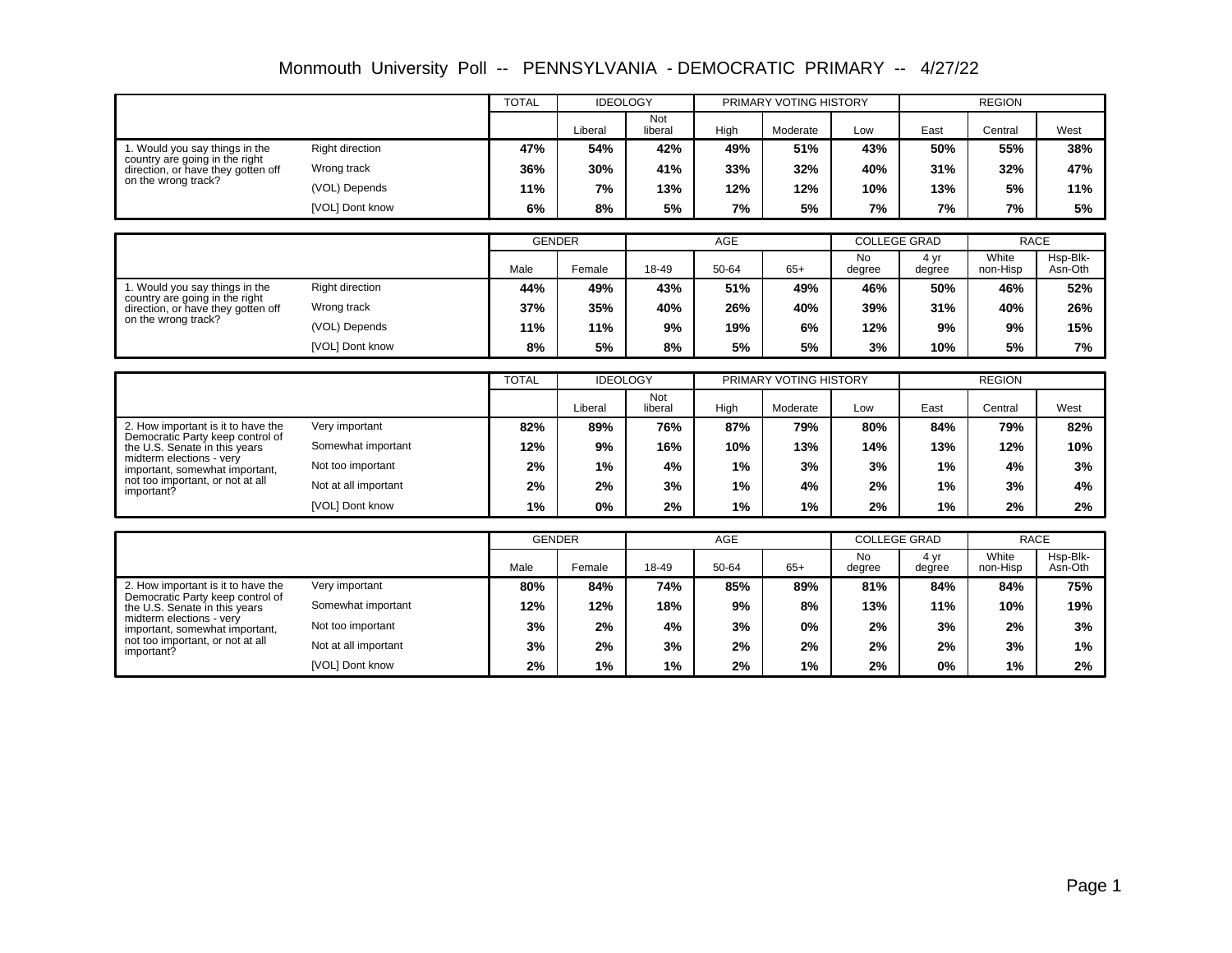Monmouth University Poll -- PENNSYLVANIA - DEMOCRATIC PRIMARY -- 4/27/22

|                                                                         |                         | <b>TOTAL</b> | <b>IDEOLOGY</b> |                |      | PRIMARY VOTING HISTORY |     |      | <b>REGION</b> |      |  |
|-------------------------------------------------------------------------|-------------------------|--------------|-----------------|----------------|------|------------------------|-----|------|---------------|------|--|
|                                                                         |                         |              | Liberal         | Not<br>liberal | High | Moderate               | Low | East | Central       | West |  |
| 3\4A. John Fetterman - Please                                           | Very favorable          | 42%          | 50%             | 36%            | 61%  | 39%                    | 28% | 32%  | 55%           | 53%  |  |
| tell me if you have definitely heard<br>of, not sure if heard of, or if | Somewhat favorable      | 26%          | 23%             | 28%            | 19%  | 29%                    | 30% | 27%  | 22%           | 26%  |  |
| definitely not heard of? [IF DEF<br>HEARD:] Do you have a very          | Somewhat unfavorable    | 3%           | 3%              | 3%             | 2%   | 2%                     | 4%  | 4%   | $1\%$         | 2%   |  |
| favorable, somewhat favorable,<br>somewhat unfavorable, or very         | Very unfavorable        | 2%           | 0%              | 3%             | 0%   | 5%                     | 2%  | 2%   | 0%            | 3%   |  |
| unfavorable opinion?                                                    | Heard of, no opinion    | 8%           | 4%              | 10%            | 6%   | 7%                     | 11% | 10%  | 4%            | 6%   |  |
|                                                                         | Not sure if heard of    | 7%           | 7%              | 7%             | 4%   | 9%                     | 7%  | 8%   | 7%            | 4%   |  |
|                                                                         | Definitely not heard of | 13%          | 13%             | 12%            | 9%   | 10%                    | 18% | 17%  | 12%           | 6%   |  |

|                                                                         |                         | <b>GENDER</b> |        |       | <b>AGE</b> |       |              | <b>COLLEGE GRAD</b> | <b>RACE</b>       |                     |
|-------------------------------------------------------------------------|-------------------------|---------------|--------|-------|------------|-------|--------------|---------------------|-------------------|---------------------|
|                                                                         |                         | Male          | Female | 18-49 | 50-64      | $65+$ | No<br>degree | 4 yr<br>degree      | White<br>non-Hisp | Hsp-Blk-<br>Asn-Oth |
| 3\4A. John Fetterman - Please                                           | Very favorable          | 47%           | 39%    | 33%   | 43%        | 50%   | 40%          | 45%                 | 50%               | 21%                 |
| tell me if you have definitely heard<br>of, not sure if heard of, or if | Somewhat favorable      | 27%           | 25%    | 29%   | 24%        | 24%   | 24%          | 28%                 | 28%               | 19%                 |
| definitely not heard of? [IF DEF<br>HEARD:] Do you have a very          | Somewhat unfavorable    | 2%            | 3%     | 2%    | 4%         | 4%    | 2%           | 4%                  | 4%                | 1%                  |
| favorable, somewhat favorable,<br>somewhat unfavorable, or very         | Very unfavorable        | 2%            | 2%     | $1\%$ | 0%         | 4%    | 3%           | 1%                  | 2%                | 2%                  |
| unfavorable opinion?                                                    | Heard of, no opinion    | 5%            | 10%    | 8%    | 11%        | 6%    | 10%          | 5%                  | 8%                | 9%                  |
|                                                                         | Not sure if heard of    | 7%            | 6%     | 10%   | 5%         | 4%    | 7%           | 6%                  | 4%                | 16%                 |
|                                                                         | Definitely not heard of | 10%           | 15%    | 18%   | 13%        | 8%    | 13%          | 12%                 | 6%                | 33%                 |

|                                                                         |                         | <b>TOTAL</b> | <b>IDEOLOGY</b> |                |      | PRIMARY VOTING HISTORY |     |      | <b>REGION</b> |      |  |
|-------------------------------------------------------------------------|-------------------------|--------------|-----------------|----------------|------|------------------------|-----|------|---------------|------|--|
|                                                                         |                         |              | Liberal         | Not<br>liberal | High | Moderate               | Low | East | Central       | West |  |
| 3\4B. Malcolm Kenyatta - Please                                         | Very favorable          | 12%          | 14%             | 10%            | 13%  | 17%                    | 8%  | 19%  | 4%            | 5%   |  |
| tell me if you have definitely heard<br>of, not sure if heard of, or if | Somewhat favorable      | 20%          | 23%             | 19%            | 22%  | 24%                    | 17% | 26%  | 14%           | 13%  |  |
| definitely not heard of? [IF DEF<br>HEARD:] Do you have a very          | Somewhat unfavorable    | 3%           | 4%              | 3%             | 5%   | 3%                     | 1%  | 4%   | 2%            | 3%   |  |
| favorable, somewhat favorable,<br>somewhat unfavorable, or very         | Very unfavorable        | 1%           | 1%              | 2%             | 1%   | 0%                     | 3%  | 1%   | 0%            | 2%   |  |
| unfavorable opinion?                                                    | Heard of, no opinion    | 6%           | 6%              | 5%             | 8%   | 6%                     | 5%  | 8%   | 4%            | 4%   |  |
|                                                                         | Not sure if heard of    | 12%          | 13%             | 12%            | 10%  | 9%                     | 16% | 11%  | 14%           | 13%  |  |
|                                                                         | Definitely not heard of | 45%          | 40%             | 50%            | 41%  | 41%                    | 51% | 32%  | 62%           | 59%  |  |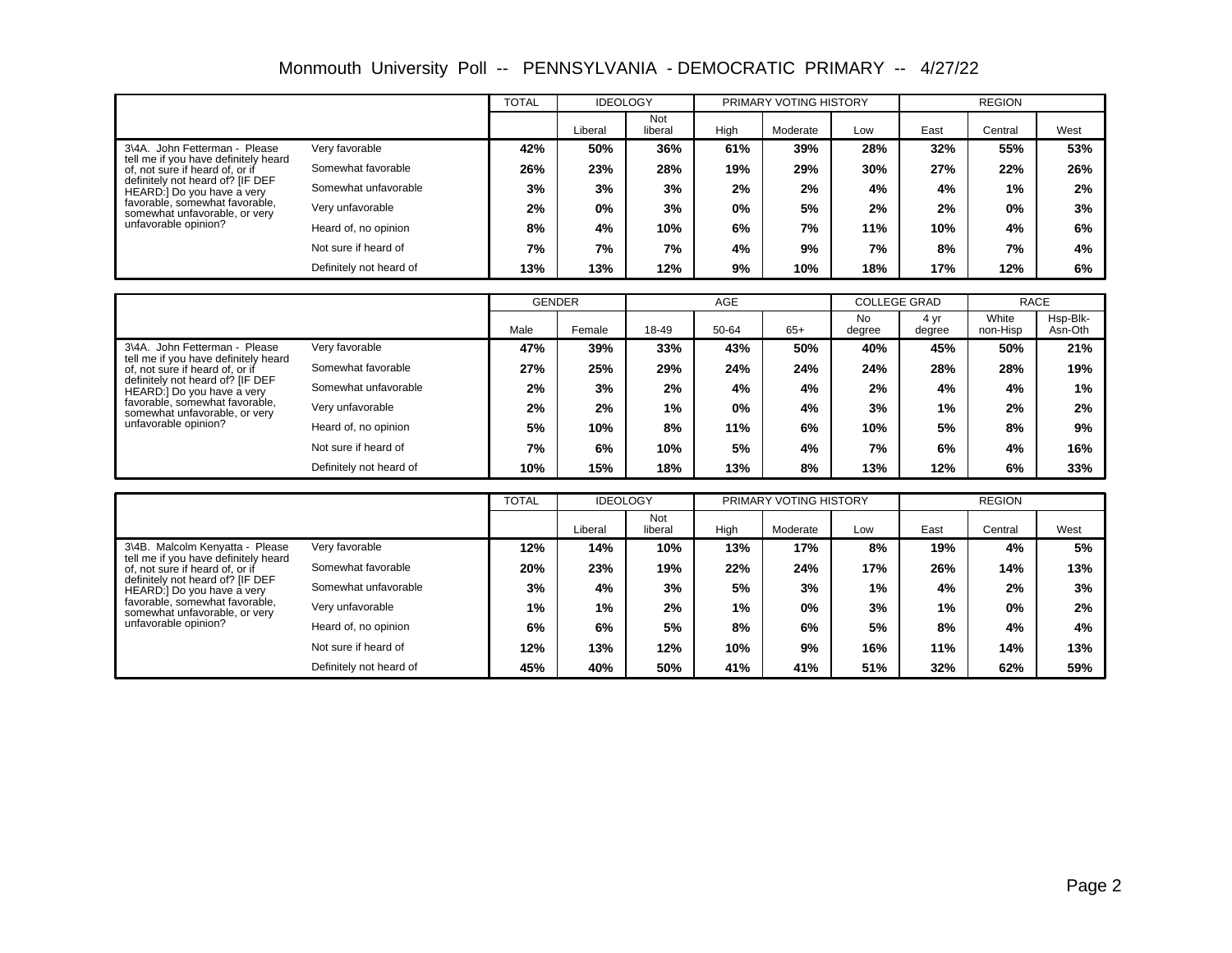|                                                                         |                         | <b>GENDER</b> |        |       | <b>AGE</b> |       |                     | <b>COLLEGE GRAD</b> | <b>RACE</b>       |                     |
|-------------------------------------------------------------------------|-------------------------|---------------|--------|-------|------------|-------|---------------------|---------------------|-------------------|---------------------|
|                                                                         |                         | Male          | Female | 18-49 | 50-64      | $65+$ | <b>No</b><br>degree | 4 yr<br>degree      | White<br>non-Hisp | Hsp-Blk-<br>Asn-Oth |
| 3\4B. Malcolm Kenvatta - Please                                         | Very favorable          | 12%           | 12%    | 14%   | 14%        | 9%    | 10%                 | 15%                 | 8%                | 24%                 |
| tell me if you have definitely heard<br>of, not sure if heard of, or if | Somewhat favorable      | 24%           | 18%    | 18%   | 22%        | 22%   | 18%                 | 24%                 | 18%               | 27%                 |
| definitely not heard of? [IF DEF<br>HEARD:] Do you have a very          | Somewhat unfavorable    | 5%            | 2%     | $1\%$ | 4%         | 4%    | 3%                  | 4%                  | 4%                | 0%                  |
| favorable, somewhat favorable,<br>somewhat unfavorable, or very         | Very unfavorable        | 1%            | 2%     | 1%    | 0%         | 3%    | 2%                  | 1%                  | 2%                | 0%                  |
| unfavorable opinion?                                                    | Heard of, no opinion    | 5%            | 7%     | 6%    | 3%         | 9%    | 7%                  | 5%                  | 5%                | 10%                 |
|                                                                         | Not sure if heard of    | 10%           | 13%    | 17%   | 10%        | 10%   | 13%                 | 11%                 | 12%               | 13%                 |
|                                                                         | Definitely not heard of | 43%           | 46%    | 43%   | 48%        | 44%   | 47%                 | 40%                 | 51%               | 26%                 |

|                                                                          |                         | <b>TOTAL</b> | <b>IDEOLOGY</b> |                |      | PRIMARY VOTING HISTORY |       |      | <b>REGION</b> |       |
|--------------------------------------------------------------------------|-------------------------|--------------|-----------------|----------------|------|------------------------|-------|------|---------------|-------|
|                                                                          |                         |              | Liberal         | Not<br>liberal | High | Moderate               | Low   | East | Central       | West  |
| 3\4C. Alexandria Khalil - Please<br>tell me if you have definitely heard | Very favorable          | 1%           | 2%              | $0\%$          | 1%   | 1%                     | $1\%$ | 1%   | $0\%$         | 2%    |
| of, not sure if heard of, or if                                          | Somewhat favorable      | 10%          | 12%             | 8%             | 8%   | 11%                    | 10%   | 12%  | 7%            | 7%    |
| definitely not heard of? IIF DEF<br>HEARD:] Do you have a very           | Somewhat unfavorable    | $1\%$        | 0%              | 2%             | 0%   | 2%                     | 1%    | 1%   | 0%            | 1%    |
| favorable, somewhat favorable,<br>somewhat unfavorable, or very          | Very unfavorable        | $0\%$        | 1%              | 0%             | 1%   | $0\%$                  | 0%    | 0%   | 2%            | $0\%$ |
| unfavorable opinion?                                                     | Heard of, no opinion    | 5%           | 7%              | 4%             | 6%   | 5%                     | 6%    | 4%   | 0%            | 11%   |
|                                                                          | Not sure if heard of    | 18%          | 19%             | 16%            | 18%  | 19%                    | 16%   | 22%  | 19%           | 9%    |
|                                                                          | Definitely not heard of | 65%          | 59%             | 70%            | 66%  | 62%                    | 65%   | 59%  | 72%           | 71%   |

|                                                                                                                                           |                         | <b>GENDER</b> |        |       | <b>AGE</b> |       | <b>COLLEGE GRAD</b> |                | <b>RACE</b>       |                     |
|-------------------------------------------------------------------------------------------------------------------------------------------|-------------------------|---------------|--------|-------|------------|-------|---------------------|----------------|-------------------|---------------------|
|                                                                                                                                           |                         | Male          | Female | 18-49 | 50-64      | $65+$ | No<br>degree        | 4 yr<br>degree | White<br>non-Hisp | Hsp-Blk-<br>Asn-Oth |
| 3\4C. Alexandria Khalil - Please                                                                                                          | Very favorable          | $1\%$         | 1%     | 1%    | 1%         | $0\%$ | 0%                  | 2%             | 1%                | 1%                  |
| tell me if you have definitely heard<br>of, not sure if heard of, or if<br>definitely not heard of? [IF DEF<br>HEARD:] Do you have a very | Somewhat favorable      | 12%           | 8%     | 13%   | 6%         | 8%    | 10%                 | 9%             | 10%               | 9%                  |
|                                                                                                                                           | Somewhat unfavorable    | 1%            | 1%     | $1\%$ | 1%         | $1\%$ | 1%                  | 1%             | 1%                | 1%                  |
| favorable, somewhat favorable,<br>somewhat unfavorable, or very                                                                           | Very unfavorable        | 0%            | 1%     | $1\%$ | $0\%$      | $0\%$ | $1\%$               | 0%             | 0%                | 0%                  |
| unfavorable opinion?                                                                                                                      | Heard of, no opinion    | 5%            | 6%     | 3%    | 8%         | 6%    | 6%                  | 5%             | 6%                | 3%                  |
|                                                                                                                                           | Not sure if heard of    | 19%           | 17%    | 21%   | 18%        | 14%   | 18%                 | 18%            | 15%               | 24%                 |
|                                                                                                                                           | Definitely not heard of | 62%           | 67%    | 60%   | 66%        | 70%   | 64%                 | 65%            | 66%               | 61%                 |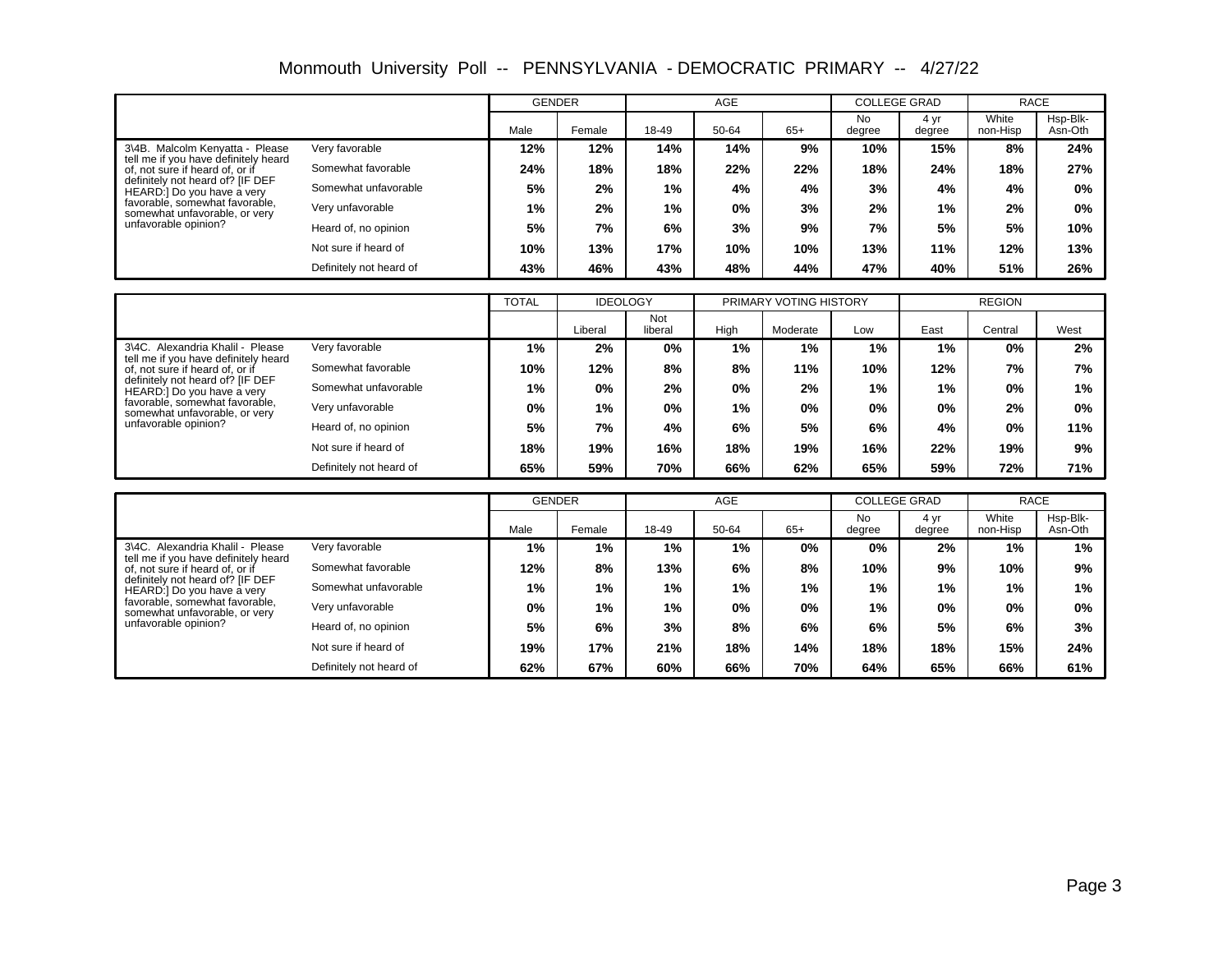Monmouth University Poll -- PENNSYLVANIA - DEMOCRATIC PRIMARY -- 4/27/22

|                                                                               |                         | <b>TOTAL</b> | <b>IDEOLOGY</b> |                |      | PRIMARY VOTING HISTORY |     |      | <b>REGION</b> |      |  |
|-------------------------------------------------------------------------------|-------------------------|--------------|-----------------|----------------|------|------------------------|-----|------|---------------|------|--|
|                                                                               |                         |              | Liberal         | Not<br>liberal | High | Moderate               | Low | East | Central       | West |  |
| 3\4D. Conor Lamb - Please tell                                                | Very favorable          | 19%          | 17%             | 22%            | 21%  | 21%                    | 17% | 14%  | 19%           | 30%  |  |
| me if you have definitely heard of,<br>not sure if heard of, or if definitely | Somewhat favorable      | 32%          | 37%             | 30%            | 38%  | 34%                    | 27% | 30%  | 26%           | 41%  |  |
| not heard of? [IF DEF HEARD:]<br>Do you have a very favorable,                | Somewhat unfavorable    | 4%           | 5%              | 4%             | 8%   | 3%                     | 3%  | 5%   | 3%            | 4%   |  |
| somewhat favorable, somewhat<br>unfavorable, or very unfavorable              | Very unfavorable        | 2%           | 2%              | 2%             | 2%   | 1%                     | 2%  | 2%   | $0\%$         | 3%   |  |
| opinion?                                                                      | Heard of, no opinion    | 7%           | 8%              | 6%             | 7%   | 7%                     | 7%  | 7%   | 12%           | 4%   |  |
|                                                                               | Not sure if heard of    | 11%          | 10%             | 12%            | 10%  | 9%                     | 14% | 12%  | 12%           | 8%   |  |
|                                                                               | Definitely not heard of | 24%          | 21%             | 24%            | 14%  | 25%                    | 31% | 30%  | 28%           | 10%  |  |

|                                                                               |                         | <b>GENDER</b> |        | <b>AGE</b> |       |       | <b>COLLEGE GRAD</b> |                | <b>RACE</b>       |                     |
|-------------------------------------------------------------------------------|-------------------------|---------------|--------|------------|-------|-------|---------------------|----------------|-------------------|---------------------|
|                                                                               |                         | Male          | Female | 18-49      | 50-64 | $65+$ | No<br>degree        | 4 yr<br>degree | White<br>non-Hisp | Hsp-Blk-<br>Asn-Oth |
| 3\4D. Conor Lamb - Please tell                                                | Very favorable          | 23%           | 17%    | 11%        | 19%   | 28%   | 18%                 | 21%            | 23%               | 10%                 |
| me if you have definitely heard of,<br>not sure if heard of, or if definitely | Somewhat favorable      | 31%           | 33%    | 30%        | 35%   | 33%   | 31%                 | 34%            | 35%               | 24%                 |
| not heard of? [IF DEF HEARD:]<br>Do you have a very favorable,                | Somewhat unfavorable    | 5%            | 4%     | 7%         | 3%    | 3%    | 3%                  | 7%             | 5%                | 3%                  |
| somewhat favorable, somewhat<br>unfavorable, or very unfavorable              | Very unfavorable        | 2%            | 2%     | 1%         | 3%    | 2%    | 2%                  | 2%             | 3%                | $0\%$               |
| opinion?                                                                      | Heard of, no opinion    | 6%            | 8%     | 6%         | 9%    | 7%    | 6%                  | 8%             | 8%                | 4%                  |
|                                                                               | Not sure if heard of    | 13%           | 10%    | 14%        | 9%    | 10%   | 14%                 | 8%             | 8%                | 20%                 |
|                                                                               | Definitely not heard of | 21%           | 25%    | 31%        | 21%   | 19%   | 26%                 | 20%            | 18%               | 39%                 |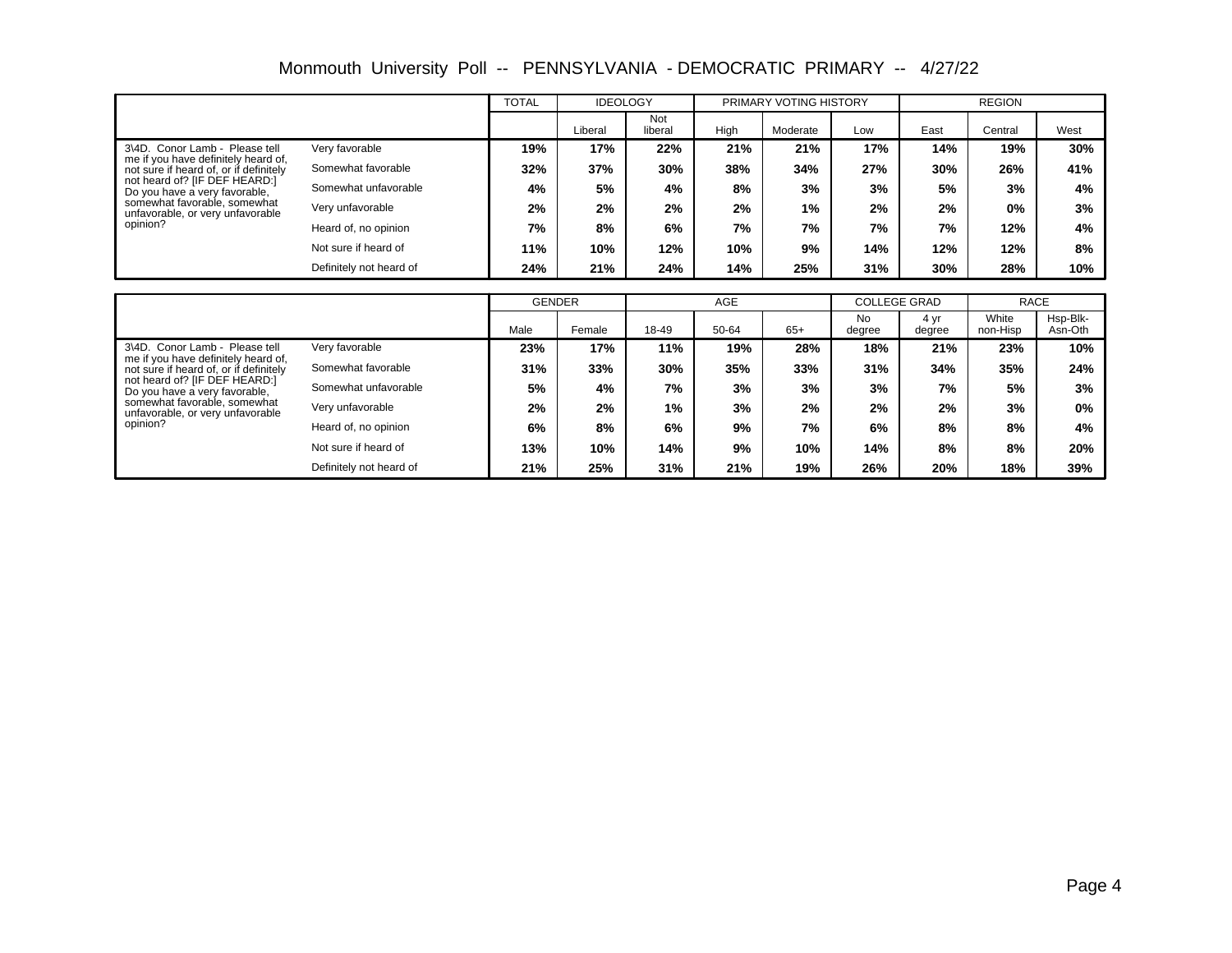|                                                                      |                              | <b>TOTAL</b><br><b>IDEOLOGY</b> |         |                | PRIMARY VOTING HISTORY |          | <b>REGION</b> |      |         |      |
|----------------------------------------------------------------------|------------------------------|---------------------------------|---------|----------------|------------------------|----------|---------------|------|---------|------|
|                                                                      |                              |                                 | Liberal | Not<br>liberal | High                   | Moderate | Low           | East | Central | West |
| 5. In your opinion, what are the<br>most important one or two issues | Economy                      | 9%                              | 7%      | 11%            | 5%                     | 14%      | 10%           | 9%   | 10%     | 10%  |
| facing the country right now?                                        | <b>Taxes</b>                 | 2%                              | 2%      | 2%             | 1%                     | 6%       | 1%            | 1%   | 5%      | 1%   |
| <b>IMULTIPLE RESPONSES</b><br><b>ACCEPTEDI</b>                       | Jobs                         | 7%                              | 9%      | 6%             | 5%                     | 5%       | 10%           | 3%   | 8%      | 14%  |
|                                                                      | Inflation, prices            | 28%                             | 26%     | 32%            | 19%                    | 34%      | 32%           | 28%  | 25%     | 31%  |
|                                                                      | Gas prices                   | 8%                              | 5%      | 11%            | 5%                     | 9%       | 11%           | 8%   | 8%      | 10%  |
|                                                                      | Housing costs, rent          | 1%                              | 2%      | 1%             | 1%                     | 1%       | 2%            | 2%   | 0%      | 1%   |
|                                                                      | Health care, insurance       | 13%                             | 20%     | 8%             | 13%                    | 16%      | 11%           | 15%  | 17%     | 7%   |
|                                                                      | Education, schools           | 6%                              | 9%      | 5%             | 8%                     | 5%       | 6%            | 8%   | 5%      | 4%   |
|                                                                      | Transport, infrastructure    | 1%                              | 2%      | 1%             | 2%                     | 1%       | 1%            | 1%   | 0%      | 3%   |
|                                                                      | Crime, violence              | 8%                              | 3%      | 12%            | 10%                    | 6%       | 9%            | 12%  | 2%      | 6%   |
|                                                                      | Gun control, 2ndAmend        | 7%                              | 6%      | 6%             | 7%                     | 6%       | 7%            | 11%  | 1%      | 3%   |
|                                                                      | Race, equity, police         | 9%                              | 14%     | 6%             | 11%                    | 8%       | 9%            | 10%  | 9%      | 8%   |
|                                                                      | Illegal immigration          | 2%                              | 1%      | 4%             | 1%                     | 3%       | 3%            | 2%   | 2%      | 4%   |
|                                                                      | Environment, climate         | 11%                             | 22%     | 2%             | 13%                    | 11%      | 8%            | 10%  | 14%     | 9%   |
|                                                                      | Voting, elections, democracy | 11%                             | 14%     | 8%             | 18%                    | 10%      | 6%            | 12%  | 10%     | 10%  |
|                                                                      | Traditional, family values   | 1%                              | 0%      | 2%             | 1%                     | 1%       | 1%            | 1%   | 1%      | 2%   |
|                                                                      | Abortion                     | 5%                              | 8%      | 3%             | 4%                     | 7%       | 6%            | 5%   | 3%      | 7%   |
|                                                                      | Covid, pandemic              | 12%                             | 13%     | 10%            | 6%                     | 15%      | 14%           | 12%  | 9%      | 11%  |
|                                                                      | Terrorism, national security | 2%                              | 1%      | 2%             | 2%                     | 0%       | 3%            | 2%   | 3%      | 0%   |
|                                                                      | Russia, Ukraine              | 18%                             | 16%     | 19%            | 15%                    | 11%      | 24%           | 17%  | 20%     | 17%  |
|                                                                      | Energy issues                | 1%                              | 0%      | 2%             | 1%                     | 0%       | 1%            | 0%   | 0%      | 3%   |
|                                                                      | Divided country              | 4%                              | 3%      | 4%             | 6%                     | 7%       | 0%            | 6%   | 4%      | 1%   |
|                                                                      | Leadership, Biden            | 1%                              | 2%      | 0%             | 1%                     | 1%       | 0%            | 0%   | 0%      | 2%   |
|                                                                      | Trump                        | 1%                              | 1%      | 2%             | 1%                     | 2%       | 1%            | 1%   | 4%      | 1%   |
|                                                                      | Debt, govt spending          | 1%                              | 0%      | 1%             | 0%                     | 1%       | $0\%$         | 1%   | 0%      | 1%   |
|                                                                      | Other                        | 13%                             | 12%     | 14%            | 15%                    | 13%      | 11%           | 7%   | 26%     | 15%  |
|                                                                      | [VOL] Dont Know              | 3%                              | 0%      | 4%             | 5%                     | 0%       | 3%            | 3%   | 1%      | 4%   |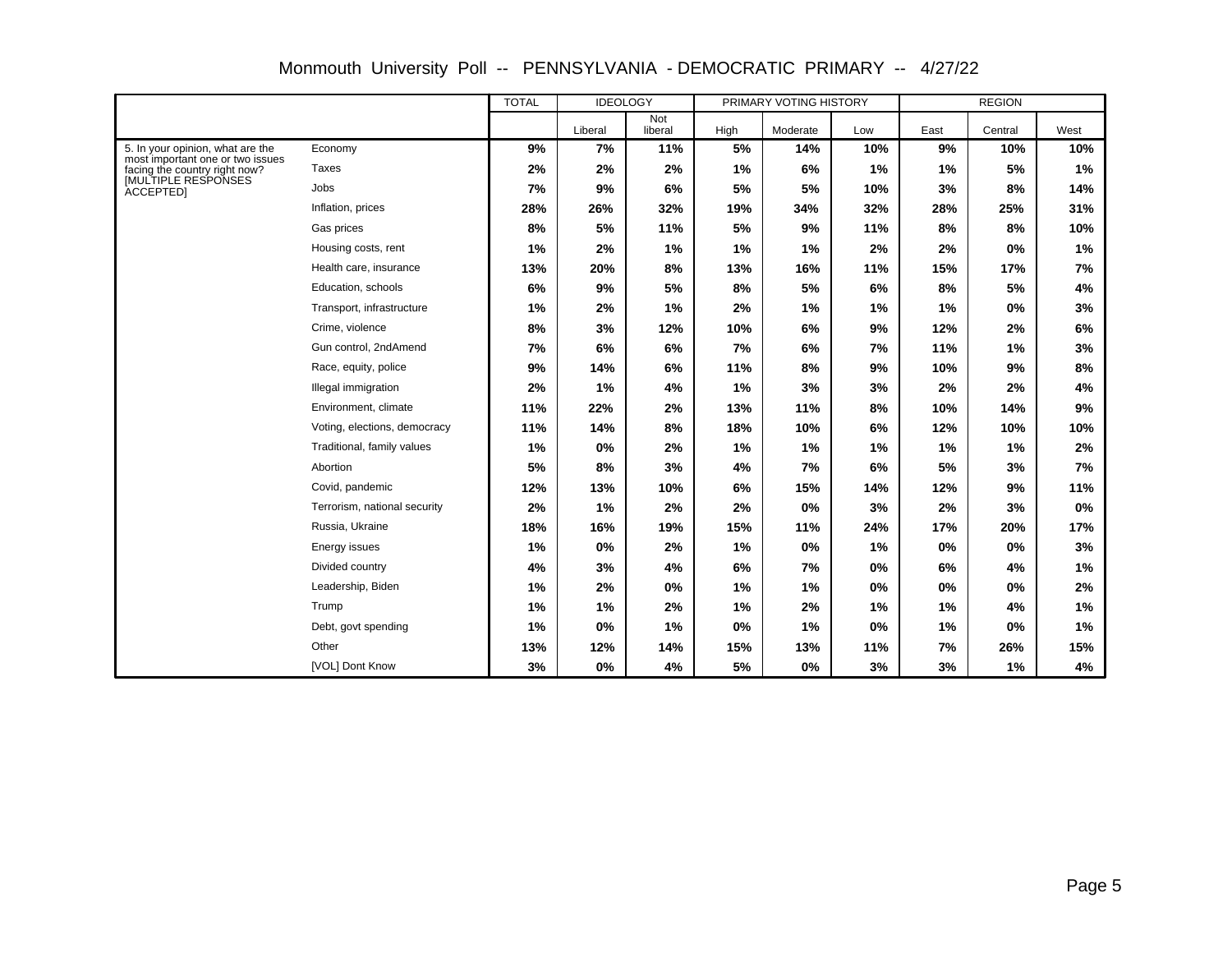|                                                                      |                              | <b>GENDER</b> |        | AGE   |       |       | <b>COLLEGE GRAD</b> |                | <b>RACE</b>       |                     |
|----------------------------------------------------------------------|------------------------------|---------------|--------|-------|-------|-------|---------------------|----------------|-------------------|---------------------|
|                                                                      |                              | Male          | Female | 18-49 | 50-64 | $65+$ | <b>No</b><br>degree | 4 yr<br>degree | White<br>non-Hisp | Hsp-Blk-<br>Asn-Oth |
| 5. In your opinion, what are the<br>most important one or two issues | Economy                      | 15%           | 5%     | 10%   | 10%   | 8%    | 8%                  | 12%            | 9%                | 10%                 |
| facing the country right now?                                        | Taxes                        | $0\%$         | 3%     | 4%    | 1%    | 0%    | 2%                  | 2%             | 1%                | 5%                  |
| <b>IMULTIPLE RESPONSES</b><br><b>ACCEPTEDI</b>                       | Jobs                         | 4%            | 9%     | 6%    | 9%    | 7%    | 11%                 | 2%             | 7%                | 10%                 |
|                                                                      | Inflation, prices            | 29%           | 28%    | 30%   | 32%   | 24%   | 28%                 | 29%            | 31%               | 21%                 |
|                                                                      | Gas prices                   | 9%            | 8%     | 6%    | 10%   | 9%    | 10%                 | 5%             | 8%                | 7%                  |
|                                                                      | Housing costs, rent          | 0%            | 2%     | 3%    | 2%    | 0%    | 1%                  | 2%             | 0%                | 4%                  |
|                                                                      | Health care, insurance       | 11%           | 14%    | 16%   | 10%   | 12%   | 11%                 | 16%            | 15%               | 8%                  |
|                                                                      | Education, schools           | 8%            | 5%     | 10%   | 5%    | 4%    | 4%                  | 11%            | 7%                | 6%                  |
|                                                                      | Transport, infrastructure    | 2%            | 1%     | 3%    | 0%    | 0%    | 1%                  | 2%             | 2%                | 0%                  |
|                                                                      | Crime, violence              | 6%            | 10%    | 5%    | 12%   | 9%    | 11%                 | 5%             | 4%                | 20%                 |
|                                                                      | Gun control, 2ndAmend        | 5%            | 8%     | 4%    | 12%   | 6%    | 9%                  | 4%             | 5%                | 12%                 |
|                                                                      | Race, equity, police         | 10%           | 9%     | 16%   | 6%    | 6%    | 8%                  | 11%            | 8%                | 15%                 |
|                                                                      | Illegal immigration          | 2%            | 3%     | 2%    | 4%    | 1%    | 3%                  | 2%             | 3%                | 2%                  |
|                                                                      | Environment, climate         | 12%           | 10%    | 17%   | 8%    | 7%    | 7%                  | 16%            | 12%               | 7%                  |
|                                                                      | Voting, elections, democracy | 14%           | 9%     | 10%   | 11%   | 13%   | 9%                  | 14%            | 13%               | 5%                  |
|                                                                      | Traditional, family values   | 0%            | 2%     | 2%    | 1%    | 1%    | 1%                  | 1%             | 2%                | 0%                  |
|                                                                      | Abortion                     | 2%            | 7%     | 8%    | 7%    | 1%    | 4%                  | 7%             | 5%                | 6%                  |
|                                                                      | Covid, pandemic              | 8%            | 14%    | 11%   | 18%   | 7%    | 12%                 | 11%            | 9%                | 19%                 |
|                                                                      | Terrorism, national security | 1%            | 2%     | 2%    | 2%    | 1%    | 2%                  | 1%             | 1%                | 3%                  |
|                                                                      | Russia, Ukraine              | 17%           | 18%    | 13%   | 15%   | 24%   | 20%                 | 13%            | 19%               | 14%                 |
|                                                                      | Energy issues                | 2%            | 0%     | 1%    | 0%    | 1%    | 1%                  | 0%             | 1%                | 0%                  |
|                                                                      | Divided country              | 3%            | 5%     | 2%    | 6%    | 4%    | 3%                  | 6%             | 5%                | 3%                  |
|                                                                      | Leadership, Biden            | 1%            | 1%     | 0%    | 0%    | 2%    | 1%                  | 0%             | 1%                | 0%                  |
|                                                                      | Trump                        | 2%            | 0%     | 1%    | 0%    | 3%    | 2%                  | 1%             | 2%                | 0%                  |
|                                                                      | Debt, govt spending          | 1%            | 0%     | 2%    | 0%    | 0%    | 0%                  | 1%             | 1%                | 0%                  |
|                                                                      | Other                        | 12%           | 13%    | 12%   | 10%   | 15%   | 14%                 | 11%            | 15%               | 7%                  |
|                                                                      | [VOL] Dont Know              | 2%            | 4%     | 3%    | 2%    | 3%    | 3%                  | 3%             | 2%                | 5%                  |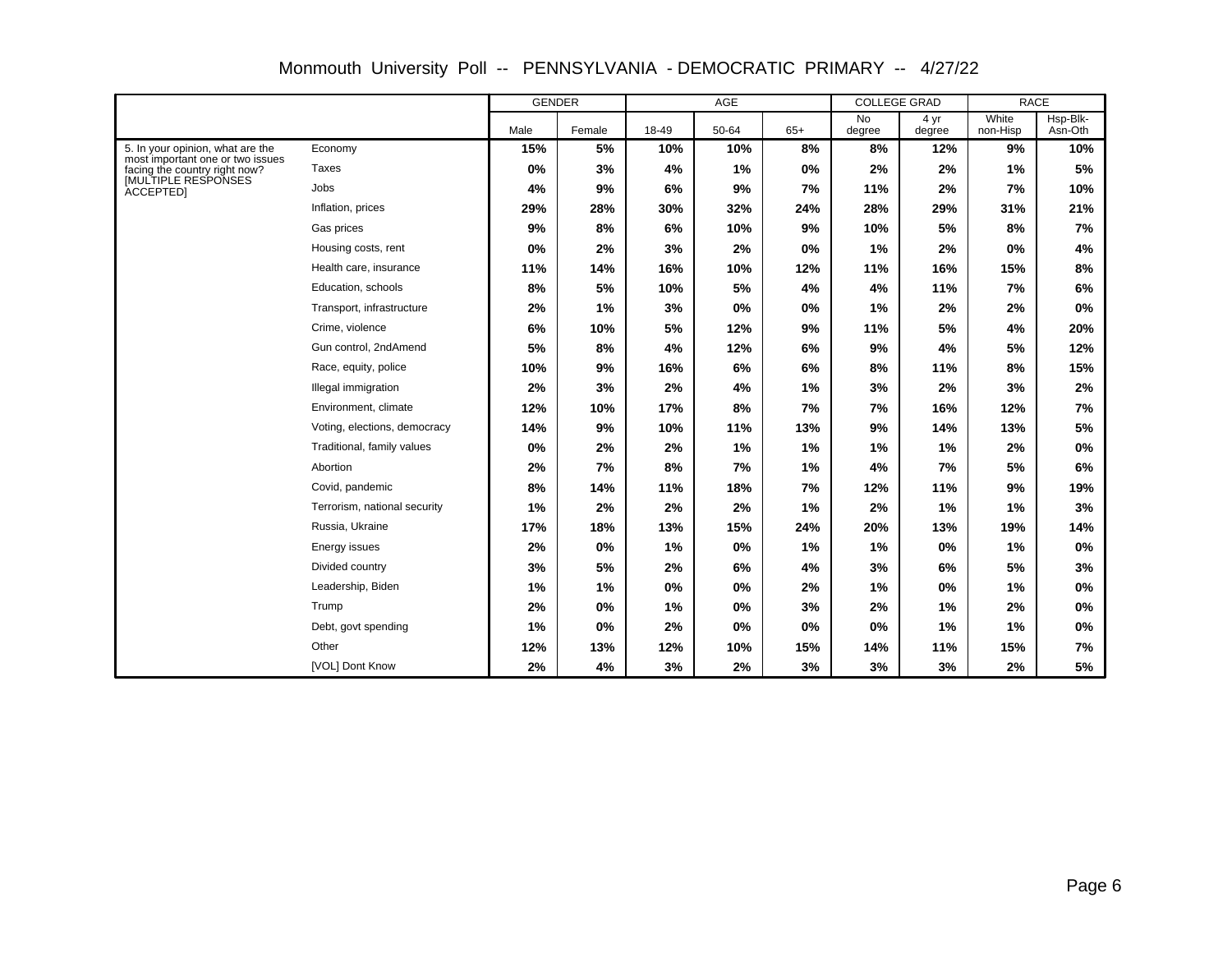Monmouth University Poll -- PENNSYLVANIA - DEMOCRATIC PRIMARY -- 4/27/22

|                                                                    |                   | <b>TOTAL</b> | <b>IDEOLOGY</b> |                |      | PRIMARY VOTING HISTORY |     |      | <b>REGION</b> |       |
|--------------------------------------------------------------------|-------------------|--------------|-----------------|----------------|------|------------------------|-----|------|---------------|-------|
|                                                                    |                   |              | Liberal         | Not<br>liberal | High | Moderate               | Low | East | Central       | West  |
| 6. Do any of the Democratic<br>candidates for U.S. Senate stand    | John Fetterman    | 31%          | 41%             | 24%            | 42%  | 28%                    | 23% | 27%  | 37%           | 35%   |
| out in your mind as being                                          | Malcolm Kenyatta  | 6%           | 8%              | 4%             | 7%   | 4%                     | 5%  | 8%   | 4%            | 1%    |
| particularly strong on the issues<br>you just mentioned? [MULTIPLE | Alexandria Khalil | $1\%$        | 1%              | $0\%$          | 1%   | 1%                     | 1%  | 1%   | $1\%$         | $0\%$ |
| RESPONSES ACCEPTED]                                                | Conor Lamb        | 13%          | 13%             | 14%            | 14%  | 15%                    | 12% | 11%  | 7%            | 20%   |
|                                                                    | [VOL] Dont know   | 20%          | 14%             | 23%            | 22%  | 21%                    | 18% | 20%  | 27%           | 16%   |
|                                                                    | No one stands out | 39%          | 37%             | 42%            | 28%  | 42%                    | 47% | 43%  | 30%           | 38%   |

|                                                                    |                   |       | <b>GENDER</b> | <b>AGE</b> |       |       | <b>COLLEGE GRAD</b> |                | <b>RACE</b>       |                     |
|--------------------------------------------------------------------|-------------------|-------|---------------|------------|-------|-------|---------------------|----------------|-------------------|---------------------|
|                                                                    |                   | Male  | Female        | 18-49      | 50-64 | $65+$ | <b>No</b><br>degree | 4 vr<br>degree | White<br>non-Hisp | Hsp-Blk-<br>Asn-Oth |
| 6. Do any of the Democratic<br>candidates for U.S. Senate stand    | John Fetterman    | 33%   | 29%           | 32%        | 33%   | 28%   | 25%                 | 40%            | 36%               | 15%                 |
| out in your mind as being                                          | Malcolm Kenyatta  | 3%    | 7%            | 6%         | 7%    | 4%    | 4%                  | 8%             | 3%                | 13%                 |
| particularly strong on the issues<br>you just mentioned? [MULTIPLE | Alexandria Khalil | $1\%$ | 1%            | 2%         | 1%    | 0%    | 0%                  | 2%             | 1%                | 1%                  |
| RESPONSES ACCEPTED]                                                | Conor Lamb        | 13%   | 13%           | 7%         | 14%   | 19%   | 12%                 | 16%            | 16%               | 6%                  |
|                                                                    | [VOL] Dont know   | 17%   | 22%           | 15%        | 20%   | 25%   | 22%                 | 16%            | 17%               | 27%                 |
|                                                                    | No one stands out | 42%   | 37%           | 48%        | 35%   | 33%   | 42%                 | 36%            | 38%               | 46%                 |

|                                                                              |                  | <b>TOTAL</b> | <b>IDEOLOGY</b> |                |       | PRIMARY VOTING HISTORY |     | <b>REGION</b> |         |      |
|------------------------------------------------------------------------------|------------------|--------------|-----------------|----------------|-------|------------------------|-----|---------------|---------|------|
|                                                                              |                  |              | .iberal         | Not<br>liberal | High  | Moderate               | Low | East          | Central | West |
| 7. How likely is it that you will vote<br>in the Democratic primary election | Already voted    | 3%           | 4%              | 3%             | 6%    | 1%                     | 2%  | 3%            | 2%      | 3%   |
| for U.S. Senator on May 17th - did                                           | Certain to vote  | 70%          | 74%             | 66%            | 82%   | 74%                    | 57% | 68%           | 71%     | 72%  |
| you already vote by mail or in<br>person, are you certain to vote,           | Likely to vote   | 21%          | 17%             | 25%            | 10%   | 20%                    | 30% | 21%           | 22%     | 19%  |
| likely to vote, are you not sure, or<br>are you unlikely to vote?            | Not sure         | 4%           | 4%              | 4%             | $0\%$ | 4%                     | 6%  | 4%            | 2%      | 4%   |
|                                                                              | Unlikely to vote | 3%           | 2%              | 3%             | 2%    | 1%                     | 5%  | 3%            | 2%      | 2%   |

|                                                                          |                  | <b>GENDER</b> |        | <b>AGE</b> |       |       | <b>COLLEGE GRAD</b> |                | <b>RACE</b>       |                     |
|--------------------------------------------------------------------------|------------------|---------------|--------|------------|-------|-------|---------------------|----------------|-------------------|---------------------|
|                                                                          |                  | Male          | Female | 18-49      | 50-64 | $65+$ | No<br>degree        | 4 yr<br>degree | White<br>non-Hisp | Hsp-Blk-<br>Asn-Oth |
| 7. How likely is it that you will vote                                   | Already voted    | 3%            | 3%     | 2%         | 4%    | 5%    | 3%                  | 3%             | 3%                | 5%                  |
| in the Democratic primary election<br>for U.S. Senator on May 17th - did | Certain to vote  | 70%           | 70%    | 64%        | 75%   | 71%   | 66%                 | 74%            | 74%               | 56%                 |
| you already vote by mail or in<br>person, are you certain to vote,       | Likely to vote   | 22%           | 20%    | 23%        | 18%   | 20%   | 25%                 | 16%            | 18%               | 28%                 |
| likely to vote, are you not sure, or<br>are you unlikely to vote?        | Not sure         | 3%            | 4%     | 6%         | $1\%$ | 3%    | 4%                  | 3%             | 3%                | 6%                  |
|                                                                          | Unlikely to vote | 2%            | 3%     | 5%         | 1%    | 2%    | 2%                  | 3%             | $2\%$             | 5%                  |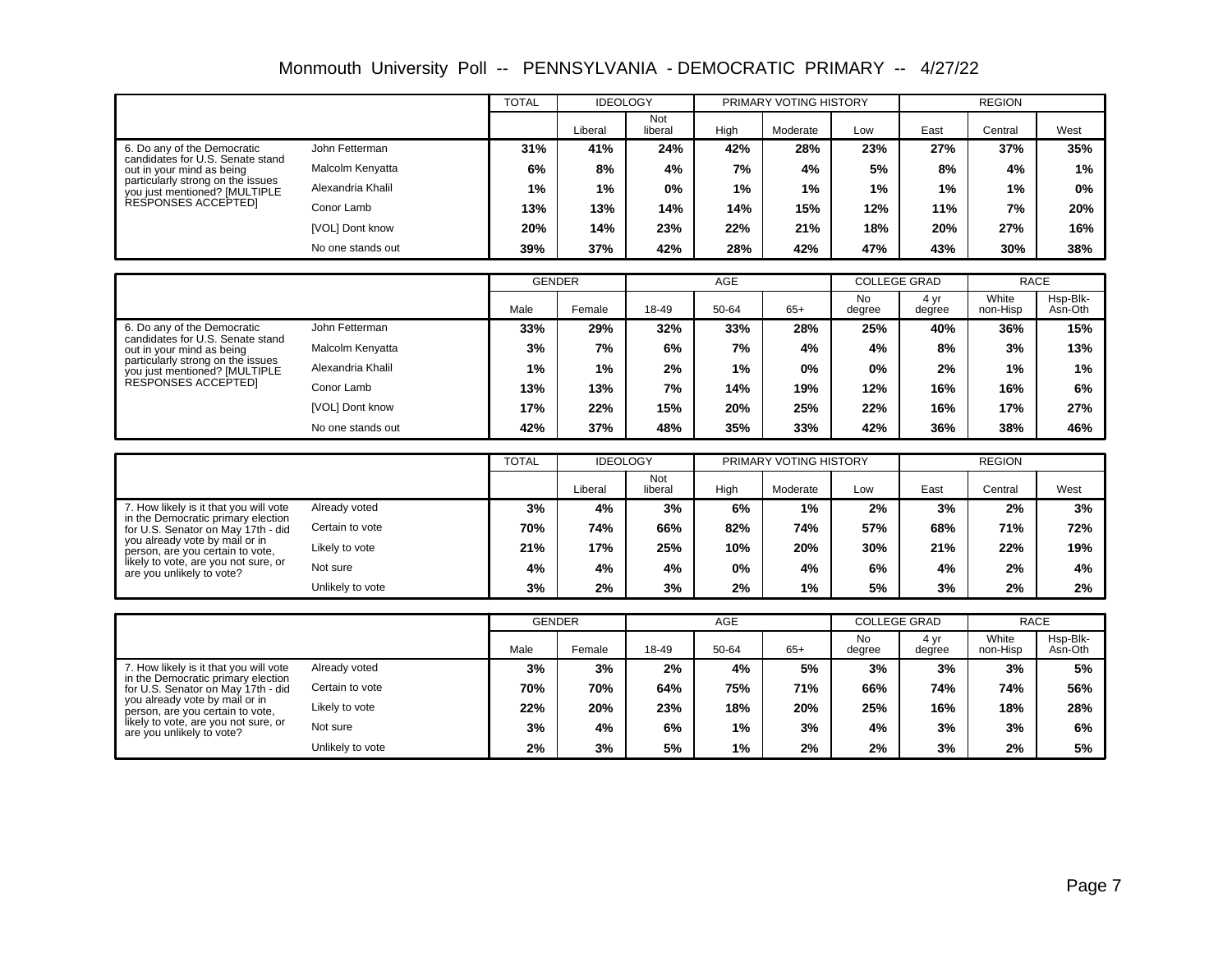|                                                                     | <b>MONINOUR UNIVERSITY FOIL -- PENINSTLVANIA - DEMOCRATIC PRIMART</b> |       |                      |                |          |                        | $- -$                | 4/ZI/ZZ  |                 |       |
|---------------------------------------------------------------------|-----------------------------------------------------------------------|-------|----------------------|----------------|----------|------------------------|----------------------|----------|-----------------|-------|
|                                                                     |                                                                       | TOTAL | <b>IDEOLOGY</b>      |                |          | PRIMARY VOTING HISTORY |                      |          | <b>REGION</b>   |       |
|                                                                     |                                                                       |       | Liberal              | Not<br>liberal | Hiah     | Moderate               | Low                  | East     | Central         | West  |
| 8A. John Fetterman - Please tell                                    | Very likely                                                           | 44%   | 54%                  | 37%            | 57%      | 44%                    | 34%                  | 35%      | 55%             | 55%   |
| me how likely it is that you will<br>support them in the Democratic | Somewhat likely                                                       | 30%   | 27%                  | 31%            | 22%      | 27%                    | 37%                  | 36%      | 20%             | 23%   |
| primary election for U.S. Senate -                                  |                                                                       | $-1$  | $\sim$ $\sim$ $\sim$ | $-1$           | $\cdots$ | $-1$                   | $\sim$ $\sim$ $\sim$ | $\cdots$ | $\cdot$ $\cdot$ | $- -$ |

**13% 10% 16% 13% 12% 14% 18% 9% 6% 8% 7% 8% 4% 10% 9% 7% 5% 11% 5% 3% 7% 4% 7% 6% 4% 10% 6% 30% 27% 31% 22% 27% 37% 36% 20% 23%**

Somewhat likely Not too likely Not at all likely [VOL] Dont know

very likely, somewhat likely, not too likely, or not at all likely?

|                                                                         |                   | <b>GENDER</b> |        | AGE   |       |       | <b>COLLEGE GRAD</b> |                | <b>RACE</b>       |                     |
|-------------------------------------------------------------------------|-------------------|---------------|--------|-------|-------|-------|---------------------|----------------|-------------------|---------------------|
|                                                                         |                   | Male          | Female | 18-49 | 50-64 | $65+$ | No<br>degree        | 4 vr<br>degree | White<br>non-Hisp | Hsp-Blk-<br>Asn-Oth |
| 8A. John Fetterman - Please tell                                        | Very likely       | 49%           | 41%    | 38%   | 49%   | 46%   | 44%                 | 44%            | 50%               | 25%                 |
| me how likely it is that you will<br>support them in the Democratic     | Somewhat likely   | 30%           | 30%    | 35%   | 25%   | 27%   | 29%                 | 30%            | 28%               | 37%                 |
| primary election for U.S. Senate -<br>very likely, somewhat likely, not | Not too likely    | 4%            | 6%     | 4%    | 4%    | 8%    | 7%                  | 4%             | 6%                | 6%                  |
| too likely, or not at all likely?                                       | Not at all likely | 7%            | 8%     | 7%    | 6%    | 9%    | 7%                  | 8%             | 7%                | 8%                  |
|                                                                         | [VOL] Dont know   | 10%           | 15%    | 15%   | 16%   | 9%    | 12%                 | 15%            | 9%                | 25%                 |

|                                                                          |                   | <b>TOTAL</b> | <b>IDEOLOGY</b> |                | PRIMARY VOTING HISTORY |          |     | <b>REGION</b> |         |      |
|--------------------------------------------------------------------------|-------------------|--------------|-----------------|----------------|------------------------|----------|-----|---------------|---------|------|
|                                                                          |                   |              | Liberal         | Not<br>liberal | High                   | Moderate | Low | East          | Central | West |
| 8B. Malcolm Kenyatta - Please                                            | Very likely       | 14%          | 17%             | 11%            | 12%                    | 22%      | 11% | 19%           | 13%     | 5%   |
| tell me how likely it is that you will<br>support them in the Democratic | Somewhat likely   | 26%          | 30%             | 23%            | 24%                    | 22%      | 31% | 32%           | 19%     | 20%  |
| primary election for U.S. Senate -<br>very likely, somewhat likely, not  | Not too likely    | 17%          | 18%             | 17%            | 18%                    | 24%      | 11% | 15%           | 20%     | 19%  |
| too likely, or not at all likely?                                        | Not at all likely | 28%          | 27%             | 29%            | 29%                    | 22%      | 30% | 17%           | 29%     | 46%  |
|                                                                          | [VOL] Dont know   | 15%          | 8%              | 21%            | 17%                    | 11%      | 16% | 17%           | 19%     | 10%  |

|                                                                          |                   | <b>GENDER</b> |        | <b>AGE</b> |       |       | <b>COLLEGE GRAD</b> |                | <b>RACE</b>       |                     |
|--------------------------------------------------------------------------|-------------------|---------------|--------|------------|-------|-------|---------------------|----------------|-------------------|---------------------|
|                                                                          |                   | Male          | Female | 18-49      | 50-64 | $65+$ | No<br>degree        | 4 yr<br>degree | White<br>non-Hisp | Hsp-Blk-<br>Asn-Oth |
| 8B. Malcolm Kenyatta - Please                                            | Very likely       | 12%           | 16%    | 14%        | 21%   | 9%    | 16%                 | 12%            | 8%                | 30%                 |
| tell me how likely it is that you will<br>support them in the Democratic | Somewhat likely   | 27%           | 26%    | 35%        | 20%   | 21%   | 23%                 | 30%            | 24%               | 32%                 |
| primary election for U.S. Senate -<br>very likely, somewhat likely, not  | Not too likely    | 19%           | 16%    | 18%        | 10%   | 21%   | 17%                 | 18%            | 21%               | 6%                  |
| too likely, or not at all likely?                                        | Not at all likely | 28%           | 27%    | 19%        | 30%   | 35%   | 28%                 | 27%            | 32%               | 16%                 |
|                                                                          | [VOL] Dont know   | 14%           | 16%    | 14%        | 19%   | 14%   | 16%                 | 14%            | 15%               | 16%                 |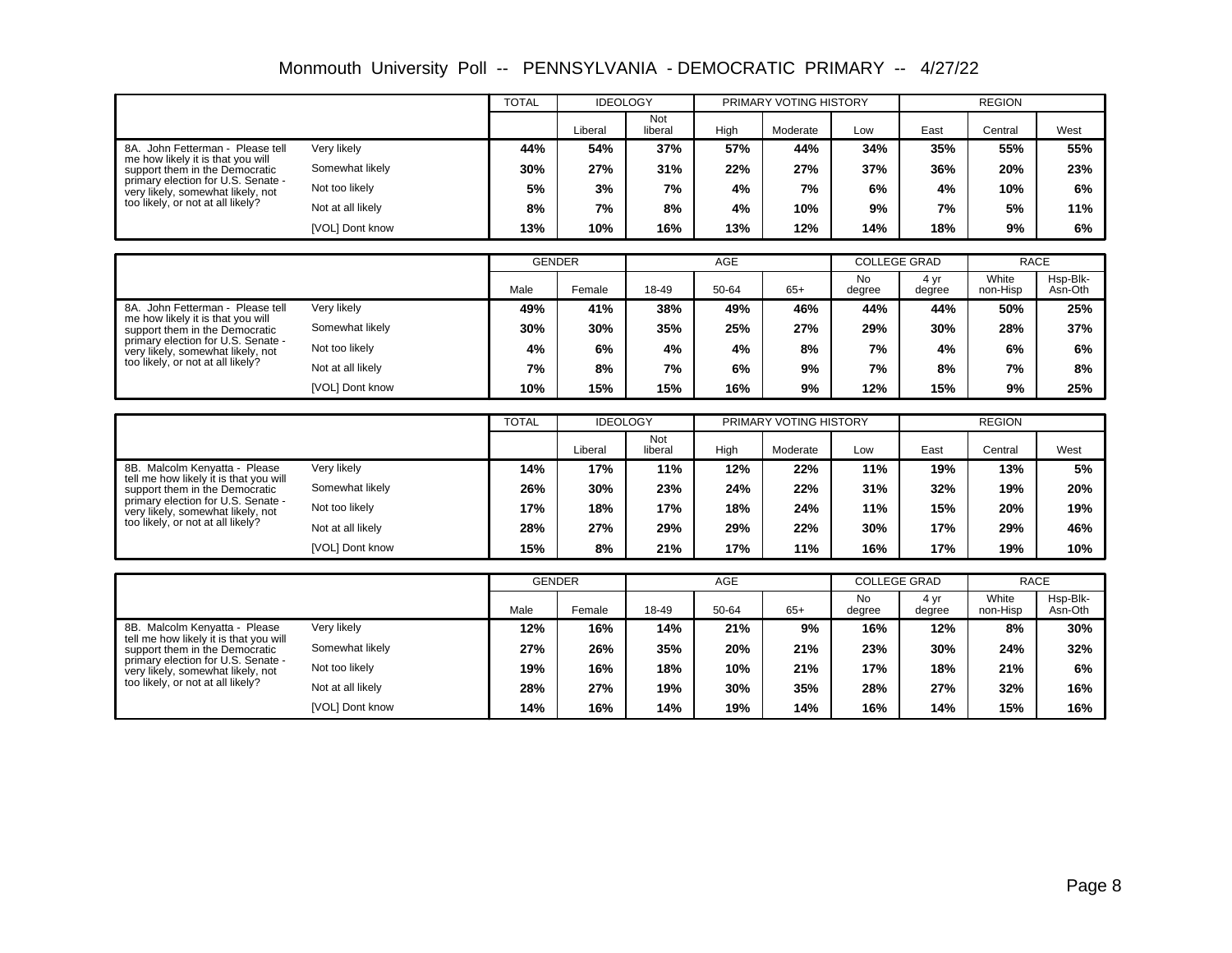| Monmouth University Poll -- PENNSYLVANIA - DEMOCRATIC PRIMARY -- 4/27/22 |  |  |  |  |
|--------------------------------------------------------------------------|--|--|--|--|
|--------------------------------------------------------------------------|--|--|--|--|

|                                                                           |                   | <b>TOTAL</b>  | <b>IDEOLOGY</b> |                       |            | PRIMARY VOTING HISTORY |                                  |                | <b>REGION</b>        |                     |
|---------------------------------------------------------------------------|-------------------|---------------|-----------------|-----------------------|------------|------------------------|----------------------------------|----------------|----------------------|---------------------|
|                                                                           |                   |               | Liberal         | <b>Not</b><br>liberal | High       | Moderate               | Low                              | East           | Central              | West                |
| 8C. Alexandria Khalil - Please<br>tell me how likely it is that you will  | Very likely       | 8%            | 9%              | 8%                    | 5%         | 11%                    | 9%                               | 11%            | 9%                   | 3%                  |
| support them in the Democratic                                            | Somewhat likely   | 21%           | 23%             | 18%                   | 15%        | 19%                    | 27%                              | 24%            | 21%                  | 15%                 |
| primary election for U.S. Senate -<br>very likely, somewhat likely, not   | Not too likely    | 17%           | 19%             | 17%                   | 17%        | 24%                    | 13%                              | 15%            | 16%                  | 22%                 |
| too likely, or not at all likely?                                         | Not at all likely | 34%           | 38%             | 32%                   | 43%        | 31%                    | 29%                              | 27%            | 35%                  | 48%                 |
|                                                                           | [VOL] Dont know   | 19%           | 11%             | 24%                   | 20%        | 15%                    | 21%                              | 24%            | 20%                  | 12%                 |
|                                                                           |                   |               |                 |                       |            |                        |                                  |                |                      |                     |
|                                                                           |                   | <b>GENDER</b> |                 |                       | AGE        |                        | <b>COLLEGE GRAD</b>              |                | <b>RACE</b>          |                     |
|                                                                           |                   | Male          | Female          | 18-49                 | 50-64      | $65+$                  | <b>No</b><br>degree              | 4 yr<br>degree | White<br>non-Hisp    | Hsp-Blk-<br>Asn-Oth |
| 8C. Alexandria Khalil - Please<br>tell me how likely it is that you will  | Very likely       | 6%            | 9%              | 9%                    | 11%        | 4%                     | 10%                              | 4%             | 6%                   | 13%                 |
| support them in the Democratic                                            | Somewhat likely   | 21%           | 21%             | 30%                   | 15%        | 16%                    | 21%                              | 21%            | 19%                  | 27%                 |
| primary election for U.S. Senate -<br>very likely, somewhat likely, not   | Not too likely    | 20%           | 16%             | 20%                   | 13%        | 18%                    | 15%                              | 21%            | 19%                  | 13%                 |
| too likely, or not at all likely?                                         | Not at all likely | 35%           | 34%             | 26%                   | 34%        | 44%                    | 33%                              | 36%            | 40%                  | 20%                 |
|                                                                           | [VOL] Dont know   | 19%           | 20%             | 16%                   | 27%        | 18%                    | 21%                              | 18%            | 17%                  | 26%                 |
|                                                                           |                   |               |                 |                       |            |                        |                                  |                |                      |                     |
|                                                                           |                   |               |                 |                       |            |                        |                                  |                |                      |                     |
|                                                                           |                   | <b>TOTAL</b>  | <b>IDEOLOGY</b> |                       |            | PRIMARY VOTING HISTORY |                                  |                | <b>REGION</b>        |                     |
|                                                                           |                   |               | Liberal         | Not<br>liberal        | High       | Moderate               | Low                              | East           | Central              | West                |
| 8D. Conor Lamb - Please tell me                                           | Verv likely       | 23%           | 22%             | 24%                   | 17%        | 34%                    | 20%                              | 19%            | 25%                  | 28%                 |
| how likely it is that you will support<br>them in the Democratic primary  | Somewhat likely   | 36%           | 38%             | 33%                   | 36%        | 34%                    | 37%                              | 35%            | 34%                  | 36%                 |
| election for U.S. Senate - very<br>likely, somewhat likely, not too       | Not too likely    | 10%           | 11%             | 10%                   | 13%        | 10%                    | 9%                               | 10%            | 16%                  | 9%                  |
| likely, or not at all likely?                                             | Not at all likely | 14%           | 19%             | 11%                   | 17%        | 9%                     | 15%                              | 14%            | 11%                  | 16%                 |
|                                                                           | [VOL] Dont know   | 17%           | 10%             | 22%                   | 18%        | 13%                    | 20%                              | 22%            | 14%                  | 11%                 |
|                                                                           |                   |               |                 |                       |            |                        |                                  |                |                      |                     |
|                                                                           |                   | <b>GENDER</b> |                 |                       | <b>AGE</b> |                        | <b>COLLEGE GRAD</b><br><b>No</b> | 4 yr           | <b>RACE</b><br>White | Hsp-Blk-            |
|                                                                           |                   | Male          | Female          | 18-49                 | 50-64      | $65+$                  | degree                           | degree         | non-Hisp             | Asn-Oth             |
| 8D. Conor Lamb - Please tell me<br>how likely it is that you will support | Very likely       | 23%           | 22%             | 12%                   | 27%        | 29%                    | 25%                              | 19%            | 24%                  | 19%                 |
| them in the Democratic primary                                            | Somewhat likely   | 37%           | 35%             | 44%                   | 30%        | 32%                    | 36%                              | 36%            | 34%                  | 40%                 |
| election for U.S. Senate - verv<br>likely, somewhat likely, not too       | Not too likely    | 10%           | 11%             | 12%                   | 8%         | 11%                    | 9%                               | 13%            | 11%                  | 7%                  |
| likely, or not at all likely?                                             | Not at all likely | 13%           | 15%             | 17%                   | 14%        | 12%                    | 12%                              | 18%            | 16%                  | 9%                  |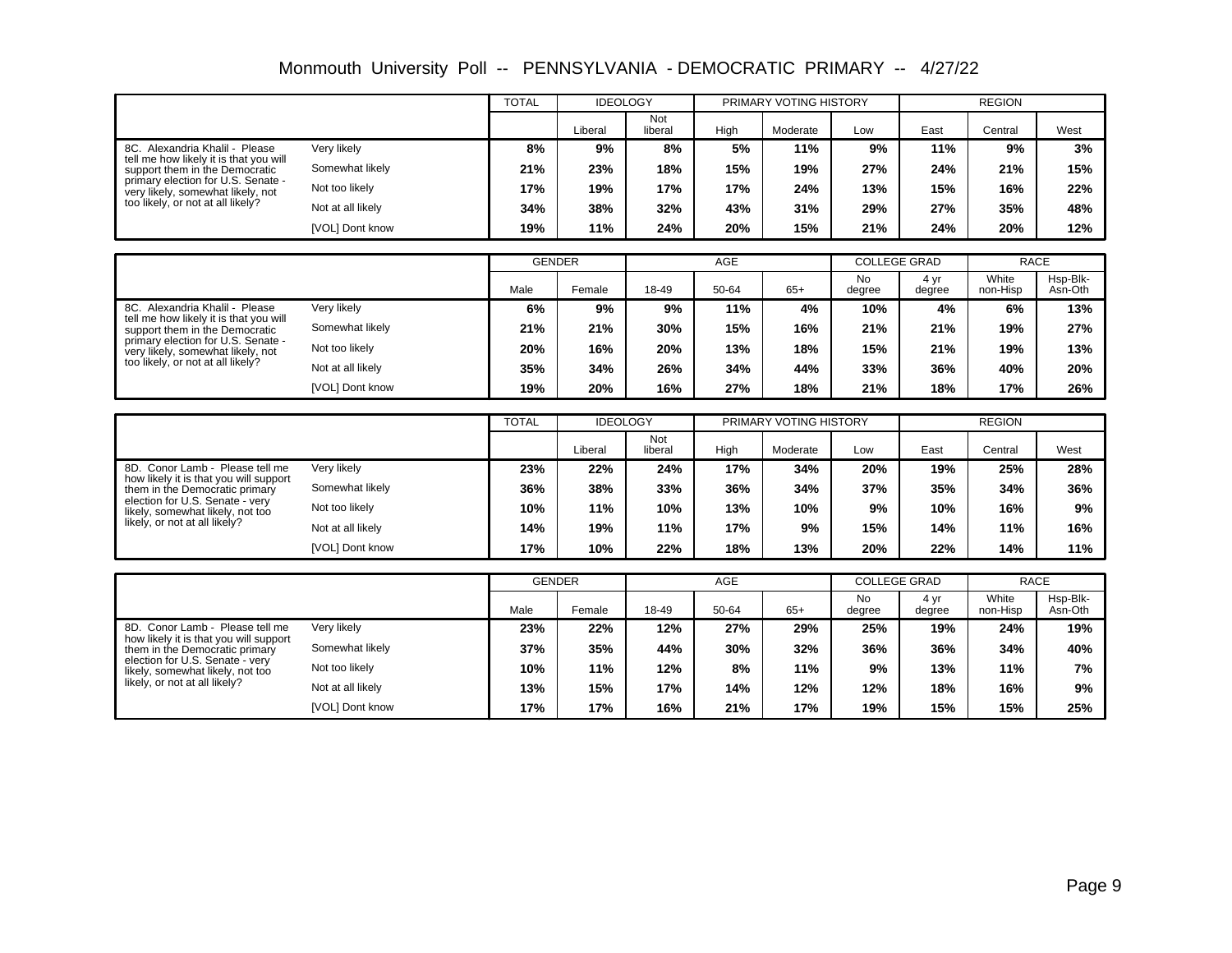| Monmouth University Poll -- PENNSYLVANIA - DEMOCRATIC PRIMARY -- 4/27/22 |  |  |  |  |
|--------------------------------------------------------------------------|--|--|--|--|
|--------------------------------------------------------------------------|--|--|--|--|

|                                                               |                      | <b>TOTAL</b>  | <b>IDEOLOGY</b> |                |       | PRIMARY VOTING HISTORY |                     |                | <b>REGION</b>     |                     |
|---------------------------------------------------------------|----------------------|---------------|-----------------|----------------|-------|------------------------|---------------------|----------------|-------------------|---------------------|
|                                                               |                      |               | Liberal         | Not<br>liberal | High  | Moderate               | Low                 | East           | Central           | West                |
| 9. Is your general impression of                              | Very favorable       | 38%           | 38%             | 35%            | 51%   | 31%                    | 32%                 | 35%            | 44%               | 41%                 |
| the Democratic Party very<br>favorable, somewhat favorable.   | Somewhat favorable   | 49%           | 51%             | 51%            | 40%   | 50%                    | 58%                 | 53%            | 46%               | 45%                 |
| somewhat unfavorable, or very<br>unfavorable?                 | Somewhat unfavorable | 8%            | 6%              | 10%            | 4%    | 12%                    | 8%                  | 8%             | 7%                | 8%                  |
|                                                               | Very unfavorable     | 4%            | 5%              | 3%             | 3%    | 7%                     | 2%                  | 3%             | 0%                | 6%                  |
|                                                               | [VOL] Dont know      | 1%            | 0%              | 2%             | 2%    | 1%                     | 1%                  | 1%             | 3%                | 0%                  |
|                                                               |                      |               |                 |                |       |                        |                     |                |                   |                     |
|                                                               |                      | <b>GENDER</b> |                 |                | AGE   |                        | <b>COLLEGE GRAD</b> |                | <b>RACE</b>       |                     |
|                                                               |                      | Male          | Female          | 18-49          | 50-64 | $65+$                  | <b>No</b><br>degree | 4 yr<br>degree | White<br>non-Hisp | Hsp-Blk-<br>Asn-Oth |
| 9. Is your general impression of<br>the Democratic Party very | Very favorable       | 29%           | 45%             | 24%            | 39%   | 51%                    | 40%                 | 34%            | 38%               | 39%                 |
| favorable, somewhat favorable,                                | Somewhat favorable   | 52%           | 47%             | 56%            | 52%   | 41%                    | 47%                 | 53%            | 52%               | 43%                 |
| somewhat unfavorable, or very<br>unfavorable?                 | Somewhat unfavorable | 12%           | 5%              | 13%            | 6%    | 4%                     | 8%                  | 7%             | 5%                | 15%                 |
|                                                               | Very unfavorable     | 6%            | 2%              | 5%             | 2%    | 3%                     | 3%                  | 5%             | 4%                | 2%                  |
|                                                               | [VOL] Dont know      | 1%            | 1%              | 1%             | 1%    | 2%                     | 1%                  | 1%             | 1%                | 1%                  |
|                                                               |                      |               |                 |                |       |                        |                     |                |                   |                     |
|                                                               |                      | <b>TOTAL</b>  | <b>IDEOLOGY</b> |                |       | PRIMARY VOTING HISTORY |                     |                | <b>REGION</b>     |                     |
|                                                               |                      |               | Liberal         | Not<br>liberal | High  | Moderate               | Low                 | East           |                   | West                |
|                                                               |                      |               |                 |                |       |                        |                     |                | Central           |                     |
| 10. Is your general impression of                             | Very favorable       | 44%           | 42%             | 42%            | 52%   | 44%                    | 36%                 | 48%            | 45%               | 35%                 |
| Joe Biden very favorable,<br>somewhat favorable, somewhat     | Somewhat favorable   | 43%           | 44%             | 44%            | 38%   | 45%                    | 46%                 | 40%            | 45%               | 47%                 |
| unfavorable, or very unfavorable?                             | Somewhat unfavorable | 7%            | 8%              | 6%             | 5%    | 4%                     | 10%                 | 6%             | 10%               | 7%                  |
|                                                               | Very unfavorable     | 7%            | 6%              | 8%             | 4%    | 8%                     | 8%                  | 6%             | 1%                | 10%                 |
|                                                               | [VOL] Dont know      | $0\%$         | $0\%$           | 0%             | $0\%$ | 0%                     | 0%                  | 0%             | $0\%$             | 1%                  |
|                                                               |                      |               |                 |                |       |                        |                     |                |                   |                     |
|                                                               |                      | <b>GENDER</b> |                 |                | AGE   |                        | <b>COLLEGE GRAD</b> |                | <b>RACE</b>       |                     |
|                                                               |                      | Male          | Female          | 18-49          | 50-64 | $65+$                  | <b>No</b><br>degree | 4 yr<br>degree | White<br>non-Hisp | Hsp-Blk-<br>Asn-Oth |
| 10. Is your general impression of                             | Very favorable       | 35%           | 49%             | 23%            | 50%   | 60%                    | 48%                 | 38%            | 40%               | 52%                 |
| Joe Biden verv favorable.<br>somewhat favorable, somewhat     | Somewhat favorable   | 48%           | 40%             | 54%            | 43%   | 32%                    | 38%                 | 49%            | 46%               | 35%                 |
| unfavorable, or very unfavorable?                             | Somewhat unfavorable | 9%            | 5%              | 13%            | 1%    | 4%                     | 7%                  | 6%             | 8%                | 4%                  |
|                                                               | Very unfavorable     | 7%            | 6%              | 10%            | 6%    | 4%                     | 7%                  | 6%             | 6%                | 9%                  |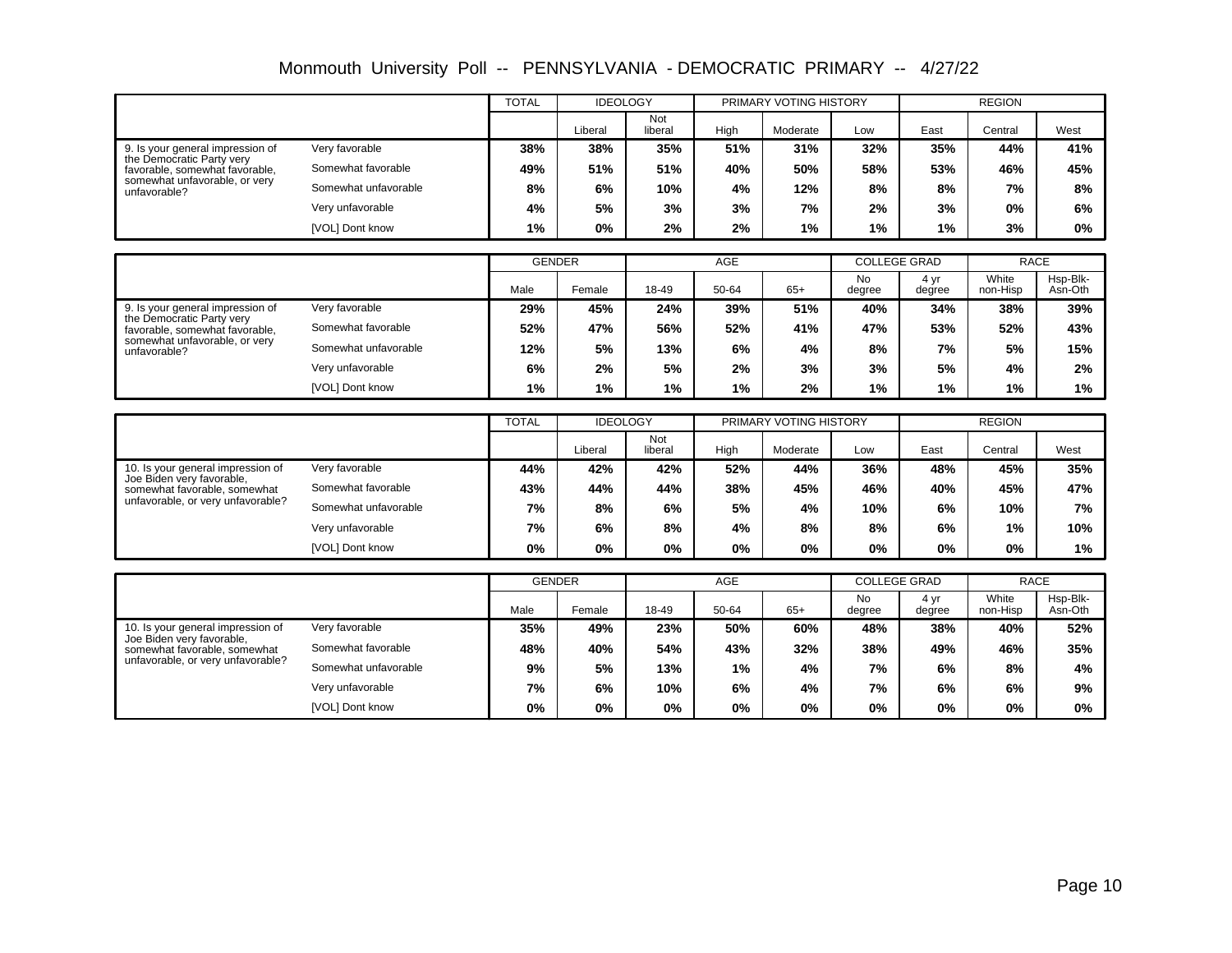| Monmouth University Poll -- PENNSYLVANIA - DEMOCRATIC PRIMARY -- 4/27/22 |  |  |  |  |
|--------------------------------------------------------------------------|--|--|--|--|
|--------------------------------------------------------------------------|--|--|--|--|

|                                                                             |                          | <b>TOTAL</b>  | <b>IDEOLOGY</b> |                |            | PRIMARY VOTING HISTORY |                                  |                | <b>REGION</b>        |                     |
|-----------------------------------------------------------------------------|--------------------------|---------------|-----------------|----------------|------------|------------------------|----------------------------------|----------------|----------------------|---------------------|
|                                                                             |                          |               | Liberal         | Not<br>liberal | High       | Moderate               | Low                              | East           | Central              | West                |
| 11. How important is it that the                                            | Very important           | 49%           | 46%             | 48%            | 54%        | 47%                    | 45%                              | 48%            | 51%                  | 49%                 |
| Democratic nominee for U.S.<br>Senate be a strong supporter of              | Somewhat important       | 30%           | 30%             | 31%            | 29%        | 31%                    | 31%                              | 32%            | 33%                  | 25%                 |
| Joe Biden - very important,<br>somewhat important, not too                  | Not too important        | 12%           | 15%             | 11%            | 11%        | 9%                     | 16%                              | 12%            | 8%                   | 16%                 |
| important, or not at all important?                                         | Not at all important     | 8%            | 9%              | 9%             | 6%         | 12%                    | 8%                               | 7%             | 7%                   | 11%                 |
|                                                                             | [VOL] Dont know          | 1%            | 0%              | 1%             | 1%         | 1%                     | 0%                               | 1%             | 2%                   | $0\%$               |
|                                                                             |                          |               |                 |                |            |                        |                                  |                |                      |                     |
|                                                                             |                          | <b>GENDER</b> |                 |                | <b>AGE</b> |                        | <b>COLLEGE GRAD</b>              |                | <b>RACE</b>          |                     |
|                                                                             |                          | Male          | Female          | 18-49          | 50-64      | $65+$                  | No<br>degree                     | 4 yr<br>degree | White<br>non-Hisp    | Hsp-Blk-<br>Asn-Oth |
| 11. How important is it that the<br>Democratic nominee for U.S.             | Very important           | 42%           | 53%             | 29%            | 51%        | 67%                    | 52%                              | 43%            | 49%                  | 44%                 |
| Senate be a strong supporter of                                             | Somewhat important       | 28%           | 31%             | 33%            | 36%        | 23%                    | 28%                              | 33%            | 30%                  | 32%                 |
| Joe Biden - very important,<br>somewhat important, not too                  | Not too important        | 18%           | 9%              | 26%            | 6%         | 3%                     | 11%                              | 15%            | 12%                  | 14%                 |
| important, or not at all important?                                         | Not at all important     | 11%           | 6%              | 12%            | 7%         | 5%                     | 9%                               | 8%             | 8%                   | 10%                 |
|                                                                             | [VOL] Dont know          | 1%            | 0%              | 0%             | 0%         | 2%                     | 1%                               | $0\%$          | 1%                   | 0%                  |
|                                                                             |                          |               |                 |                |            |                        |                                  |                |                      |                     |
|                                                                             |                          | <b>TOTAL</b>  | <b>IDEOLOGY</b> |                |            | PRIMARY VOTING HISTORY |                                  |                | <b>REGION</b>        |                     |
|                                                                             |                          |               | Liberal         | Not<br>liberal | High       | Moderate               | Low                              | East           | Central              | West                |
| 12. Thinking about the things you<br>wanted Joe Biden to accomplish         | Lot better than hoped    | 12%           | 11%             | 10%            | 14%        | 11%                    | 10%                              | 14%            | 11%                  | 9%                  |
| as President, would you say he is                                           | Little better than hoped | 28%           | 22%             | 34%            | 32%        | 29%                    | 24%                              | 28%            | 29%                  | 27%                 |
| doing a lot better than you hoped,<br>a little better than you hoped, a lot | Lot worse than hoped     | 10%           | 12%             | 8%             | 8%         | 8%                     | 12%                              | 12%            | 10%                  | 6%                  |
| worse than you hoped, a little<br>worse than you hoped, or has he           | Little worse than hoped  | 19%           | 21%             | 17%            | 15%        | 19%                    | 22%                              | 15%            | 18%                  | 25%                 |
| accomplished about                                                          | About what you hoped     | 30%           | 34%             | 28%            | 28%        | 33%                    | 30%                              | 30%            | 31%                  | 30%                 |
|                                                                             | [VOL] Dont know          | 2%            | 1%              | 2%             | 4%         | 0%                     | 1%                               | 1%             | 1%                   | 3%                  |
|                                                                             |                          |               |                 |                |            |                        |                                  |                |                      |                     |
|                                                                             |                          | <b>GENDER</b> |                 |                | <b>AGE</b> |                        | <b>COLLEGE GRAD</b><br><b>No</b> | 4 yr           | <b>RACE</b><br>White | Hsp-Blk-            |
|                                                                             |                          | Male          | Female          | 18-49          | 50-64      | $65+$                  | degree                           | degree         | non-Hisp             | Asn-Oth             |
| 12. Thinking about the things you<br>wanted Joe Biden to accomplish         | Lot better than hoped    | 4%            | 17%             | 3%             | 14%        | 19%                    | 14%                              | 8%             | 11%                  | 14%                 |
| as President, would you say he is                                           | Little better than hoped | 25%           | 30%             | 19%            | 33%        | 32%                    | 31%                              | 24%            | 24%                  | 39%                 |
| doing a lot better than you hoped,<br>a little better than you hoped, a lot | Lot worse than hoped     | 11%           | 9%              | 16%            | 6%         | 7%                     | 8%                               | 13%            | 11%                  | 7%                  |
| worse than you hoped, a little<br>worse than you hoped, or has he           | Little worse than hoped  | 25%           | 14%             | 26%            | 20%        | 10%                    | 18%                              | 20%            | 20%                  | 15%                 |
| accomplished about                                                          | About what you hoped     | 32%           | 29%             | 36%            | 26%        | 29%                    | 28%                              | 34%            | 32%                  | 25%                 |
|                                                                             | [VOL] Dont know          | 3%            | 1%              | 1%             | 1%         | 4%                     | 2%                               | $1\%$          | 2%                   | 1%                  |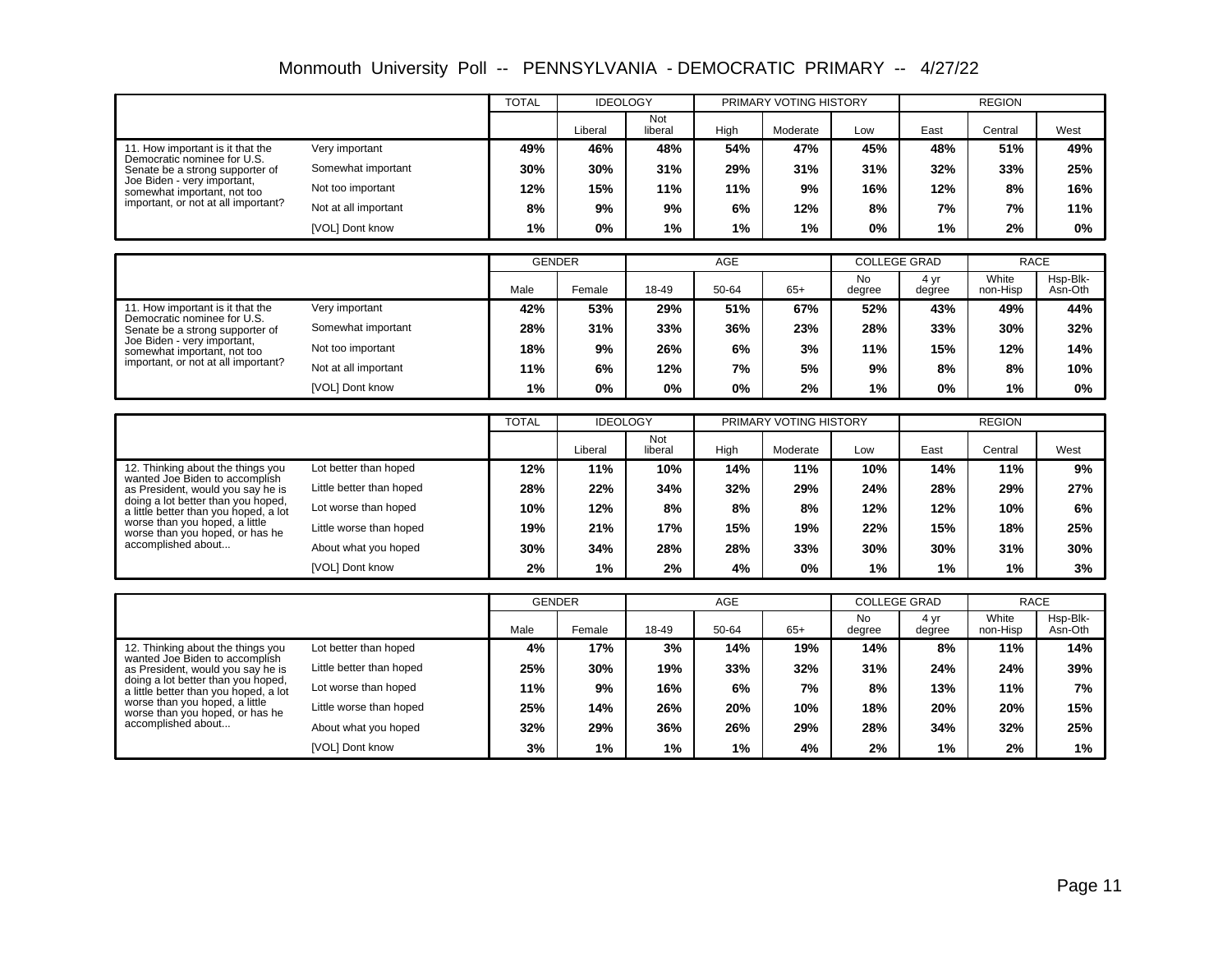| Monmouth University Poll -- PENNSYLVANIA - DEMOCRATIC PRIMARY -- 4/27/22 |  |  |  |  |
|--------------------------------------------------------------------------|--|--|--|--|
|--------------------------------------------------------------------------|--|--|--|--|

|                                                                      |                            | <b>TOTAL</b>  | <b>IDEOLOGY</b> |                |            | PRIMARY VOTING HISTORY |                                  |               | <b>REGION</b>     |                     |
|----------------------------------------------------------------------|----------------------------|---------------|-----------------|----------------|------------|------------------------|----------------------------------|---------------|-------------------|---------------------|
|                                                                      |                            |               | Liberal         | Not<br>liberal | High       | Moderate               | Low                              | East          | Central           | West                |
| 13. In general, which wing of the<br>Democratic Party would you like | Progressive                | 42%           | 73%             | 17%            | 37%        | 46%                    | 43%                              | 42%           | 47%               | 39%                 |
| to have more influence in                                            | Moderate                   | 46%           | 22%             | 68%            | 51%        | 44%                    | 44%                              | 44%           | 47%               | 50%                 |
| Washington - the progressive<br>wing or the moderate wing?           | (VOL) Both equally         | 3%            | 2%              | 2%             | 4%         | 2%                     | 2%                               | 4%            | 2%                | 1%                  |
|                                                                      | (VOL) Depends on the issue | 0%            | 0%              | $0\%$          | 0%         | 0%                     | 0%                               | 0%            | 0%                | 1%                  |
|                                                                      | [VOL] Dont know            | 9%            | 2%              | 12%            | 7%         | 8%                     | 11%                              | 10%           | 4%                | 10%                 |
|                                                                      |                            |               |                 |                |            |                        |                                  |               |                   |                     |
|                                                                      |                            | <b>GENDER</b> |                 |                | <b>AGE</b> |                        | <b>COLLEGE GRAD</b>              |               | <b>RACE</b>       |                     |
|                                                                      |                            | Male          | Female          | 18-49          | 50-64      | $65+$                  | <b>No</b><br>degree              | 4yr<br>degree | White<br>non-Hisp | Hsp-Blk-<br>Asn-Oth |
| 13. In general, which wing of the                                    | Progressive                | 46%           | 39%             | 62%            | 38%        | 24%                    | 36%                              | 50%           | 42%               | 43%                 |
| Democratic Party would you like<br>to have more influence in         | Moderate                   | 45%           | 47%             | 31%            | 45%        | 63%                    | 49%                              | 44%           | 49%               | 40%                 |
| Washington - the progressive<br>wing or the moderate wing?           | (VOL) Both equally         | 3%            | 3%              | 1%             | 6%         | 3%                     | 4%                               | 2%            | 3%                | 3%                  |
|                                                                      | (VOL) Depends on the issue | 0%            | 0%              | $0\%$          | 0%         | 0%                     | 0%                               | 0%            | 0%                | 0%                  |
|                                                                      | [VOL] Dont know            | 6%            | 10%             | 5%             | 11%        | 11%                    | 11%                              | 4%            | 6%                | 14%                 |
|                                                                      |                            |               |                 |                |            |                        |                                  |               |                   |                     |
|                                                                      |                            | <b>TOTAL</b>  | <b>IDEOLOGY</b> |                |            | PRIMARY VOTING HISTORY |                                  |               | <b>REGION</b>     |                     |
|                                                                      |                            |               | Liberal         | Not<br>liberal | High       | Moderate               | Low                              | East          | Central           | West                |
| 14. Compared to past elections<br>for U.S. Senate, are you more      | More enthusiastic          | 29%           | 40%             | 19%            | 33%        | 33%                    | 22%                              | 27%           | 30%               | 32%                 |
| enthusiastic than usual, less                                        | Less enthusiastic          | 14%           | 11%             | 16%            | 11%        | 9%                     | 18%                              | 14%           | 18%               | 10%                 |
| enthusiastic, or about the same as<br>past elections?                | About the same             | 56%           | 49%             | 64%            | 54%        | 55%                    | 59%                              | 56%           | 52%               | 58%                 |
|                                                                      | [VOL] Dont know            | 1%            | 0%              | 1%             | 1%         | 3%                     | 1%                               | 2%            | 0%                | $1\%$               |
|                                                                      |                            |               |                 |                |            |                        |                                  |               | <b>RACE</b>       |                     |
|                                                                      |                            | <b>GENDER</b> |                 |                | <b>AGE</b> |                        | <b>COLLEGE GRAD</b><br><b>No</b> | 4yr           | White             | Hsp-Blk-            |
|                                                                      |                            | Male          | Female          | 18-49          | 50-64      | $65+$                  | degree                           | degree        | non-Hisp          | Asn-Oth             |
| 14. Compared to past elections<br>for U.S. Senate, are you more      | More enthusiastic          | 30%           | 28%             | 23%            | 33%        | 31%                    | 26%                              | 33%           | 31%               | 22%                 |
| enthusiastic than usual. less                                        | Less enthusiastic          | 13%           | 14%             | 18%            | 9%         | 13%                    | 14%                              | 13%           | 13%               | 14%                 |
| enthusiastic, or about the same as<br>past elections?                | About the same             | 56%           | 56%             | 59%            | 58%        | 52%                    | 58%                              | 53%           | 55%               | 61%                 |
|                                                                      | [VOL] Dont know            | 1%            | 1%              | 1%             | 0%         | 3%                     | 1%                               | 2%            | 1%                | 2%                  |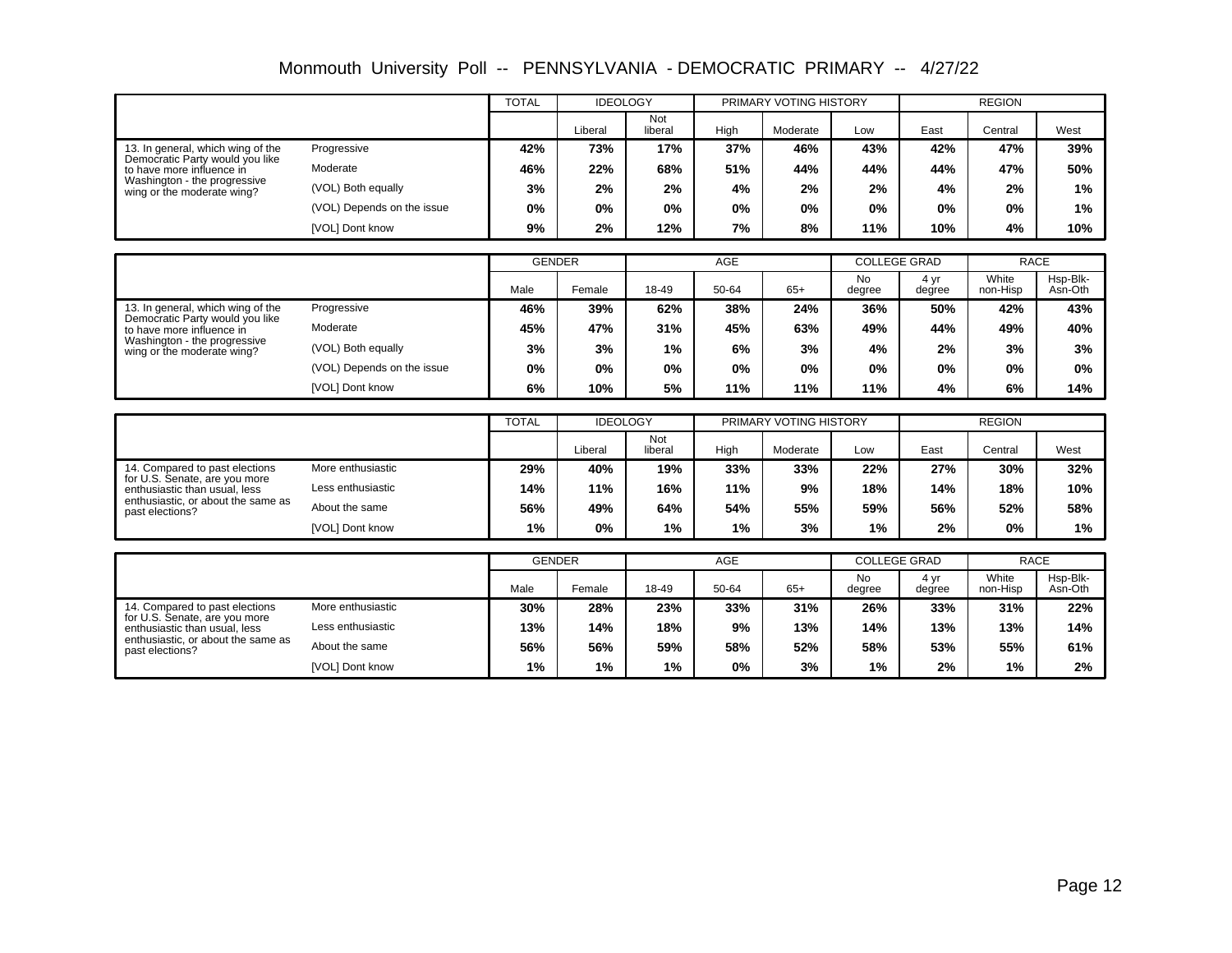| Monmouth University Poll -- PENNSYLVANIA - DEMOCRATIC PRIMARY -- 4/27/22 |  |  |  |  |
|--------------------------------------------------------------------------|--|--|--|--|
|--------------------------------------------------------------------------|--|--|--|--|

|                                                                       |                        | <b>TOTAL</b>  | <b>IDEOLOGY</b> |                |            | PRIMARY VOTING HISTORY |                     |                | <b>REGION</b>     |                     |
|-----------------------------------------------------------------------|------------------------|---------------|-----------------|----------------|------------|------------------------|---------------------|----------------|-------------------|---------------------|
|                                                                       |                        |               | Liberal         | Not<br>liberal | High       | Moderate               | Low                 | East           | Central           | West                |
| 15. Do you feel optimistic or                                         | Very optimistic        | 19%           | 19%             | 18%            | 19%        | 12%                    | 23%                 | 17%            | 17%               | 24%                 |
| pessimistic about the outcome of<br>the upcoming midterm elections?   | Somewhat optimistic    | 36%           | 33%             | 39%            | 39%        | 46%                    | 27%                 | 38%            | 34%               | 34%                 |
| Ils that very or somewhat<br>(optimistic\pessimistic)?]               | Somewhat pessimistic   | 33%           | 37%             | 32%            | 31%        | 27%                    | 39%                 | 34%            | 38%               | 28%                 |
|                                                                       | Very pessimistic       | 10%           | 10%             | 10%            | 9%         | 13%                    | 9%                  | 9%             | 9%                | 13%                 |
|                                                                       | [VOL] Dont know        | 2%            | 1%              | 2%             | 2%         | 2%                     | 3%                  | 2%             | 3%                | 2%                  |
|                                                                       |                        |               |                 |                |            |                        |                     |                |                   |                     |
|                                                                       |                        | <b>GENDER</b> |                 |                | <b>AGE</b> |                        | <b>COLLEGE GRAD</b> |                | <b>RACE</b>       |                     |
|                                                                       |                        | Male          | Female          | 18-49          | 50-64      | $65+$                  | <b>No</b><br>degree | 4 yr<br>degree | White<br>non-Hisp | Hsp-Blk-<br>Asn-Oth |
| 15. Do you feel optimistic or                                         | Very optimistic        | 15%           | 22%             | 13%            | 24%        | 20%                    | 23%                 | 12%            | 17%               | 25%                 |
| pessimistic about the outcome of<br>the upcoming midterm elections?   | Somewhat optimistic    | 32%           | 39%             | 35%            | 38%        | 35%                    | 36%                 | 36%            | 38%               | 30%                 |
| Its that very or somewhat<br>(optimistic\pessimistic)?]               | Somewhat pessimistic   | 37%           | 30%             | 40%            | 27%        | 31%                    | 30%                 | 38%            | 33%               | 34%                 |
|                                                                       | Very pessimistic       | 13%           | 8%              | 11%            | 8%         | 10%                    | 8%                  | 12%            | 10%               | 10%                 |
|                                                                       | [VOL] Dont know        | 3%            | 1%              | 1%             | 2%         | 3%                     | 3%                  | 1%             | 2%                | 1%                  |
|                                                                       |                        |               |                 |                |            |                        |                     |                |                   |                     |
|                                                                       |                        | <b>TOTAL</b>  | <b>IDEOLOGY</b> |                |            | PRIMARY VOTING HISTORY |                     |                | <b>REGION</b>     |                     |
|                                                                       |                        |               | Liberal         | Not<br>liberal | High       | Moderate               | Low                 | East           | Central           | West                |
| 16. Looking back at the 2020<br>presidential election, do you         | Fair and square        | 97%           | 98%             | 95%            | 96%        | 98%                    | 97%                 | 98%            | 98%               | 94%                 |
| believe Joe Biden won the 2020<br>election fair and square, or do you | Due to voter fraud     | 2%            | 1%              | 2%             | 2%         | 1%                     | 2%                  | 1%             | 2%                | 3%                  |
| believe that he only won it due to<br>voter fraud?                    | [VOL] Dont know        | 1%            | 0%              | 2%             | 2%         | 1%                     | 1%                  | 1%             | 0%                | 3%                  |
|                                                                       |                        |               |                 |                |            |                        |                     |                |                   |                     |
|                                                                       |                        | <b>GENDER</b> |                 |                | <b>AGE</b> |                        | <b>COLLEGE GRAD</b> |                | <b>RACE</b>       |                     |
|                                                                       |                        | Male          | Female          | 18-49          | 50-64      | $65+$                  | <b>No</b><br>degree | 4 yr<br>degree | White<br>non-Hisp | Hsp-Blk-<br>Asn-Oth |
| 16. Looking back at the 2020<br>presidential election, do you         | Fair and square        | 96%           | 98%             | 99%            | 96%        | 95%                    | 96%                 | 98%            | 96%               | 100%                |
| believe Joe Biden won the 2020<br>election fair and square, or do you | Due to voter fraud     | 3%            | 1%              | 1%             | 2%         | 3%                     | 3%                  | 0%             | 2%                | $0\%$               |
| believe that he only won it due to<br>voter fraud?                    | <b>IVOLI Dont know</b> | 2%            | 1%              | 1%             | 2%         | 2%                     | 1%                  | 2%             | 2%                | 0%                  |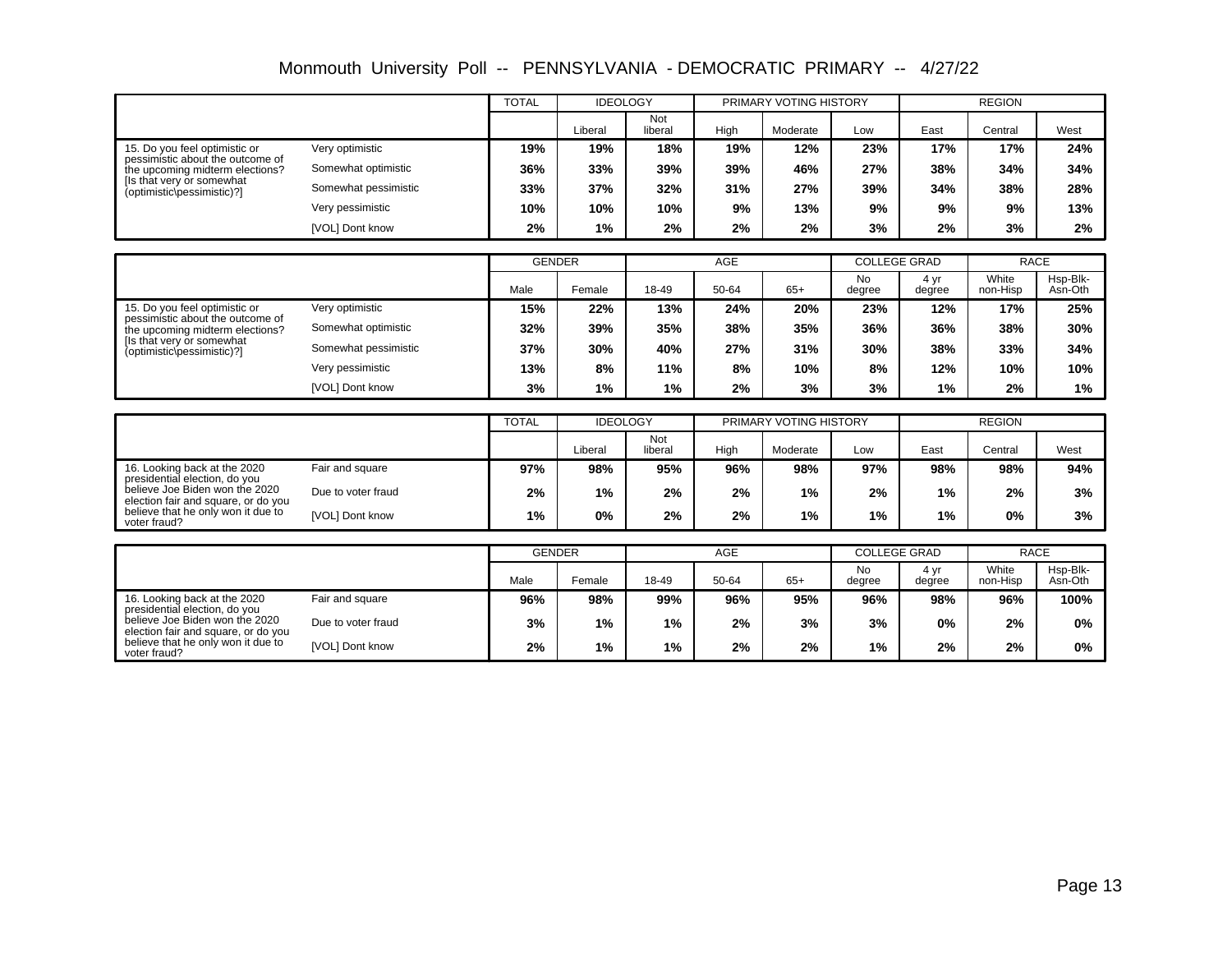Monmouth University Poll -- PENNSYLVANIA - DEMOCRATIC PRIMARY -- 4/27/22

|                                                                   |                       | <b>TOTAL</b>  | <b>IDEOLOGY</b> |                |            | PRIMARY VOTING HISTORY |                                  |                | <b>REGION</b>        |                     |
|-------------------------------------------------------------------|-----------------------|---------------|-----------------|----------------|------------|------------------------|----------------------------------|----------------|----------------------|---------------------|
|                                                                   |                       |               | Liberal         | Not<br>liberal | High       | Moderate               | Low                              | East           | Central              | West                |
| D1. In politics today, do you                                     | Rep, not strong       | 1%            | 0%              | 1%             | 0%         | 2%                     | 0%                               | 1%             | 0%                   | 0%                  |
| consider yourself a Republican,<br>Democrat, independent, or      | Indep, lean Rep       | 2%            | 0%              | 3%             | 1%         | 2%                     | 1%                               | 1%             | 2%                   | 3%                  |
| something else? [Do you consider<br>yourself a strong Do you lean | Indep, no lean        | 3%            | 3%              | 4%             | 0%         | 7%                     | 3%                               | 2%             | 0%                   | 6%                  |
| more toward                                                       | Indep, lean Dem       | 13%           | 11%             | 14%            | 8%         | 12%                    | 18%                              | 14%            | 15%                  | 9%                  |
|                                                                   | Dem, not strong       | 17%           | 12%             | 22%            | 15%        | 15%                    | 20%                              | 17%            | 16%                  | 18%                 |
|                                                                   | Dem, strong           | 65%           | 74%             | 56%            | 76%        | 62%                    | 57%                              | 65%            | 68%                  | 63%                 |
|                                                                   |                       |               |                 |                |            |                        |                                  |                |                      |                     |
|                                                                   |                       | <b>GENDER</b> |                 |                | AGE        |                        | <b>COLLEGE GRAD</b>              |                | <b>RACE</b>          |                     |
|                                                                   |                       | Male          | Female          | 18-49          | 50-64      | $65+$                  | <b>No</b><br>degree              | 4 yr<br>degree | White<br>non-Hisp    | Hsp-Blk-<br>Asn-Oth |
| D1. In politics today, do you                                     | Rep. not strong       | 0%            | 1%              | 0%             | 0%         | 1%                     | 0%                               | 1%             | 1%                   | 0%                  |
| consider yourself a Republican,<br>Democrat, independent, or      | Indep, lean Rep       | 2%            | 1%              | 3%             | 2%         | 0%                     | 1%                               | 2%             | 2%                   | 2%                  |
| something else? [Do you consider<br>yourself a strong\Do you lean | Indep, no lean        | 4%            | 2%              | 3%             | 6%         | 2%                     | 3%                               | 4%             | 2%                   | 6%                  |
| more toward                                                       | Indep, lean Dem       | 19%           | 9%              | 19%            | 6%         | 12%                    | 14%                              | 12%            | 12%                  | 16%                 |
|                                                                   | Dem, not strong       | 19%           | 16%             | 26%            | 14%        | 10%                    | 17%                              | 17%            | 15%                  | 23%                 |
|                                                                   | Dem, strong           | 55%           | 71%             | 49%            | 72%        | 75%                    | 64%                              | 65%            | 69%                  | 52%                 |
|                                                                   |                       |               |                 |                |            |                        |                                  |                |                      |                     |
|                                                                   |                       | <b>TOTAL</b>  | <b>IDEOLOGY</b> | Not            |            | PRIMARY VOTING HISTORY |                                  |                | <b>REGION</b>        |                     |
|                                                                   |                       |               | Liberal         | liberal        | High       | Moderate               | Low                              | East           | Central              | West                |
| D2. In general, would you<br>describe your political views as     | Verv liberal          | 23%           | 54%             | 0%             | 23%        | 23%                    | 24%                              | 20%            | 26%                  | 28%                 |
| liberal, moderate, or                                             | Somewhat liberal      | 20%           | 46%             | 0%             | 19%        | 22%                    | 20%                              | 23%            | 19%                  | 15%                 |
| conservative? [Is that very or<br>somewhat liberal\conservative?] | Moderate              | 44%           | 0%              | 83%            | 46%        | 45%                    | 42%                              | 41%            | 47%                  | 48%                 |
|                                                                   | Somewhat conservative | 6%            | 0%              | 11%            | 4%         | 1%                     | 11%                              | 6%             | 6%                   | 5%                  |
|                                                                   | Very conservative     | 3%            | 0%              | 6%             | 2%         | 4%                     | 3%                               | 5%             | 0%                   | 2%                  |
|                                                                   | [VOL] Dont know       | 3%            | 0%              | 0%             | 6%         | 6%                     | 0%                               | 5%             | 1%                   | 3%                  |
|                                                                   |                       |               |                 |                |            |                        |                                  |                |                      |                     |
|                                                                   |                       | <b>GENDER</b> |                 |                | <b>AGE</b> |                        | <b>COLLEGE GRAD</b><br><b>No</b> | 4 yr           | <b>RACE</b><br>White | Hsp-Blk-            |
|                                                                   |                       | Male          | Female          | 18-49          | 50-64      | $65+$                  | degree                           | degree         | non-Hisp             | Asn-Oth             |
| D2. In general, would you<br>describe your political views as     | Very liberal          | 22%           | 24%             | 35%            | 19%        | 15%                    | 17%                              | 33%            | 27%                  | 13%                 |
| liberal, moderate, or                                             | Somewhat liberal      | 22%           | 19%             | 27%            | 22%        | 12%                    | 13%                              | 30%            | 18%                  | 27%                 |
| conservative? [Is that very or<br>somewhat liberal\conservative?] | Moderate              | 47%           | 43%             | 32%            | 44%        | 56%                    | 52%                              | 33%            | 46%                  | 40%                 |

**5% 2% 0% 4% 6% 5% 1% 2% 6% 1% 4% 2% 3% 5% 5% 1% 2% 6% 2% 8% 4% 8% 6% 9% 2% 5% 9%**

Somewhat conservative Very conservative [VOL] Dont know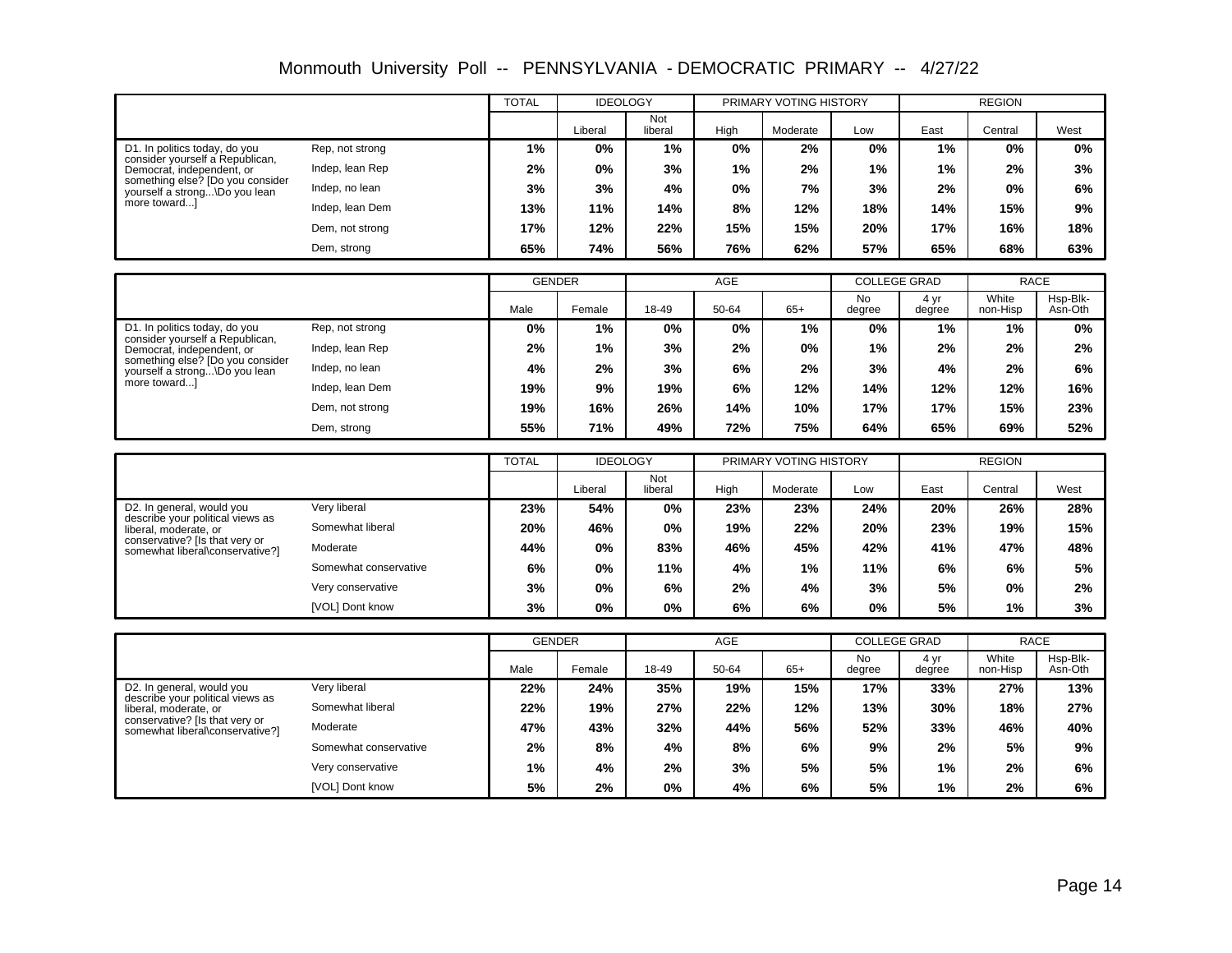|                                                                      |                        | <b>TOTAL</b> | <b>IDEOLOGY</b>          |                              |       | PRIMARY VOTING HISTORY |       |      | <b>REGION</b> |      |
|----------------------------------------------------------------------|------------------------|--------------|--------------------------|------------------------------|-------|------------------------|-------|------|---------------|------|
|                                                                      |                        |              | Verv<br>conservat<br>ive | Not very<br>conservat<br>ive | High  | Moderate               | Low   | East | Central       | West |
| 1. Would you say things in the                                       | <b>Right direction</b> | 2%           | 1%                       | 3%                           | $1\%$ | 2%                     | 3%    | 3%   | 2%            | 1%   |
| country are going in the right<br>direction, or have they gotten off | Wrong track            | 97%          | 98%                      | 95%                          | 98%   | 97%                    | 95%   | 96%  | 97%           | 97%  |
| on the wrong track?                                                  | (VOL) Depends          | 1%           | 1%                       | 1%                           | 1%    | 1%                     | $1\%$ | 0%   | 1%            | 1%   |
|                                                                      | [VOL] Dont know        | 1%           | 0%                       | 1%                           | 0%    | 0%                     | $1\%$ | 1%   | 0%            | 1%   |

|                                                                      |                 | <b>GENDER</b> |        |       | AGE   |       | <b>COLLEGE GRAD</b> |                |
|----------------------------------------------------------------------|-----------------|---------------|--------|-------|-------|-------|---------------------|----------------|
|                                                                      |                 | Male          | Female | 18-49 | 50-64 | $65+$ | No<br>degree        | 4 yr<br>degree |
| 1. Would you say things in the                                       | Right direction | $1\%$         | 3%     | 4%    | $1\%$ | 2%    | 1%                  | 5%             |
| country are going in the right<br>direction, or have they gotten off | Wrong track     | 98%           | 95%    | 95%   | 99%   | 96%   | 99%                 | 92%            |
| on the wrong track?                                                  | (VOL) Depends   | $0\%$         | 2%     | $1\%$ | 0%    | 2%    | 0%                  | 2%             |
|                                                                      | [VOL] Dont know | 1%            | $0\%$  | 1%    | 1%    | 0%    | 0%                  | 2%             |

|                                                                   |                      | <b>TOTAL</b> | <b>IDEOLOGY</b>          |                              |      | PRIMARY VOTING HISTORY |     |      | <b>REGION</b> |      |
|-------------------------------------------------------------------|----------------------|--------------|--------------------------|------------------------------|------|------------------------|-----|------|---------------|------|
|                                                                   |                      |              | Verv<br>conservat<br>ive | Not verv<br>conservat<br>ive | High | Moderate               | Low | East | Central       | West |
| 2. How important is it to have the                                | Very important       | 84%          | 94%                      | 75%                          | 89%  | 90%                    | 77% | 82%  | 88%           | 81%  |
| Republican Party take control of<br>the U.S. Senate in this years | Somewhat important   | 11%          | 5%                       | 16%                          | 7%   | 7%                     | 15% | 11%  | 7%            | 15%  |
| midterm elections - very<br>important, somewhat important,        | Not too important    | 3%           | $0\%$                    | 5%                           | 1%   | 2%                     | 4%  | 5%   | 1%            | 2%   |
| not too important, or not at all<br>important?                    | Not at all important | $1\%$        | $0\%$                    | 2%                           | 2%   | $1\%$                  | 2%  | 2%   | 1%            | 1%   |
|                                                                   | [VOL] Dont know      | 1%           | 1%                       | 2%                           | 1%   | $0\%$                  | 3%  | 1%   | $2\%$         | 1%   |

|                                                                        |                      | <b>GENDER</b> |        |       | AGE   |       | <b>COLLEGE GRAD</b> |                |  |
|------------------------------------------------------------------------|----------------------|---------------|--------|-------|-------|-------|---------------------|----------------|--|
|                                                                        |                      | Male          | Female | 18-49 | 50-64 | $65+$ | No<br>degree        | 4 yr<br>degree |  |
| 2. How important is it to have the<br>Republican Party take control of | Very important       | 84%           | 84%    | 72%   | 87%   | 90%   | 86%                 | 80%            |  |
| the U.S. Senate in this years                                          | Somewhat important   | 11%           | 10%    | 18%   | 9%    | 7%    | 9%                  | 13%            |  |
| midterm elections - very<br>important, somewhat important,             | Not too important    | 3%            | 2%     | 6%    | 3%    | 1%    | 1%                  | 6%             |  |
| not too important, or not at all<br>important?                         | Not at all important | $1\%$         | 2%     | 3%    | 0%    | 2%    | 2%                  | 1%             |  |
|                                                                        | [VOL] Dont know      | 1%            | 2%     | 2%    | 1%    | 1%    | 1%                  | 1%             |  |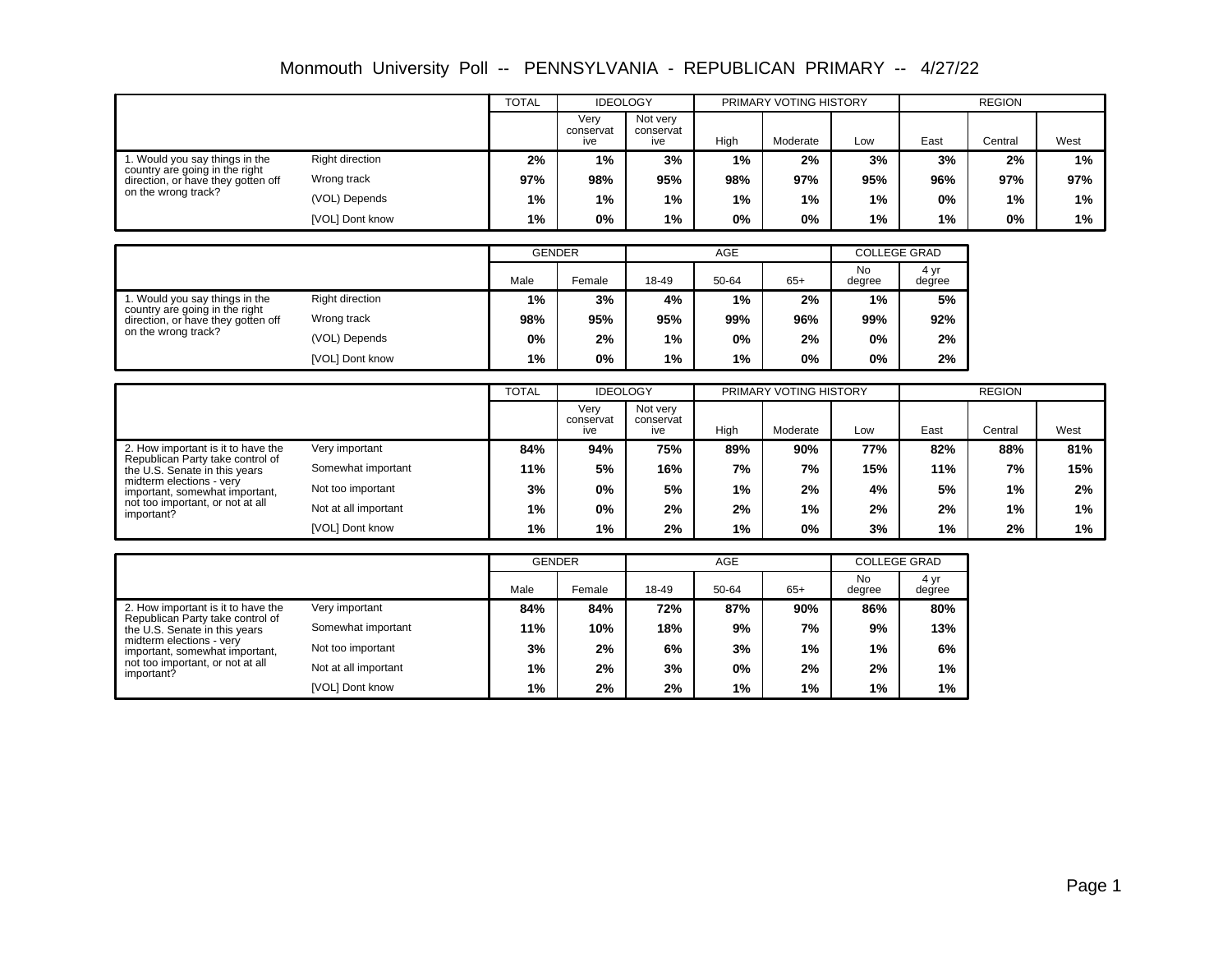|                                                                         |                         | <b>TOTAL</b> | <b>IDEOLOGY</b>          |                              |      | PRIMARY VOTING HISTORY |     |       | <b>REGION</b> |      |
|-------------------------------------------------------------------------|-------------------------|--------------|--------------------------|------------------------------|------|------------------------|-----|-------|---------------|------|
|                                                                         |                         |              | Verv<br>conservat<br>ive | Not verv<br>conservat<br>ive | High | Moderate               | Low | East  | Central       | West |
| 3\4A. Kathy Barnette - Please                                           | Very favorable          | 15%          | 20%                      | 9%                           | 20%  | 16%                    | 10% | 20%   | 9%            | 16%  |
| tell me if you have definitely heard<br>of, not sure if heard of, or if | Somewhat favorable      | 22%          | 23%                      | 21%                          | 18%  | 24%                    | 22% | 26%   | 18%           | 21%  |
| definitely not heard of? [IF DEF<br>HEARD:] Do you have a very          | Somewhat unfavorable    | 3%           | 2%                       | 3%                           | 4%   | $2\%$                  | 2%  | $0\%$ | 6%            | 1%   |
| favorable, somewhat favorable.<br>somewhat unfavorable, or very         | Very unfavorable        | 2%           | 2%                       | $1\%$                        | 1%   | 3%                     | 2%  | 2%    | 2%            | 1%   |
| unfavorable opinion?                                                    | Heard of, no opinion    | 10%          | 11%                      | 8%                           | 11%  | 6%                     | 11% | 10%   | 8%            | 12%  |
|                                                                         | Not sure if heard of    | 16%          | 13%                      | 20%                          | 14%  | 16%                    | 18% | 17%   | 17%           | 14%  |
|                                                                         | Definitely not heard of | 34%          | 29%                      | 37%                          | 33%  | 33%                    | 34% | 25%   | 41%           | 35%  |

|                                                                                         |                         | <b>GENDER</b> |        |       | AGE   |       | <b>COLLEGE GRAD</b> |                |
|-----------------------------------------------------------------------------------------|-------------------------|---------------|--------|-------|-------|-------|---------------------|----------------|
|                                                                                         |                         | Male          | Female | 18-49 | 50-64 | $65+$ | No<br>degree        | 4 yr<br>degree |
| Very favorable<br>3\4A. Kathy Barnette - Please<br>tell me if you have definitely heard | 13%                     | 16%           | 9%     | 21%   | 12%   | 14%   | 16%                 |                |
| of, not sure if heard of, or if                                                         | Somewhat favorable      | 24%           | 19%    | 33%   | 21%   | 15%   | 19%                 | 27%            |
| definitely not heard of? [IF DEF<br>HEARD:] Do you have a very                          | Somewhat unfavorable    | 1%            | 5%     | 2%    | 2%    | 4%    | 3%                  | 2%             |
| favorable, somewhat favorable.<br>somewhat unfavorable, or very                         | Very unfavorable        | 3%            | 1%     | 1%    | $1\%$ | 4%    | 2%                  | 2%             |
| unfavorable opinion?                                                                    | Heard of, no opinion    | 9%            | 10%    | 8%    | 13%   | 7%    | 9%                  | 10%            |
| Not sure if heard of                                                                    | 14%                     | 18%           | 22%    | 15%   | 14%   | 14%   | 21%                 |                |
|                                                                                         | Definitely not heard of | 36%           | 31%    | 27%   | 28%   | 44%   | 38%                 | 23%            |

|                                                                                |                         | <b>TOTAL</b> | <b>IDEOLOGY</b>          |                              |      | PRIMARY VOTING HISTORY |     |       | <b>REGION</b> |      |
|--------------------------------------------------------------------------------|-------------------------|--------------|--------------------------|------------------------------|------|------------------------|-----|-------|---------------|------|
|                                                                                |                         |              | Very<br>conservat<br>ive | Not verv<br>conservat<br>ive | High | Moderate               | Low | East  | Central       | West |
| 3\4B. Jeff Bartos - Please tell me                                             | Very favorable          | 5%           | 7%                       | 3%                           | 8%   | 5%                     | 4%  | 4%    | 5%            | 7%   |
| if you have definitely heard of, not<br>sure if heard of, or if definitely not | Somewhat favorable      | 23%          | 29%                      | 19%                          | 21%  | 35%                    | 17% | 24%   | 21%           | 26%  |
| heard of? [IF DEF HEARD:] Do<br>you have a very favorable.                     | Somewhat unfavorable    | 5%           | 4%                       | 5%                           | 6%   | 2%                     | 6%  | 4%    | 6%            | 3%   |
| somewhat favorable, somewhat<br>unfavorable, or very unfavorable               | Very unfavorable        | $1\%$        | $1\%$                    | 1%                           | 3%   | 0%                     | 1%  | $0\%$ | 1%            | 2%   |
| opinion?                                                                       | Heard of, no opinion    | 15%          | 17%                      | 13%                          | 19%  | 16%                    | 12% | 14%   | 16%           | 15%  |
|                                                                                | Not sure if heard of    | 14%          | 12%                      | 17%                          | 16%  | 11%                    | 15% | 15%   | 16%           | 10%  |
|                                                                                | Definitely not heard of | 36%          | 29%                      | 42%                          | 28%  | 32%                    | 45% | 39%   | 34%           | 36%  |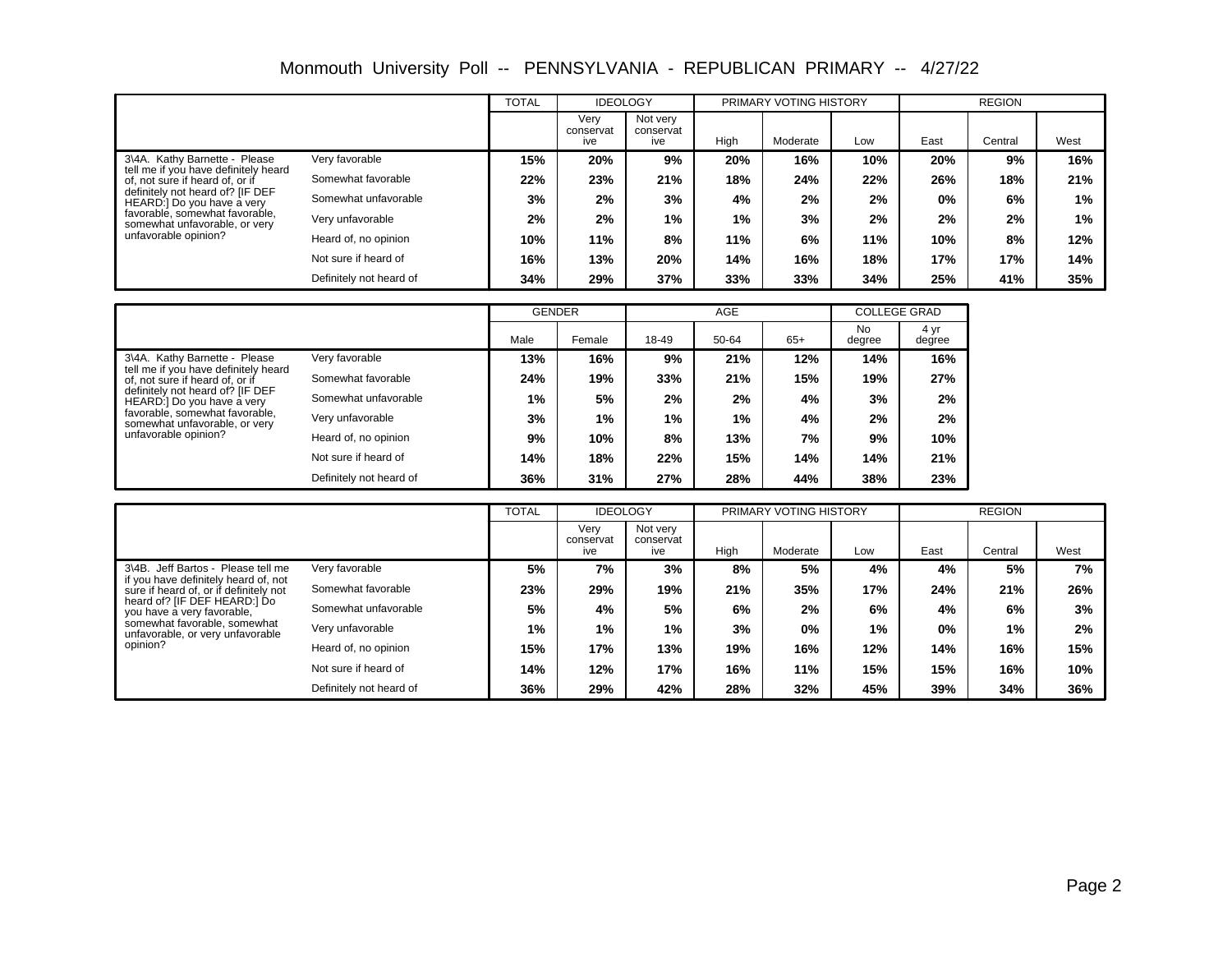|                                                                            |                         | <b>GENDER</b> |        |       | <b>AGE</b> |       | <b>COLLEGE GRAD</b> |                |
|----------------------------------------------------------------------------|-------------------------|---------------|--------|-------|------------|-------|---------------------|----------------|
|                                                                            |                         | Male          | Female | 18-49 | 50-64      | $65+$ | <b>No</b><br>degree | 4 yr<br>degree |
| 3\4B. Jeff Bartos - Please tell me<br>if you have definitely heard of, not | Very favorable          | 6%            | 5%     | 2%    | 9%         | 3%    | 5%                  | 6%             |
| sure if heard of, or if definitely not                                     | Somewhat favorable      | 24%           | 23%    | 28%   | 25%        | 18%   | 22%                 | 26%            |
| heard of? [IF DEF HEARD:] Do<br>you have a very favorable.                 | Somewhat unfavorable    | 5%            | 4%     | 5%    | 5%         | 4%    | 5%                  | 4%             |
| somewhat favorable, somewhat<br>unfavorable, or very unfavorable           | Very unfavorable        | 0%            | 2%     | 0%    | 1%         | 2%    | 1%                  | 1%             |
| opinion?                                                                   | Heard of, no opinion    | 16%           | 14%    | 10%   | 18%        | 15%   | 15%                 | 15%            |
|                                                                            | Not sure if heard of    | 13%           | 16%    | 16%   | 11%        | 16%   | 14%                 | 16%            |
|                                                                            | Definitely not heard of | 36%           | 37%    | 39%   | 30%        | 41%   | 39%                 | 32%            |

|                                                                        |                         | <b>TOTAL</b> | <b>IDEOLOGY</b>          |                              |       | PRIMARY VOTING HISTORY |     |      | <b>REGION</b> |      |
|------------------------------------------------------------------------|-------------------------|--------------|--------------------------|------------------------------|-------|------------------------|-----|------|---------------|------|
|                                                                        |                         |              | Verv<br>conservat<br>ive | Not very<br>conservat<br>ive | High  | Moderate               | Low | East | Central       | West |
| 3\4C. George Bochetto - Please<br>tell me if you have definitely heard | Very favorable          | 1%           | $1\%$                    | 2%                           | 1%    | 1%                     | 1%  | 2%   | 1%            | 0%   |
| of, not sure if heard of, or if                                        | Somewhat favorable      | 6%           | 7%                       | 5%                           | 4%    | 7%                     | 6%  | 7%   | 6%            | 4%   |
| definitely not heard of? [IF DEF<br>HEARD:] Do you have a very         | Somewhat unfavorable    | 3%           | 2%                       | 3%                           | 2%    | 3%                     | 2%  | 5%   | 2%            | 1%   |
| favorable, somewhat favorable,<br>somewhat unfavorable, or very        | Very unfavorable        | 0%           | 1%                       | $0\%$                        | $0\%$ | 1%                     | 0%  | 1%   | $0\%$         | 0%   |
| unfavorable opinion?                                                   | Heard of, no opinion    | 2%           | 2%                       | 2%                           | 2%    | 2%                     | 2%  | 4%   | 1%            | 1%   |
|                                                                        | Not sure if heard of    | 19%          | 18%                      | 21%                          | 21%   | 20%                    | 18% | 21%  | 17%           | 21%  |
|                                                                        | Definitely not heard of | 68%          | 69%                      | 67%                          | 69%   | 65%                    | 70% | 60%  | 73%           | 73%  |

|                                                                                        |                         | <b>GENDER</b> |        |       | <b>AGE</b> |       | <b>COLLEGE GRAD</b> |                |
|----------------------------------------------------------------------------------------|-------------------------|---------------|--------|-------|------------|-------|---------------------|----------------|
|                                                                                        |                         | Male          | Female | 18-49 | 50-64      | $65+$ | No<br>degree        | 4 yr<br>degree |
| 3\4C. George Bochetto - Please                                                         | Very favorable          | 2%            | 0%     | 1%    | 2%         | 1%    | 1%                  | 2%             |
| tell me if you have definitely heard<br>of, not sure if heard of, or if                | Somewhat favorable      | 8%            | 4%     | 9%    | 8%         | 3%    | 6%                  | 6%             |
| definitely not heard of? [IF DEF<br>Somewhat unfavorable<br>HEARD:] Do you have a very |                         | 2%            | 3%     | 2%    | 2%         | 3%    | 2%                  | 3%             |
| favorable, somewhat favorable,<br>somewhat unfavorable, or very                        | Very unfavorable        | $0\%$         | 0%     | 0%    | 0%         | 1%    | 0%                  | $0\%$          |
| unfavorable opinion?                                                                   | Heard of, no opinion    | 2%            | 3%     | 2%    | 1%         | 3%    | 1%                  | 4%             |
|                                                                                        | Not sure if heard of    | 15%           | 24%    | 11%   | 23%        | 22%   | 19%                 | 19%            |
|                                                                                        | Definitely not heard of | 70%           | 66%    | 77%   | 64%        | 67%   | 70%                 | 65%            |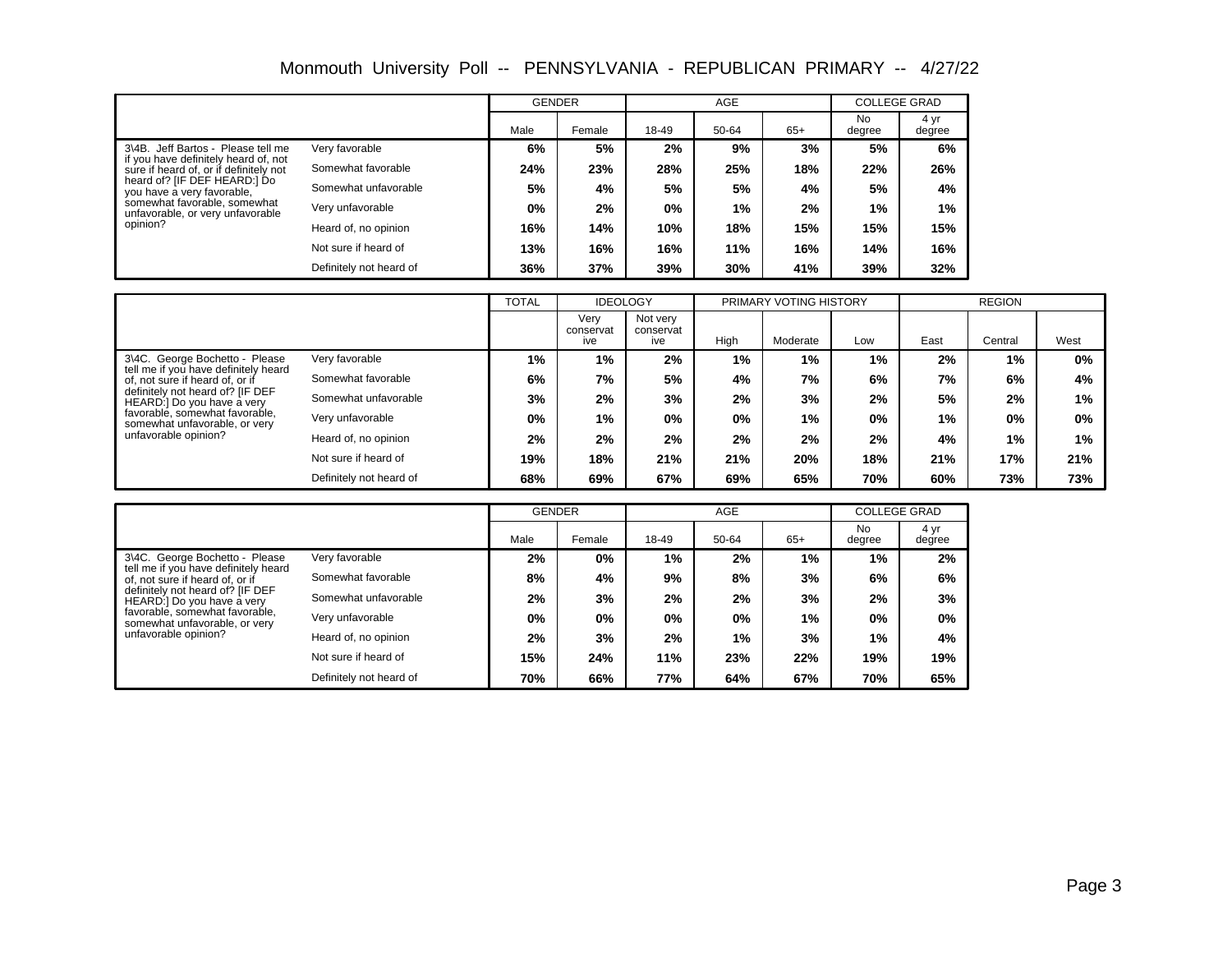|                                                                                |                         | <b>TOTAL</b> | <b>IDEOLOGY</b>          |                              |       | PRIMARY VOTING HISTORY |       |      | <b>REGION</b> |       |
|--------------------------------------------------------------------------------|-------------------------|--------------|--------------------------|------------------------------|-------|------------------------|-------|------|---------------|-------|
|                                                                                |                         |              | Verv<br>conservat<br>ive | Not very<br>conservat<br>ive | High  | Moderate               | Low   | East | Central       | West  |
| 3\4D. Sean Gale - Please tell me                                               | Very favorable          | 1%           | $1\%$                    | $1\%$                        | $1\%$ | 2%                     | 0%    | 2%   | 0%            | 1%    |
| if you have definitely heard of, not<br>sure if heard of, or if definitely not | Somewhat favorable      | 6%           | 7%                       | 5%                           | 6%    | 7%                     | 5%    | 6%   | 6%            | 6%    |
| heard of? [IF DEF HEARD:] Do<br>you have a very favorable,                     | Somewhat unfavorable    | 2%           | 2%                       | $2\%$                        | 3%    | 3%                     | $1\%$ | 1%   | 3%            | 2%    |
| somewhat favorable, somewhat<br>unfavorable, or very unfavorable               | Very unfavorable        | 2%           | 2%                       | 2%                           | $1\%$ | 4%                     | 1%    | 3%   | $1\%$         | $1\%$ |
| opinion?                                                                       | Heard of, no opinion    | 3%           | 4%                       | 2%                           | 0%    | 4%                     | 5%    | 5%   | 1%            | 3%    |
|                                                                                | Not sure if heard of    | 15%          | 14%                      | 16%                          | 19%   | 10%                    | 16%   | 16%  | 15%           | 16%   |
|                                                                                | Definitely not heard of | 70%          | 69%                      | 72%                          | 70%   | 69%                    | 71%   | 68%  | 73%           | 70%   |

|                                                                                |                         | <b>GENDER</b> |        |       | AGE   |       | <b>COLLEGE GRAD</b> |                |
|--------------------------------------------------------------------------------|-------------------------|---------------|--------|-------|-------|-------|---------------------|----------------|
|                                                                                |                         | Male          | Female | 18-49 | 50-64 | $65+$ | No<br>degree        | 4 yr<br>degree |
| 3\4D. Sean Gale - Please tell me                                               | Very favorable          | 2%            | $1\%$  | $1\%$ | 2%    | 0%    | $0\%$               | 3%             |
| if you have definitely heard of, not<br>sure if heard of, or if definitely not | Somewhat favorable      | 7%            | 4%     | 10%   | 6%    | 3%    | 5%                  | 7%             |
| heard of? IIF DEF HEARD: I Do<br>you have a very favorable,                    | Somewhat unfavorable    | 1%            | 3%     | 2%    | $1\%$ | 4%    | 2%                  | 2%             |
| somewhat favorable, somewhat<br>unfavorable, or very unfavorable               | Very unfavorable        | 2%            | 2%     | 0%    | 2%    | 3%    | 2%                  | 2%             |
| opinion?                                                                       | Heard of, no opinion    | 3%            | 3%     | 4%    | 3%    | 2%    | 3%                  | 5%             |
|                                                                                | Not sure if heard of    | 13%           | 18%    | 12%   | 17%   | 16%   | 15%                 | 15%            |
|                                                                                | Definitely not heard of | 72%           | 69%    | 72%   | 69%   | 71%   | 73%                 | 66%            |

|                                                                         |                         | <b>TOTAL</b> | <b>IDEOLOGY</b>          |                              |      | PRIMARY VOTING HISTORY |     |      | <b>REGION</b> |      |
|-------------------------------------------------------------------------|-------------------------|--------------|--------------------------|------------------------------|------|------------------------|-----|------|---------------|------|
|                                                                         |                         |              | Verv<br>conservat<br>ive | Not verv<br>conservat<br>ive | High | Moderate               | Low | East | Central       | West |
| 3\4E. David McCormick - Please                                          | Very favorable          | 14%          | 17%                      | 12%                          | 12%  | 14%                    | 15% | 17%  | 16%           | 7%   |
| tell me if you have definitely heard<br>of, not sure if heard of, or if | Somewhat favorable      | 37%          | 37%                      | 38%                          | 29%  | 47%                    | 35% | 37%  | 30%           | 48%  |
| definitely not heard of? [IF DEF<br>HEARD:] Do you have a very          | Somewhat unfavorable    | 9%           | 11%                      | 8%                           | 13%  | 8%                     | 8%  | 8%   | 10%           | 10%  |
| favorable, somewhat favorable.<br>somewhat unfavorable, or very         | Very unfavorable        | 6%           | 7%                       | 6%                           | 10%  | 4%                     | 5%  | 4%   | 10%           | 4%   |
| unfavorable opinion?                                                    | Heard of, no opinion    | 14%          | 12%                      | 15%                          | 17%  | 9%                     | 14% | 10%  | 16%           | 15%  |
|                                                                         | Not sure if heard of    | 8%           | 7%                       | 9%                           | 11%  | 4%                     | 9%  | 9%   | 7%            | 9%   |
|                                                                         | Definitely not heard of | 12%          | 9%                       | 13%                          | 6%   | 13%                    | 14% | 15%  | 12%           | 7%   |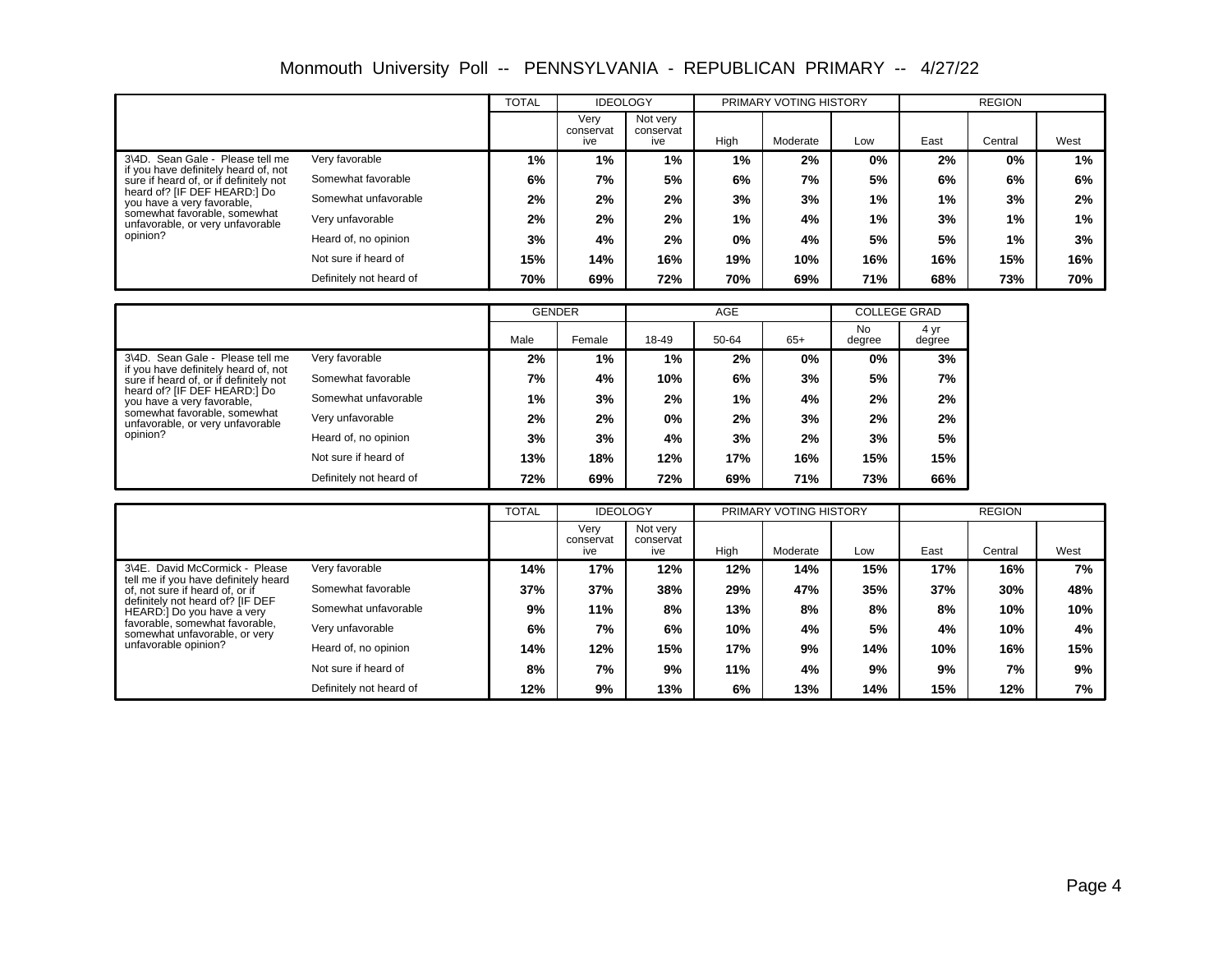|                                                                                        |                         | <b>GENDER</b> |        |       | <b>AGE</b> |       | <b>COLLEGE GRAD</b> |                |
|----------------------------------------------------------------------------------------|-------------------------|---------------|--------|-------|------------|-------|---------------------|----------------|
|                                                                                        |                         | Male          | Female | 18-49 | 50-64      | $65+$ | <b>No</b><br>degree | 4 yr<br>degree |
| 3\4E. David McCormick - Please<br>tell me if you have definitely heard                 | Very favorable          | 16%           | 13%    | 17%   | 18%        | 9%    | 12%                 | 20%            |
| of, not sure if heard of, or if                                                        | Somewhat favorable      | 38%           | 36%    | 42%   | 39%        | 32%   | 37%                 | 37%            |
| definitely not heard of? [IF DEF<br>Somewhat unfavorable<br>HEARD:] Do you have a very |                         | 7%            | 12%    | 3%    | 10%        | 13%   | 9%                  | 10%            |
| favorable, somewhat favorable,<br>somewhat unfavorable, or very                        | Very unfavorable        | 4%            | 8%     | 0%    | 6%         | 11%   | 8%                  | 2%             |
| unfavorable opinion?                                                                   | Heard of, no opinion    | 12%           | 15%    | 14%   | 10%        | 17%   | 15%                 | 10%            |
|                                                                                        | Not sure if heard of    | 10%           | 7%     | 8%    | 9%         | 7%    | 8%                  | 9%             |
|                                                                                        | Definitely not heard of | 14%           | 9%     | 16%   | 8%         | 11%   | 12%                 | 12%            |

|                                                                         |                         | <b>TOTAL</b> | <b>IDEOLOGY</b>          |                              |      | PRIMARY VOTING HISTORY |     |      | <b>REGION</b> |      |
|-------------------------------------------------------------------------|-------------------------|--------------|--------------------------|------------------------------|------|------------------------|-----|------|---------------|------|
|                                                                         |                         |              | Verv<br>conservat<br>ive | Not very<br>conservat<br>ive | High | Moderate               | Low | East | Central       | West |
| 3\4F. Dr. Mehmet Oz - Please                                            | Very favorable          | 18%          | 21%                      | 14%                          | 19%  | 17%                    | 18% | 20%  | 17%           | 17%  |
| tell me if you have definitely heard<br>of, not sure if heard of, or if | Somewhat favorable      | 30%          | 27%                      | 32%                          | 19%  | 36%                    | 32% | 38%  | 27%           | 23%  |
| definitely not heard of? [IF DEF<br>HEARD:] Do you have a very          | Somewhat unfavorable    | 16%          | 16%                      | 15%                          | 18%  | 14%                    | 15% | 12%  | 21%           | 12%  |
| favorable, somewhat favorable.<br>somewhat unfavorable, or very         | Very unfavorable        | 21%          | 24%                      | 18%                          | 32%  | 18%                    | 16% | 19%  | 20%           | 25%  |
| unfavorable opinion?                                                    | Heard of, no opinion    | 8%           | 6%                       | 10%                          | 6%   | 9%                     | 8%  | 6%   | 9%            | 11%  |
|                                                                         | Not sure if heard of    | 2%           | 2%                       | 2%                           | 1%   | $0\%$                  | 3%  | 2%   | $0\%$         | 4%   |
|                                                                         | Definitely not heard of | 6%           | 3%                       | 9%                           | 5%   | 5%                     | 7%  | 3%   | 6%            | 9%   |

|                                                                         |                         | <b>GENDER</b> |        |       | <b>AGE</b> |       | <b>COLLEGE GRAD</b> |                |
|-------------------------------------------------------------------------|-------------------------|---------------|--------|-------|------------|-------|---------------------|----------------|
|                                                                         |                         | Male          | Female | 18-49 | 50-64      | $65+$ | No.<br>degree       | 4 yr<br>degree |
| 3\4F. Dr. Mehmet Oz - Please                                            | Very favorable          | 16%           | 20%    | 12%   | 18%        | 23%   | 20%                 | 13%            |
| tell me if you have definitely heard<br>of, not sure if heard of, or if | Somewhat favorable      | 32%           | 27%    | 28%   | 36%        | 24%   | 27%                 | 36%            |
| definitely not heard of? [IF DEF<br>HEARD:] Do you have a very          | Somewhat unfavorable    | 13%           | 18%    | 18%   | 19%        | 11%   | 15%                 | 16%            |
| favorable, somewhat favorable.<br>somewhat unfavorable, or very         | Very unfavorable        | 22%           | 20%    | 23%   | 19%        | 21%   | 22%                 | 21%            |
| unfavorable opinion?                                                    | Heard of, no opinion    | 7%            | 9%     | 6%    | 5%         | 13%   | 8%                  | 7%             |
|                                                                         | Not sure if heard of    | 2%            | 1%     | 2%    | 2%         | 1%    | 2%                  | $0\%$          |
|                                                                         | Definitely not heard of | 7%            | 5%     | 11%   | 1%         | 7%    | 6%                  | 6%             |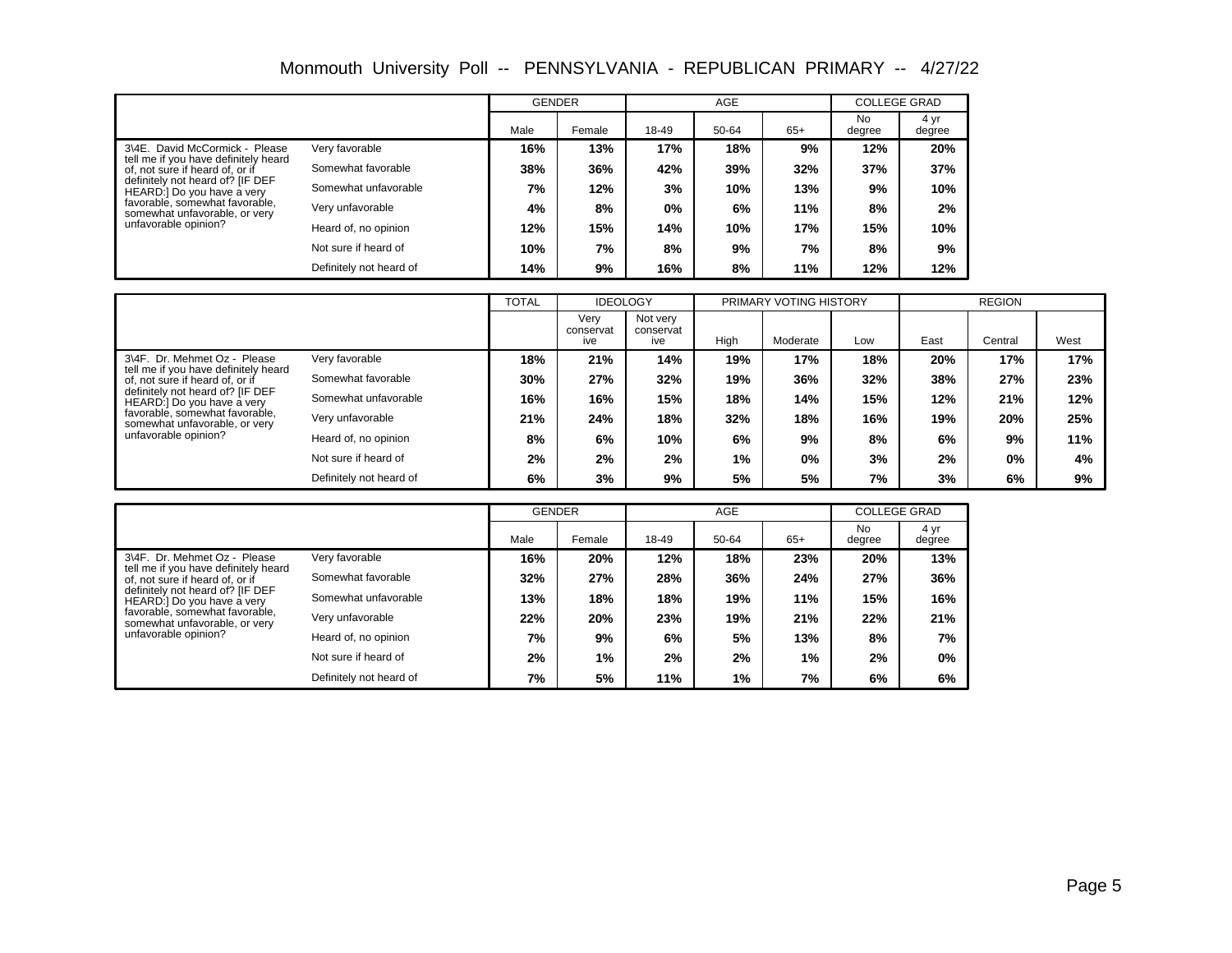|                                                                               |                         | <b>TOTAL</b> | <b>IDEOLOGY</b>          |                              |      | PRIMARY VOTING HISTORY |     |      | <b>REGION</b> |       |
|-------------------------------------------------------------------------------|-------------------------|--------------|--------------------------|------------------------------|------|------------------------|-----|------|---------------|-------|
|                                                                               |                         |              | Verv<br>conservat<br>ive | Not very<br>conservat<br>ive | High | Moderate               | Low | East | Central       | West  |
| 3\4G. Carla Sands - Please tell                                               | Very favorable          | 7%           | 11%                      | 4%                           | 13%  | 6%                     | 5%  | 4%   | 11%           | 6%    |
| me if you have definitely heard of,<br>not sure if heard of, or if definitely | Somewhat favorable      | 18%          | 18%                      | 18%                          | 19%  | 19%                    | 16% | 15%  | 16%           | 24%   |
| not heard of? [IF DEF HEARD:]<br>Do you have a very favorable,                | Somewhat unfavorable    | 3%           | 4%                       | 3%                           | 2%   | 4%                     | 4%  | 2%   | 6%            | 2%    |
| somewhat favorable, somewhat<br>unfavorable, or very unfavorable              | Very unfavorable        | 1%           | 1%                       | 1%                           | 0%   | 2%                     | 0%  | 1%   | 1%            | $0\%$ |
| opinion?                                                                      | Heard of, no opinion    | 8%           | 6%                       | 10%                          | 4%   | 13%                    | 7%  | 10%  | 6%            | 9%    |
|                                                                               | Not sure if heard of    | 12%          | 11%                      | 12%                          | 14%  | 13%                    | 9%  | 15%  | 8%            | 13%   |
|                                                                               | Definitely not heard of | 52%          | 50%                      | 53%                          | 48%  | 44%                    | 59% | 54%  | 53%           | 46%   |

|                                                                                          |                         | <b>GENDER</b> |        |       | <b>AGE</b> |       | <b>COLLEGE GRAD</b> |                |
|------------------------------------------------------------------------------------------|-------------------------|---------------|--------|-------|------------|-------|---------------------|----------------|
|                                                                                          |                         | Male          | Female | 18-49 | 50-64      | $65+$ | <b>No</b><br>degree | 4 yr<br>degree |
| 3\4G. Carla Sands - Please tell<br>Very favorable<br>me if you have definitely heard of, | 7%                      | 7%            | 4%     | 9%    | 8%         | 7%    | 7%                  |                |
| not sure if heard of, or if definitely                                                   | Somewhat favorable      | 20%           | 15%    | 19%   | 21%        | 14%   | 18%                 | 18%            |
| not heard of? [IF DEF HEARD:]<br>Do you have a very favorable,                           | Somewhat unfavorable    | 2%            | 5%     | 3%    | 2%         | 6%    | 4%                  | 2%             |
| somewhat favorable, somewhat<br>unfavorable, or very unfavorable                         | Very unfavorable        | 1%            | $0\%$  | $0\%$ | 0%         | 1%    | $1\%$               | $0\%$          |
| opinion?                                                                                 | Heard of, no opinion    | 7%            | 9%     | 10%   | 9%         | 6%    | 8%                  | 7%             |
| Not sure if heard of                                                                     | 10%                     | 13%           | 12%    | 10%   | 12%        | 9%    | 16%                 |                |
|                                                                                          | Definitely not heard of | 52%           | 51%    | 53%   | 49%        | 53%   | 52%                 | 50%            |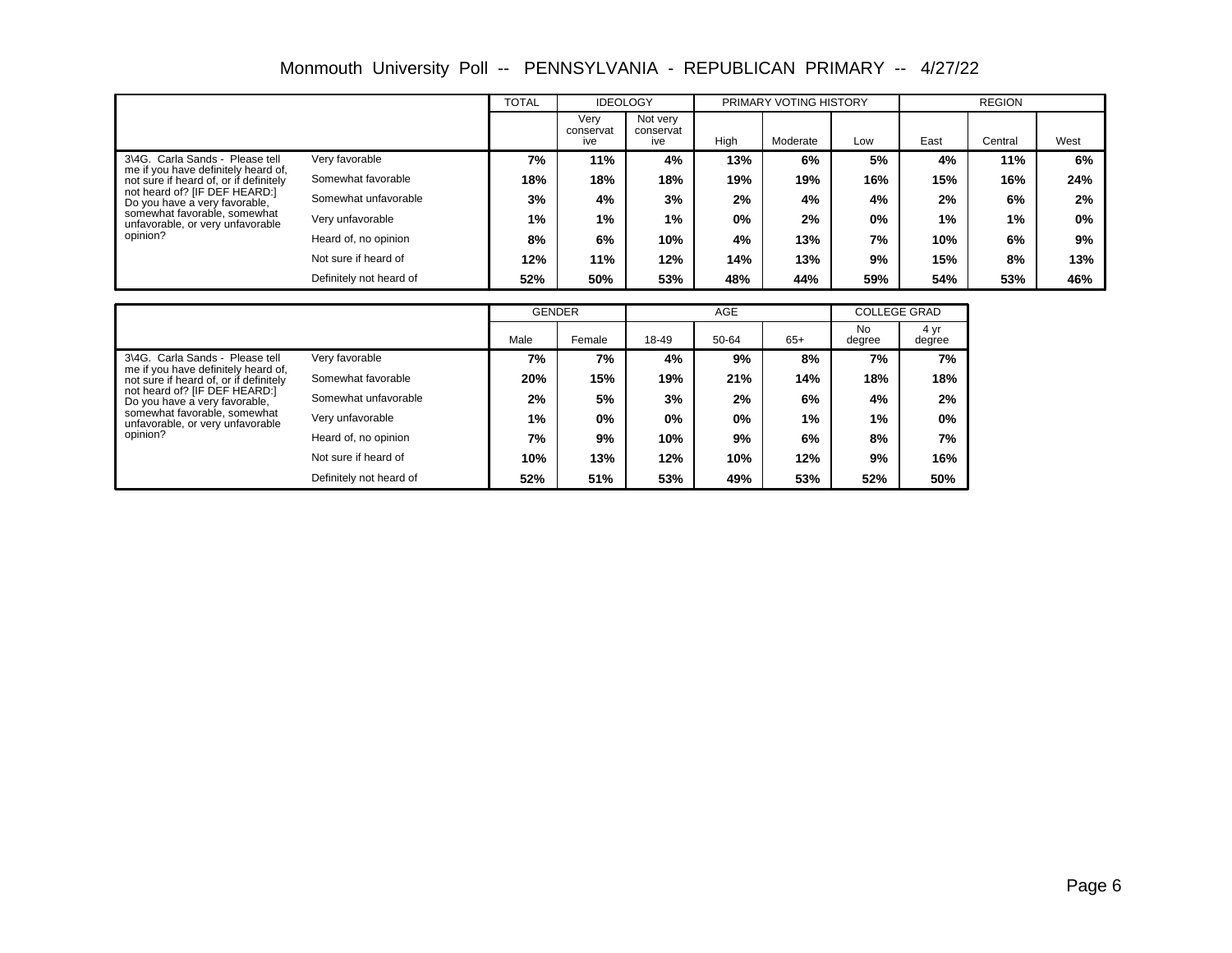|                                                                      |                              | <b>TOTAL</b> | <b>IDEOLOGY</b>          |                              |      | PRIMARY VOTING HISTORY |     |      | <b>REGION</b> |      |
|----------------------------------------------------------------------|------------------------------|--------------|--------------------------|------------------------------|------|------------------------|-----|------|---------------|------|
|                                                                      |                              |              | Very<br>conservat<br>ive | Not very<br>conservat<br>ive | High | Moderate               | Low | East | Central       | West |
| 5. In your opinion, what are the<br>most important one or two issues | Economy                      | 13%          | 11%                      | 14%                          | 14%  | 13%                    | 11% | 10%  | 12%           | 17%  |
| facing the country right now?<br>[MULTIPLE RESPONSES                 | Taxes                        | 3%           | 2%                       | 5%                           | 2%   | 3%                     | 5%  | 3%   | 4%            | 4%   |
| <b>ACCEPTEDI</b>                                                     | Jobs                         | 5%           | 5%                       | 5%                           | 6%   | 6%                     | 4%  | 6%   | 3%            | 8%   |
|                                                                      | Inflation, prices            | 56%          | 60%                      | 53%                          | 49%  | 59%                    | 58% | 55%  | 58%           | 54%  |
|                                                                      | Gas prices                   | 19%          | 19%                      | 18%                          | 12%  | 20%                    | 22% | 19%  | 20%           | 16%  |
|                                                                      | Housing costs, rent          | 3%           | 2%                       | 3%                           | 0%   | 3%                     | 4%  | 4%   | 1%            | 4%   |
|                                                                      | Health care, insurance       | 3%           | 1%                       | 5%                           | 1%   | 5%                     | 3%  | 3%   | 5%            | 1%   |
|                                                                      | Education, schools           | 4%           | 5%                       | 2%                           | 5%   | 4%                     | 3%  | 6%   | 4%            | 0%   |
|                                                                      | Transport, infrastructure    | 0%           | 0%                       | 1%                           | 0%   | 0%                     | 1%  | 0%   | 0%            | 1%   |
|                                                                      | Crime, violence              | 4%           | 4%                       | 5%                           | 2%   | 7%                     | 4%  | 7%   | 2%            | 6%   |
|                                                                      | Gun control, 2ndAmend        | 4%           | 2%                       | 6%                           | 6%   | 4%                     | 3%  | 3%   | 4%            | 6%   |
|                                                                      | Race, equity, police         | 1%           | 1%                       | 0%                           | 1%   | 1%                     | 1%  | 0%   | 2%            | 0%   |
|                                                                      | Illegal immigration          | 36%          | 43%                      | 29%                          | 43%  | 37%                    | 31% | 35%  | 36%           | 37%  |
|                                                                      | Environment, climate         | 1%           | 1%                       | 1%                           | 0%   | 1%                     | 1%  | 2%   | 0%            | 0%   |
|                                                                      | Voting, elections, democracy | 4%           | 4%                       | 4%                           | 9%   | 1%                     | 2%  | 4%   | 4%            | 3%   |
|                                                                      | Traditional, family values   | 5%           | 7%                       | 3%                           | 5%   | 5%                     | 4%  | 4%   | 8%            | 2%   |
|                                                                      | Abortion                     | 3%           | 5%                       | 1%                           | 5%   | 3%                     | 2%  | 3%   | 1%            | 4%   |
|                                                                      | Covid, pandemic              | 4%           | 4%                       | 3%                           | 1%   | 4%                     | 5%  | 4%   | 3%            | 4%   |
|                                                                      | Terrorism, national security | 6%           | 5%                       | 7%                           | 8%   | 5%                     | 5%  | 7%   | 2%            | 10%  |
|                                                                      | Russia, Ukraine              | 10%          | 6%                       | 14%                          | 6%   | 10%                    | 13% | 9%   | 11%           | 11%  |
|                                                                      | Energy issues                | 3%           | 4%                       | 1%                           | 3%   | 5%                     | 1%  | 6%   | 0%            | 1%   |
|                                                                      | Divided country              | 2%           | 1%                       | 2%                           | 1%   | 1%                     | 3%  | 1%   | 1%            | 3%   |
|                                                                      | Leadership, Biden            | 6%           | 4%                       | 7%                           | 5%   | 8%                     | 4%  | 7%   | 5%            | 5%   |
|                                                                      | Trump                        | 0%           | 1%                       | 0%                           | 2%   | 0%                     | 0%  | 0%   | 1%            | 0%   |
|                                                                      | Debt, govt spending          | 2%           | 2%                       | 2%                           | 0%   | 2%                     | 4%  | 5%   | 0%            | 1%   |
|                                                                      | Other                        | 11%          | 10%                      | 12%                          | 12%  | 11%                    | 11% | 12%  | 12%           | 9%   |
|                                                                      | [VOL] Dont Know              | 1%           | 1%                       | 1%                           | 3%   | 1%                     | 0%  | 1%   | 2%            | 1%   |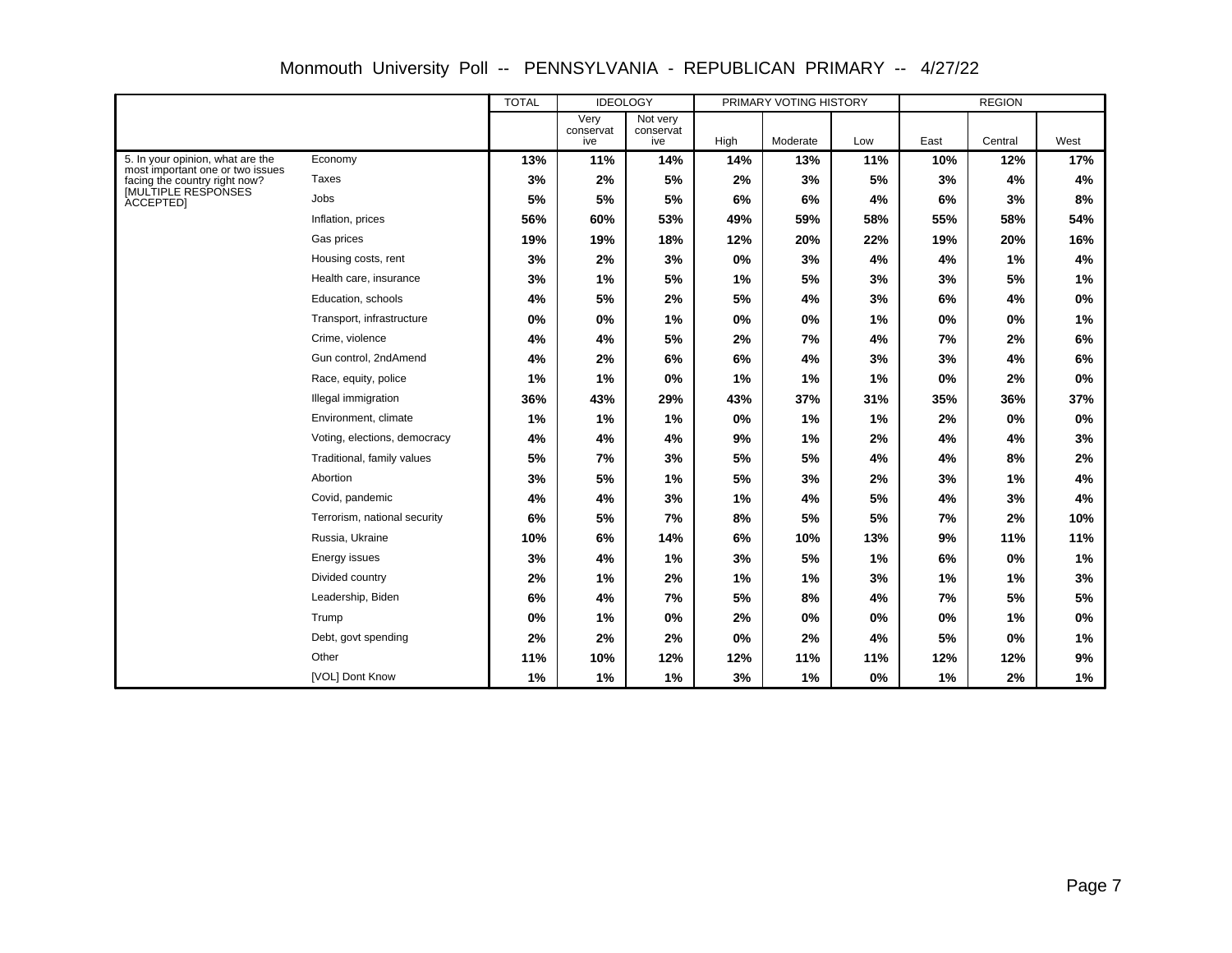|                                                                      |                              | <b>GENDER</b> |        |       | AGE   |       | <b>COLLEGE GRAD</b> |                |
|----------------------------------------------------------------------|------------------------------|---------------|--------|-------|-------|-------|---------------------|----------------|
|                                                                      |                              | Male          | Female | 18-49 | 50-64 | $65+$ | <b>No</b><br>degree | 4 yr<br>degree |
| 5. In your opinion, what are the<br>most important one or two issues | Economy                      | 14%           | 12%    | 11%   | 15%   | 11%   | 11%                 | 15%            |
| facing the country right now?                                        | Taxes                        | 5%            | 2%     | 4%    | 4%    | 3%    | 4%                  | 2%             |
| <b>IMULTIPLE RESPONSES</b><br><b>ACCEPTEDI</b>                       | Jobs                         | 5%            | 6%     | 9%    | 4%    | 4%    | 3%                  | 11%            |
|                                                                      | Inflation, prices            | 58%           | 54%    | 58%   | 57%   | 55%   | 57%                 | 54%            |
|                                                                      | Gas prices                   | 17%           | 21%    | 22%   | 11%   | 23%   | 22%                 | 11%            |
|                                                                      | Housing costs, rent          | 3%            | 2%     | 2%    | 4%    | 1%    | 3%                  | 2%             |
|                                                                      | Health care, insurance       | 2%            | 4%     | 6%    | 2%    | 2%    | 3%                  | 3%             |
|                                                                      | Education, schools           | 2%            | 6%     | 4%    | 2%    | 5%    | 3%                  | 6%             |
|                                                                      | Transport, infrastructure    | 0%            | 1%     | 0%    | 1%    | 0%    | 0%                  | 1%             |
|                                                                      | Crime, violence              | 4%            | 5%     | 3%    | 5%    | 4%    | 3%                  | 9%             |
|                                                                      | Gun control, 2ndAmend        | 6%            | 2%     | 7%    | 1%    | 5%    | 4%                  | 4%             |
|                                                                      | Race, equity, police         | 0%            | 1%     | 2%    | 0%    | 0%    | 0%                  | 1%             |
|                                                                      | Illegal immigration          | 37%           | 35%    | 26%   | 43%   | 36%   | 35%                 | 37%            |
|                                                                      | Environment, climate         | 0%            | 1%     | 1%    | 1%    | 0%    | 0%                  | 2%             |
|                                                                      | Voting, elections, democracy | 3%            | 4%     | 3%    | 3%    | 5%    | 3%                  | 5%             |
|                                                                      | Traditional, family values   | 4%            | 6%     | 4%    | 8%    | 3%    | 5%                  | 4%             |
|                                                                      | Abortion                     | 4%            | 2%     | 2%    | 3%    | 3%    | 3%                  | 2%             |
|                                                                      | Covid, pandemic              | 2%            | 5%     | 7%    | 3%    | 1%    | 4%                  | 3%             |
|                                                                      | Terrorism, national security | 5%            | 7%     | 8%    | 8%    | 3%    | 6%                  | 6%             |
|                                                                      | Russia, Ukraine              | 9%            | 12%    | 12%   | 8%    | 11%   | 11%                 | 8%             |
|                                                                      | Energy issues                | 2%            | 3%     | 2%    | 4%    | 2%    | 2%                  | 5%             |
|                                                                      | Divided country              | 2%            | 1%     | 2%    | 1%    | 2%    | 2%                  | 2%             |
|                                                                      | Leadership, Biden            | 5%            | 6%     | 5%    | 7%    | 5%    | 7%                  | 4%             |
|                                                                      | Trump                        | 0%            | 1%     | 0%    | 0%    | 1%    | 0%                  | 1%             |
|                                                                      | Debt, govt spending          | 3%            | 1%     | 3%    | 1%    | 2%    | 2%                  | 3%             |
|                                                                      | Other                        | 9%            | 13%    | 9%    | 14%   | 10%   | 11%                 | 12%            |
|                                                                      | [VOL] Dont Know              | 1%            | 2%     | 0%    | 0%    | 3%    | 2%                  | 0%             |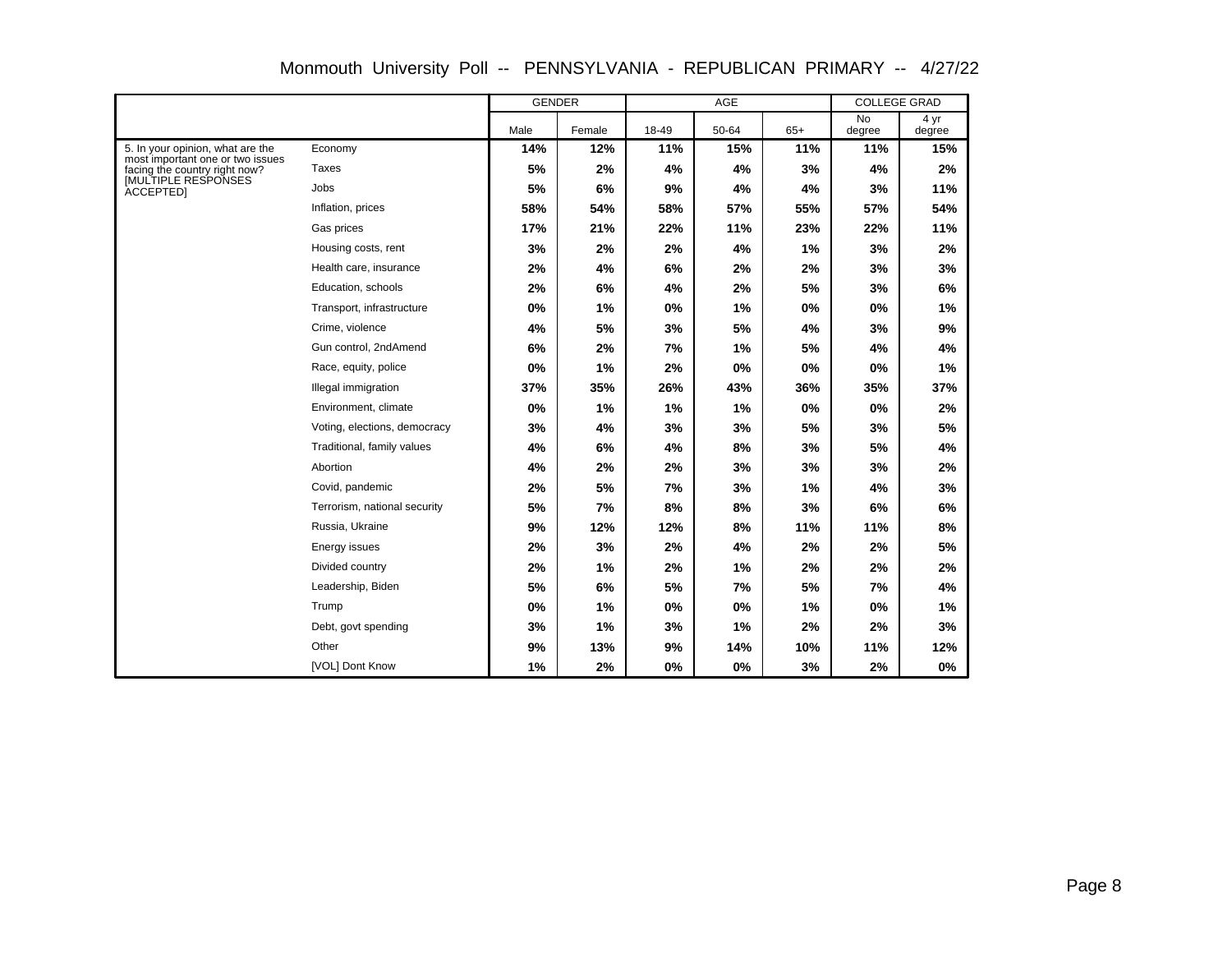|                                                                    |                   | <b>TOTAL</b> | <b>IDEOLOGY</b>          |                              |       | PRIMARY VOTING HISTORY |     |      | <b>REGION</b> |       |
|--------------------------------------------------------------------|-------------------|--------------|--------------------------|------------------------------|-------|------------------------|-----|------|---------------|-------|
|                                                                    |                   |              | Verv<br>conservat<br>ive | Not very<br>conservat<br>ive | High  | Moderate               | Low | East | Central       | West  |
| 6. Do any of the Republican                                        | Kathy Barnette    | 12%          | 17%                      | 7%                           | 20%   | 13%                    | 7%  | 15%  | 8%            | 13%   |
| candidates for U.S. Senate stand<br>out in your mind as being      | Jeff Bartos       | 3%           | 4%                       | 2%                           | 5%    | 3%                     | 3%  | 4%   | 3%            | 4%    |
| particularly strong on the issues<br>you just mentioned? [MULTIPLE | George Bochetto   | 1%           | 1%                       | $1\%$                        | $1\%$ | 2%                     | 1%  | 1%   | 1%            | $0\%$ |
| RESPONSES ACCEPTED                                                 | Sean Gale         | 1%           | 1%                       | 1%                           | 0%    | 2%                     | 1%  | 1%   | $1\%$         | 1%    |
|                                                                    | David McCormick   | 16%          | 18%                      | 15%                          | 13%   | 23%                    | 13% | 13%  | 18%           | 16%   |
|                                                                    | Mehmet Oz         | 20%          | 23%                      | 16%                          | 23%   | 18%                    | 18% | 24%  | 16%           | 19%   |
|                                                                    | Carla Sands       | 5%           | 8%                       | 3%                           | 9%    | 6%                     | 2%  | 4%   | 7%            | 4%    |
|                                                                    | [VOL] Dont know   | 16%          | 16%                      | 14%                          | 14%   | 20%                    | 14% | 16%  | 17%           | 13%   |
|                                                                    | No one stands out | 40%          | 29%                      | 50%                          | 28%   | 31%                    | 53% | 37%  | 40%           | 43%   |

|                                                                    |                   | <b>GENDER</b> |        |       | <b>AGE</b> |       | <b>COLLEGE GRAD</b> |                |
|--------------------------------------------------------------------|-------------------|---------------|--------|-------|------------|-------|---------------------|----------------|
|                                                                    |                   | Male          | Female | 18-49 | 50-64      | $65+$ | <b>No</b><br>degree | 4 yr<br>degree |
| 6. Do any of the Republican<br>candidates for U.S. Senate stand    | Kathy Barnette    | 10%           | 14%    | 8%    | 17%        | 9%    | 11%                 | 14%            |
| out in your mind as being                                          | Jeff Bartos       | 3%            | 4%     | 4%    | 2%         | 4%    | 3%                  | 3%             |
| particularly strong on the issues<br>you just mentioned? [MULTIPLE | George Bochetto   | 1%            | 1%     | $0\%$ | 1%         | 2%    | 1%                  | 1%             |
| RESPONSES ACCEPTEDI                                                | Sean Gale         | 2%            | $0\%$  | $0\%$ | 2%         | $1\%$ | 1%                  | 1%             |
|                                                                    | David McCormick   | 23%           | 9%     | 17%   | 18%        | 13%   | 14%                 | 21%            |
|                                                                    | Mehmet Oz         | 17%           | 22%    | 12%   | 19%        | 25%   | 20%                 | 19%            |
|                                                                    | Carla Sands       | 5%            | 5%     | 3%    | 5%         | 6%    | 6%                  | 3%             |
|                                                                    | [VOL] Dont know   | 15%           | 16%    | 13%   | 15%        | 18%   | 16%                 | 14%            |
|                                                                    | No one stands out | 38%           | 41%    | 53%   | 33%        | 36%   | 40%                 | 40%            |

|                                                                          |                            | <b>TOTAL</b> | <b>IDEOLOGY</b>          |                              |       | PRIMARY VOTING HISTORY |     |      | <b>REGION</b> |      |
|--------------------------------------------------------------------------|----------------------------|--------------|--------------------------|------------------------------|-------|------------------------|-----|------|---------------|------|
|                                                                          |                            |              | Very<br>conservat<br>ive | Not very<br>conservat<br>ive | High  | Moderate               | Low | East | Central       | West |
| 7. How likely is it that you will vote                                   | Already voted              | 1%           | $1\%$                    | 1%                           | $1\%$ | 1%                     | 1%  | 0%   | 2%            | 1%   |
| in the Republican primary election<br>for U.S. Senator on May 17th - did | Certain to vote            | 70%          | 79%                      | 62%                          | 83%   | 78%                    | 56% | 72%  | 63%           | 77%  |
| you already vote by mail or in<br>person, are you certain to vote.       | Likely to vote             | 23%          | 18%                      | 29%                          | 14%   | 21%                    | 31% | 24%  | 28%           | 17%  |
| likely to vote, are you not sure, or<br>are you unlikely to vote?        | Not sure                   | 3%           | 1%                       | 4%                           | 1%    | $0\%$                  | 7%  | 2%   | 4%            | 3%   |
|                                                                          | Unlikely to vote           | $1\%$        | $0\%$                    | 3%                           | 1%    | 0%                     | 3%  | 1%   | 2%            | 2%   |
|                                                                          | (VOL) Definitely wont vote | 1%           | 1%                       | 1%                           | 1%    | 1%                     | 2%  | 0%   | 2%            | 1%   |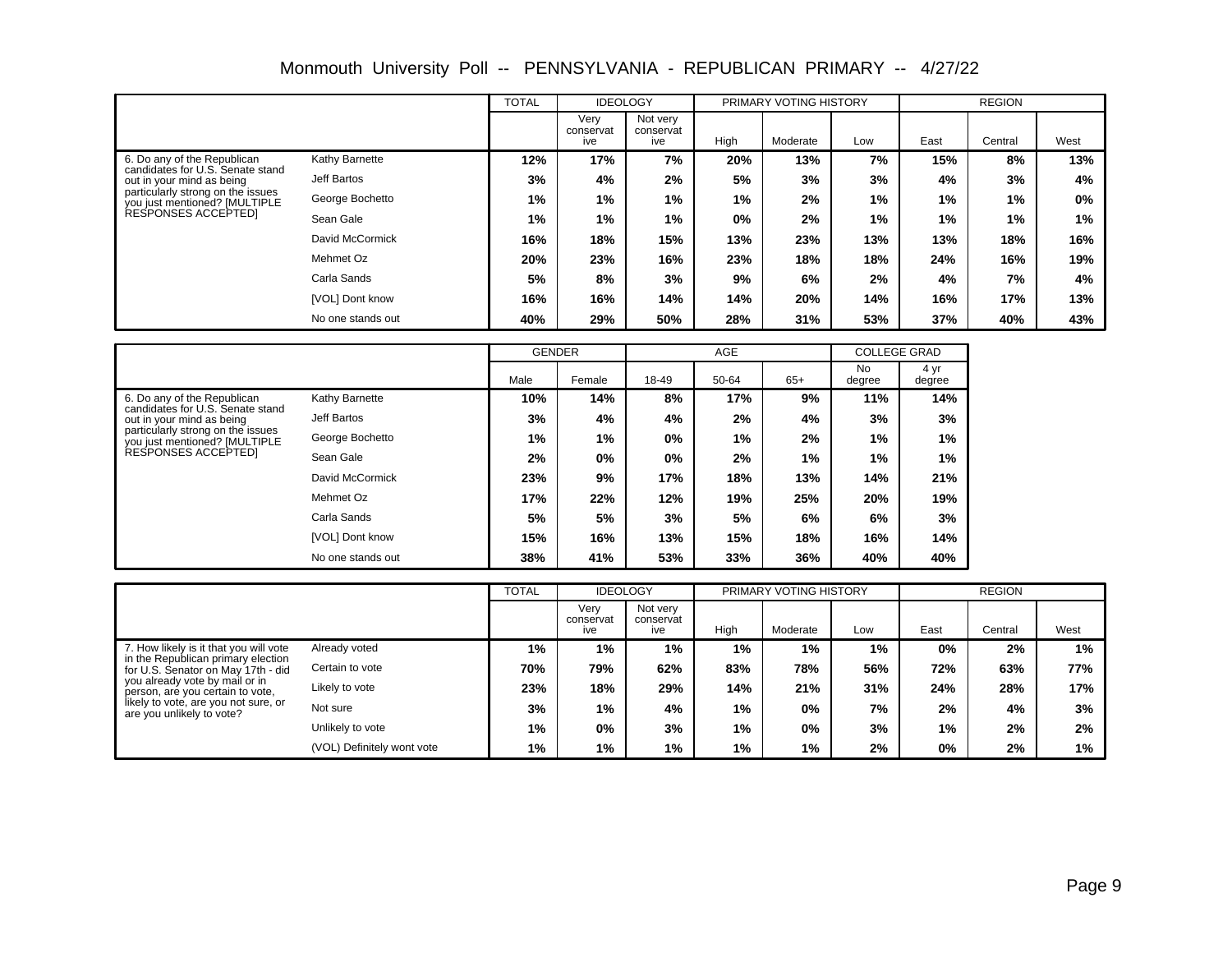|                                                                          |                            | <b>GENDER</b> |        |       | <b>AGE</b> |       | <b>COLLEGE GRAD</b> |                |
|--------------------------------------------------------------------------|----------------------------|---------------|--------|-------|------------|-------|---------------------|----------------|
|                                                                          |                            | Male          | Female | 18-49 | 50-64      | $65+$ | No<br>degree        | 4 yr<br>degree |
| 7. How likely is it that you will vote                                   | Already voted              | 2%            | $0\%$  | 0%    | 1%         | 2%    | $1\%$               | $1\%$          |
| in the Republican primary election<br>for U.S. Senator on May 17th - did | Certain to vote            | 70%           | 70%    | 62%   | 77%        | 68%   | 67%                 | 76%            |
| you already vote by mail or in<br>person, are you certain to vote,       | Likely to vote             | 24%           | 23%    | 32%   | 17%        | 24%   | 26%                 | 18%            |
| likely to vote, are you not sure, or<br>are you unlikely to vote?        | Not sure                   | 3%            | 3%     | 1%    | 5%         | 3%    | 4%                  | 2%             |
|                                                                          | Unlikely to vote           | $1\%$         | 2%     | 3%    | 1%         | 1%    | 1%                  | 3%             |
|                                                                          | (VOL) Definitely wont vote | 1%            | 1%     | 2%    | 0%         | 2%    | 2%                  | 0%             |

|                                                                         |                   | <b>TOTAL</b> | <b>IDEOLOGY</b>          |                              |      | PRIMARY VOTING HISTORY |     |      | <b>REGION</b> |      |
|-------------------------------------------------------------------------|-------------------|--------------|--------------------------|------------------------------|------|------------------------|-----|------|---------------|------|
|                                                                         |                   |              | Verv<br>conservat<br>ive | Not very<br>conservat<br>ive | High | Moderate               | Low | East | Central       | West |
| 8A. Kathy Barnette - Please tell                                        | Very likely       | 18%          | 23%                      | 14%                          | 18%  | 19%                    | 17% | 21%  | 12%           | 22%  |
| me how likely it is that you will<br>support them in the Republican     | Somewhat likely   | 33%          | 29%                      | 37%                          | 33%  | 30%                    | 35% | 34%  | 33%           | 31%  |
| primary election for U.S. Senate -<br>very likely, somewhat likely, not | Not too likely    | 13%          | 11%                      | 15%                          | 10%  | 19%                    | 11% | 12%  | 11%           | 18%  |
| too likely, or not at all likely?                                       | Not at all likely | 20%          | 23%                      | 18%                          | 19%  | 19%                    | 21% | 17%  | 26%           | 15%  |
|                                                                         | [VOL] Dont know   | 16%          | 15%                      | 17%                          | 20%  | 13%                    | 16% | 16%  | 17%           | 14%  |

|                                                                                        |                   | <b>GENDER</b> |        |       | AGE   |       | <b>COLLEGE GRAD</b> |                |  |
|----------------------------------------------------------------------------------------|-------------------|---------------|--------|-------|-------|-------|---------------------|----------------|--|
|                                                                                        |                   | Male          | Female | 18-49 | 50-64 | $65+$ | <b>No</b><br>degree | 4 yr<br>degree |  |
| 8A. Kathy Barnette - Please tell                                                       | Very likely       | 15%           | 21%    | 13%   | 23%   | 16%   | 18%                 | 17%            |  |
| me how likely it is that you will<br>Somewhat likely<br>support them in the Republican |                   | 33%           | 32%    | 44%   | 33%   | 25%   | 33%                 | 33%            |  |
| primary election for U.S. Senate -<br>very likely, somewhat likely, not                | Not too likely    | 16%           | 10%    | 16%   | 13%   | 12%   | 13%                 | 13%            |  |
| too likely, or not at all likely?                                                      | Not at all likely | 23%           | 17%    | 14%   | 17%   | 27%   | 21%                 | 19%            |  |
|                                                                                        | [VOL] Dont know   | 13%           | 20%    | 12%   | 15%   | 20%   | 15%                 | 18%            |  |

|                                                                          |                   | <b>TOTAL</b> | <b>IDEOLOGY</b>          |                              |      | PRIMARY VOTING HISTORY |     |      | <b>REGION</b> |      |
|--------------------------------------------------------------------------|-------------------|--------------|--------------------------|------------------------------|------|------------------------|-----|------|---------------|------|
|                                                                          |                   |              | Verv<br>conservat<br>ive | Not very<br>conservat<br>ive | High | Moderate               | Low | East | Central       | West |
| 8B. Jeff Bartos - Please tell me                                         | Very likely       | 7%           | 6%                       | 9%                           | 8%   | 5%                     | 9%  | 11%  | 5%            | 6%   |
| how likely it is that you will support<br>them in the Republican primary | Somewhat likely   | 38%          | 40%                      | 37%                          | 34%  | 37%                    | 41% | 34%  | 39%           | 41%  |
| election for U.S. Senate - very<br>likely, somewhat likely, not too      | Not too likely    | 18%          | 15%                      | 21%                          | 19%  | 17%                    | 18% | 20%  | 15%           | 19%  |
| likely, or not at all likely?                                            | Not at all likely | 21%          | 24%                      | 17%                          | 21%  | 23%                    | 19% | 19%  | 24%           | 18%  |
|                                                                          | [VOL] Dont know   | 16%          | 16%                      | 16%                          | 19%  | 19%                    | 13% | 17%  | 17%           | 15%  |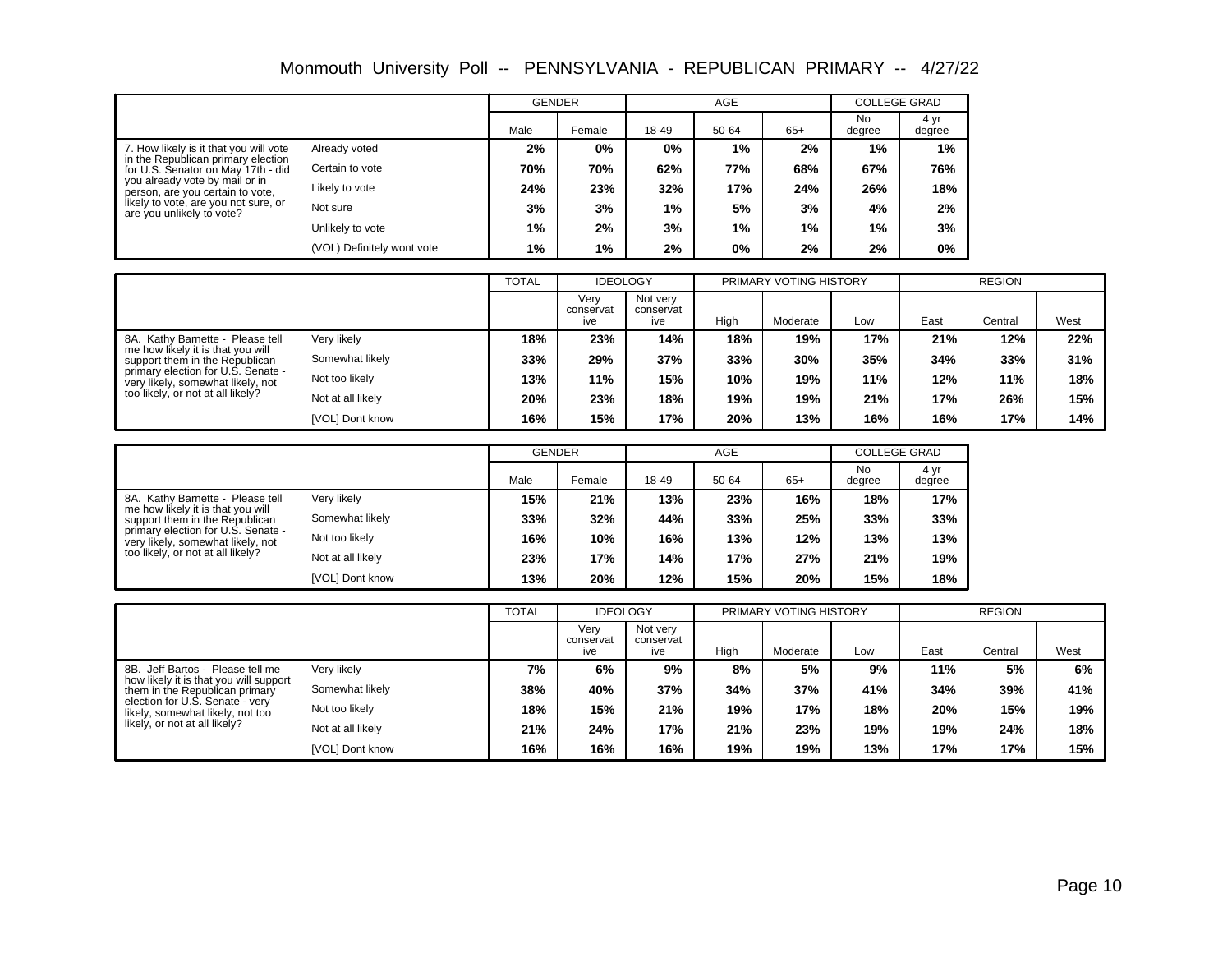|                                                                                             |                        | <b>GENDER</b> |        |       | <b>AGE</b> |       | COLLEGE GRAD |                |
|---------------------------------------------------------------------------------------------|------------------------|---------------|--------|-------|------------|-------|--------------|----------------|
|                                                                                             |                        | Male          | Female | 18-49 | 50-64      | $65+$ | No<br>degree | 4 yr<br>degree |
| 8B. Jeff Bartos - Please tell me                                                            | Very likely            | 8%            | 7%     | 7%    | 6%         | 8%    | 8%           | 5%             |
| how likely it is that you will support<br>Somewhat likely<br>them in the Republican primary | 41%                    | 35%           | 52%    | 35%   | 30%        | 37%   | 41%          |                |
| election for U.S. Senate - very<br>likely, somewhat likely, not too                         | Not too likely         | 20%           | 16%    | 16%   | 23%        | 14%   | 18%          | 17%            |
| likely, or not at all likely?                                                               | Not at all likely      | 20%           | 21%    | 13%   | 20%        | 27%   | 21%          | 19%            |
|                                                                                             | <b>IVOLI Dont know</b> | 11%           | 21%    | 12%   | 15%        | 21%   | 16%          | 18%            |

|                                                                          |                   | <b>TOTAL</b> | <b>IDEOLOGY</b>          |                              |      | PRIMARY VOTING HISTORY |     |      | <b>REGION</b> |      |
|--------------------------------------------------------------------------|-------------------|--------------|--------------------------|------------------------------|------|------------------------|-----|------|---------------|------|
|                                                                          |                   |              | Verv<br>conservat<br>ive | Not very<br>conservat<br>ive | High | Moderate               | Low | East | Central       | West |
| 8C. George Bochetto - Please                                             | Very likely       | 4%           | 4%                       | 5%                           | 4%   | 3%                     | 5%  | 7%   | 3%            | 3%   |
| tell me how likely it is that you will<br>support them in the Republican | Somewhat likely   | 24%          | 20%                      | 28%                          | 21%  | 21%                    | 29% | 26%  | 24%           | 22%  |
| primary election for U.S. Senate -<br>very likely, somewhat likely, not  | Not too likely    | 20%          | 17%                      | 24%                          | 18%  | 20%                    | 22% | 21%  | 16%           | 25%  |
| too likely, or not at all likely?                                        | Not at all likely | 31%          | 38%                      | 25%                          | 37%  | 34%                    | 26% | 28%  | 35%           | 30%  |
|                                                                          | [VOL] Dont know   | 20%          | 21%                      | 18%                          | 20%  | 22%                    | 18% | 18%  | 22%           | 20%  |

|                                                                                             |                   | <b>GENDER</b> |        |       | <b>AGE</b> |       | <b>COLLEGE GRAD</b> |                |  |
|---------------------------------------------------------------------------------------------|-------------------|---------------|--------|-------|------------|-------|---------------------|----------------|--|
|                                                                                             |                   | Male          | Female | 18-49 | 50-64      | $65+$ | No<br>degree        | 4 yr<br>degree |  |
| 8C. George Bochetto - Please                                                                | Very likely       | 4%            | 5%     | 4%    | 4%         | 5%    | 6%                  | 2%             |  |
| tell me how likely it is that you will<br>Somewhat likely<br>support them in the Republican |                   | 25%           | 23%    | 38%   | 23%        | 16%   | 24%                 | 25%            |  |
| primary election for U.S. Senate -<br>very likely, somewhat likely, not                     | Not too likely    | 22%           | 18%    | 22%   | 24%        | 16%   | 20%                 | 20%            |  |
| too likely, or not at all likely?                                                           | Not at all likely | 34%           | 28%    | 19%   | 32%        | 40%   | 30%                 | 33%            |  |
|                                                                                             | [VOL] Dont know   | 14%           | 26%    | 18%   | 17%        | 23%   | 20%                 | 20%            |  |

|                                                                          |                   | <b>TOTAL</b> | <b>IDEOLOGY</b>          |                              |      | PRIMARY VOTING HISTORY |     |      | <b>REGION</b> |      |
|--------------------------------------------------------------------------|-------------------|--------------|--------------------------|------------------------------|------|------------------------|-----|------|---------------|------|
|                                                                          |                   |              | Verv<br>conservat<br>ive | Not very<br>conservat<br>ive | High | Moderate               | Low | East | Central       | West |
| 8D. Sean Gale - Please tell me                                           | Very likely       | 5%           | 5%                       | 6%                           | 5%   | 5%                     | 6%  | 8%   | 3%            | 6%   |
| how likely it is that you will support<br>them in the Republican primary | Somewhat likely   | 25%          | 20%                      | 29%                          | 17%  | 22%                    | 31% | 23%  | 26%           | 25%  |
| election for U.S. Senate - very<br>likely, somewhat likely, not too      | Not too likely    | 23%          | 19%                      | 27%                          | 20%  | 25%                    | 23% | 27%  | 17%           | 26%  |
| likely, or not at all likely?                                            | Not at all likely | 28%          | 36%                      | 21%                          | 36%  | 29%                    | 22% | 24%  | 33%           | 27%  |
|                                                                          | [VOL] Dont know   | 19%          | 20%                      | 17%                          | 22%  | 19%                    | 17% | 18%  | 21%           | 16%  |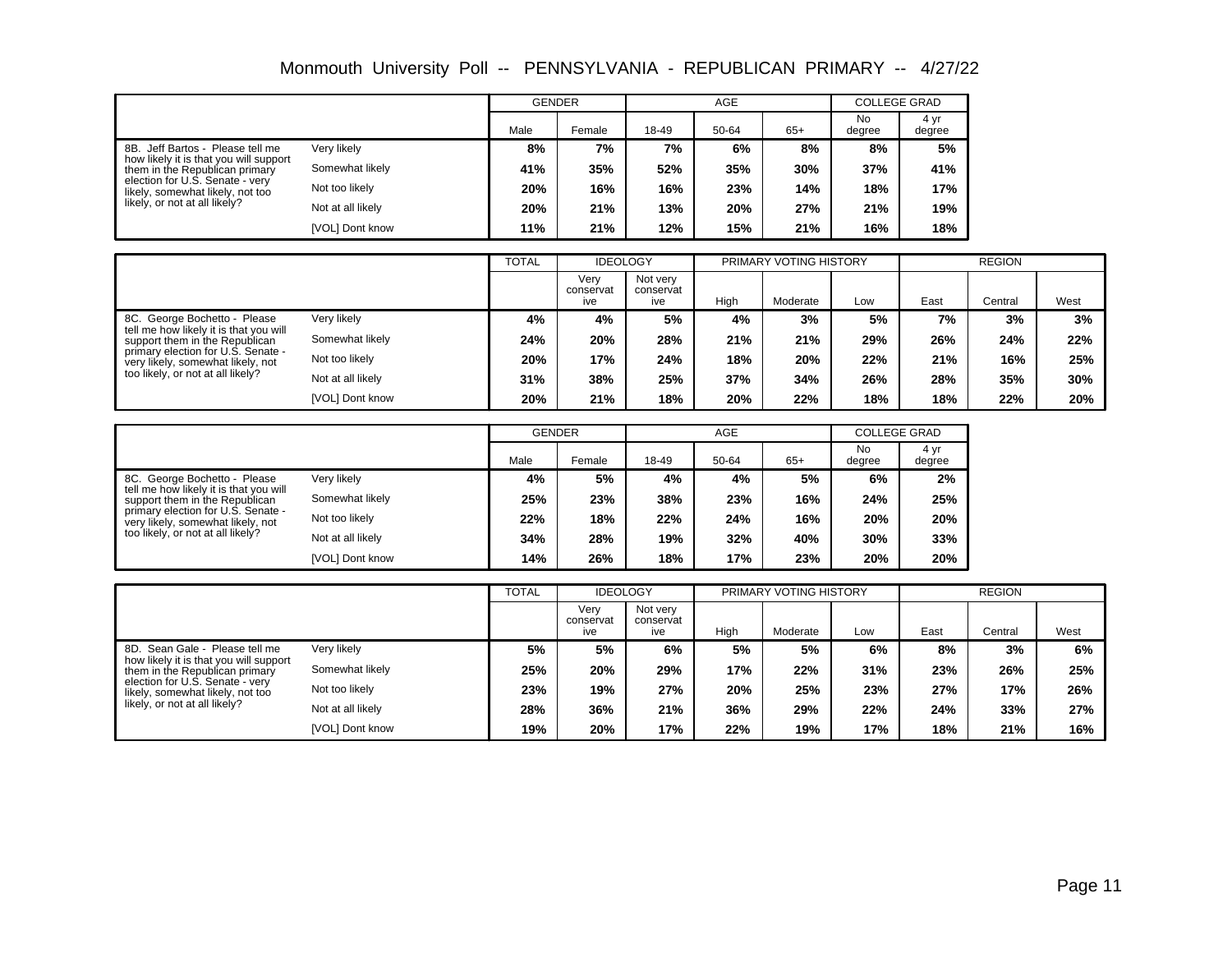|                                                                                             |                   | <b>GENDER</b> |        |       | <b>AGE</b> |       | <b>COLLEGE GRAD</b> |                |
|---------------------------------------------------------------------------------------------|-------------------|---------------|--------|-------|------------|-------|---------------------|----------------|
|                                                                                             |                   | Male          | Female | 18-49 | 50-64      | $65+$ | No<br>degree        | 4 yr<br>degree |
| 8D. Sean Gale - Please tell me                                                              | Very likely       | 5%            | 6%     | 5%    | 3%         | 8%    | 7%                  | 2%             |
| how likely it is that you will support<br>Somewhat likely<br>them in the Republican primary | 29%               | 21%           | 42%    | 23%   | 15%        | 23%   | 28%                 |                |
| election for U.S. Senate - very<br>likely, somewhat likely, not too                         | Not too likely    | 26%           | 20%    | 23%   | 27%        | 19%   | 23%                 | 23%            |
| likely, or not at all likely?                                                               | Not at all likely | 27%           | 30%    | 14%   | 30%        | 37%   | 28%                 | 30%            |
|                                                                                             | [VOL] Dont know   | 14%           | 24%    | 16%   | 17%        | 22%   | 19%                 | 17%            |

|                                                                          |                   | <b>TOTAL</b> | <b>IDEOLOGY</b>          |                              |      | PRIMARY VOTING HISTORY |     |      | <b>REGION</b> |      |
|--------------------------------------------------------------------------|-------------------|--------------|--------------------------|------------------------------|------|------------------------|-----|------|---------------|------|
|                                                                          |                   |              | Verv<br>conservat<br>ive | Not very<br>conservat<br>ive | High | Moderate               | Low | East | Central       | West |
| 8E. David McCormick - Please                                             | Very likely       | 19%          | 23%                      | 16%                          | 15%  | 24%                    | 18% | 20%  | 17%           | 20%  |
| tell me how likely it is that you will<br>support them in the Republican | Somewhat likely   | 42%          | 37%                      | 47%                          | 34%  | 42%                    | 46% | 46%  | 43%           | 33%  |
| primary election for U.S. Senate -<br>very likely, somewhat likely, not  | Not too likely    | 12%          | 12%                      | 12%                          | 19%  | 10%                    | 9%  | 10%  | 9%            | 19%  |
| too likely, or not at all likely?                                        | Not at all likely | 17%          | 19%                      | 14%                          | 20%  | 14%                    | 16% | 12%  | 19%           | 19%  |
|                                                                          | [VOL] Dont know   | 11%          | 10%                      | 11%                          | 12%  | 11%                    | 11% | 13%  | 11%           | 9%   |

|                                                                          |                   | <b>GENDER</b> |        |       | <b>AGE</b> |       | <b>COLLEGE GRAD</b> |                |  |
|--------------------------------------------------------------------------|-------------------|---------------|--------|-------|------------|-------|---------------------|----------------|--|
|                                                                          |                   | Male          | Female | 18-49 | 50-64      | $65+$ | No<br>degree        | 4 yr<br>degree |  |
| 8E. David McCormick - Please                                             | Very likely       | 22%           | 15%    | 21%   | 21%        | 15%   | 18%                 | 20%            |  |
| tell me how likely it is that you will<br>support them in the Republican | Somewhat likely   | 43%           | 40%    | 53%   | 39%        | 36%   | 40%                 | 45%            |  |
| primary election for U.S. Senate -<br>very likely, somewhat likely, not  | Not too likely    | 14%           | 9%     | 9%    | 13%        | 13%   | 11%                 | 13%            |  |
| too likely, or not at all likely?                                        | Not at all likely | 11%           | 22%    | 8%    | 16%        | 23%   | 19%                 | 10%            |  |
|                                                                          | [VOL] Dont know   | 9%            | 13%    | 9%    | 10%        | 13%   | 11%                 | 12%            |  |

|                                                                         |                   | <b>TOTAL</b> | <b>IDEOLOGY</b>          |                              |      | PRIMARY VOTING HISTORY |     |      | <b>REGION</b> |      |
|-------------------------------------------------------------------------|-------------------|--------------|--------------------------|------------------------------|------|------------------------|-----|------|---------------|------|
|                                                                         |                   |              | Verv<br>conservat<br>ive | Not very<br>conservat<br>ive | High | Moderate               | Low | East | Central       | West |
| 8F. Dr. Mehmet Oz - Please tell                                         | Very likely       | 22%          | 24%                      | 19%                          | 21%  | 25%                    | 20% | 26%  | 20%           | 18%  |
| me how likely it is that you will<br>support them in the Republican     | Somewhat likely   | 29%          | 25%                      | 33%                          | 23%  | 31%                    | 31% | 29%  | 27%           | 31%  |
| primary election for U.S. Senate -<br>very likely, somewhat likely, not | Not too likely    | 11%          | 7%                       | 15%                          | 8%   | 11%                    | 13% | 11%  | 13%           | 8%   |
| too likely, or not at all likely?                                       | Not at all likely | 31%          | 35%                      | 27%                          | 41%  | 26%                    | 27% | 25%  | 32%           | 36%  |
|                                                                         | [VOL] Dont know   | 8%           | 8%                       | 7%                           | 7%   | 6%                     | 9%  | 9%   | 8%            | 7%   |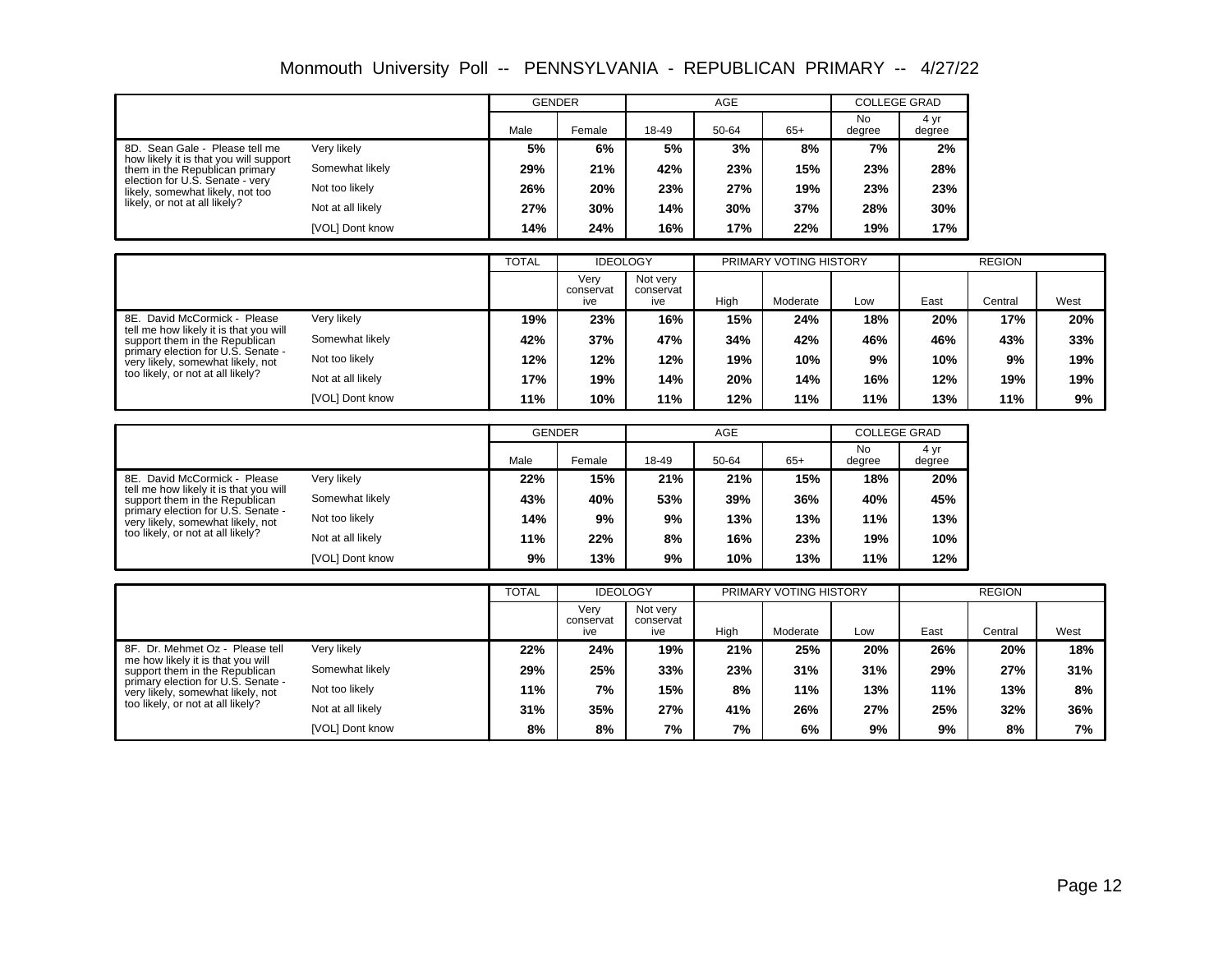|                                                                                        |                   | <b>GENDER</b> |        |       | <b>AGE</b> |       | <b>COLLEGE GRAD</b> |                |
|----------------------------------------------------------------------------------------|-------------------|---------------|--------|-------|------------|-------|---------------------|----------------|
|                                                                                        |                   | Male          | Female | 18-49 | 50-64      | $65+$ | No<br>degree        | 4 yr<br>degree |
| 8F. Dr. Mehmet Oz - Please tell                                                        | Very likely       | 20%           | 24%    | 17%   | 18%        | 28%   | 22%                 | 20%            |
| me how likely it is that you will<br>Somewhat likely<br>support them in the Republican | 31%               | 26%           | 18%    | 35%   | 30%        | 27%   | 32%                 |                |
| primary election for U.S. Senate -<br>very likely, somewhat likely, not                | Not too likely    | 13%           | 9%     | 19%   | 11%        | 6%    | 11%                 | 11%            |
| too likely, or not at all likely?                                                      | Not at all likely | 31%           | 31%    | 39%   | 29%        | 26%   | 30%                 | 32%            |
|                                                                                        | [VOL] Dont know   | 5%            | 10%    | 7%    | 7%         | 9%    | 9%                  | 5%             |

|                                                                          |                   | <b>TOTAL</b> | <b>IDEOLOGY</b>          |                              |      | PRIMARY VOTING HISTORY |     |      | <b>REGION</b> |      |
|--------------------------------------------------------------------------|-------------------|--------------|--------------------------|------------------------------|------|------------------------|-----|------|---------------|------|
|                                                                          |                   |              | Verv<br>conservat<br>ive | Not very<br>conservat<br>ive | High | Moderate               | Low | East | Central       | West |
| 8G. Carla Sands - Please tell me                                         | Very likely       | 9%           | 12%                      | 8%                           | 11%  | 10%                    | 8%  | 10%  | 10%           | 7%   |
| how likely it is that you will support<br>them in the Republican primary | Somewhat likely   | 33%          | 25%                      | 41%                          | 26%  | 35%                    | 35% | 28%  | 34%           | 37%  |
| election for U.S. Senate - very<br>likely, somewhat likely, not too      | Not too likely    | 21%          | 23%                      | 19%                          | 26%  | 19%                    | 19% | 22%  | 19%           | 21%  |
| likely, or not at all likely?                                            | Not at all likely | 21%          | 24%                      | 17%                          | 17%  | 21%                    | 23% | 20%  | 21%           | 21%  |
|                                                                          | [VOL] Dont know   | 17%          | 17%                      | 15%                          | 21%  | 15%                    | 15% | 19%  | 17%           | 14%  |

|                                                                                             |                   | <b>GENDER</b> |        |       | <b>AGE</b> |       | <b>COLLEGE GRAD</b> |                |  |
|---------------------------------------------------------------------------------------------|-------------------|---------------|--------|-------|------------|-------|---------------------|----------------|--|
|                                                                                             |                   | Male          | Female | 18-49 | 50-64      | $65+$ | <b>No</b><br>degree | 4 yr<br>degree |  |
| 8G. Carla Sands - Please tell me                                                            | Very likely       | 8%            | 11%    | 4%    | 11%        | 12%   | 11%                 | 6%             |  |
| how likely it is that you will support<br>Somewhat likely<br>them in the Republican primary |                   | 34%           | 31%    | 47%   | 31%        | 25%   | 34%                 | 30%            |  |
| election for U.S. Senate - very<br>likely, somewhat likely, not too                         | Not too likely    | 22%           | 19%    | 22%   | 22%        | 18%   | 19%                 | 24%            |  |
| likely, or not at all likely?                                                               | Not at all likely | 22%           | 19%    | 13%   | 19%        | 27%   | 21%                 | 21%            |  |
|                                                                                             | [VOL] Dont know   | 13%           | 20%    | 13%   | 16%        | 18%   | 15%                 | 19%            |  |

|                                                             |                      | <b>TOTAL</b> | <b>IDEOLOGY</b>          |                              |      | PRIMARY VOTING HISTORY |     |      | <b>REGION</b> |      |
|-------------------------------------------------------------|----------------------|--------------|--------------------------|------------------------------|------|------------------------|-----|------|---------------|------|
|                                                             |                      |              | Verv<br>conservat<br>ive | Not very<br>conservat<br>ive | High | Moderate               | Low | East | Central       | West |
| 9. Is your general impression of                            | Very favorable       | 40%          | 45%                      | 35%                          | 37%  | 47%                    | 36% | 39%  | 42%           | 36%  |
| the Republican Party very<br>favorable, somewhat favorable, | Somewhat favorable   | 48%          | 45%                      | 51%                          | 43%  | 45%                    | 53% | 51%  | 44%           | 49%  |
| somewhat unfavorable, or very<br>unfavorable?               | Somewhat unfavorable | 9%           | 8%                       | 11%                          | 15%  | 8%                     | 7%  | 7%   | 11%           | 10%  |
|                                                             | Very unfavorable     | 2%           | 1%                       | 3%                           | 3%   | 0%                     | 4%  | 2%   | 2%            | 3%   |
|                                                             | [VOL] Dont know      | 1%           | $1\%$                    | $0\%$                        | 3%   | $0\%$                  | 0%  | 1%   | 0%            | 2%   |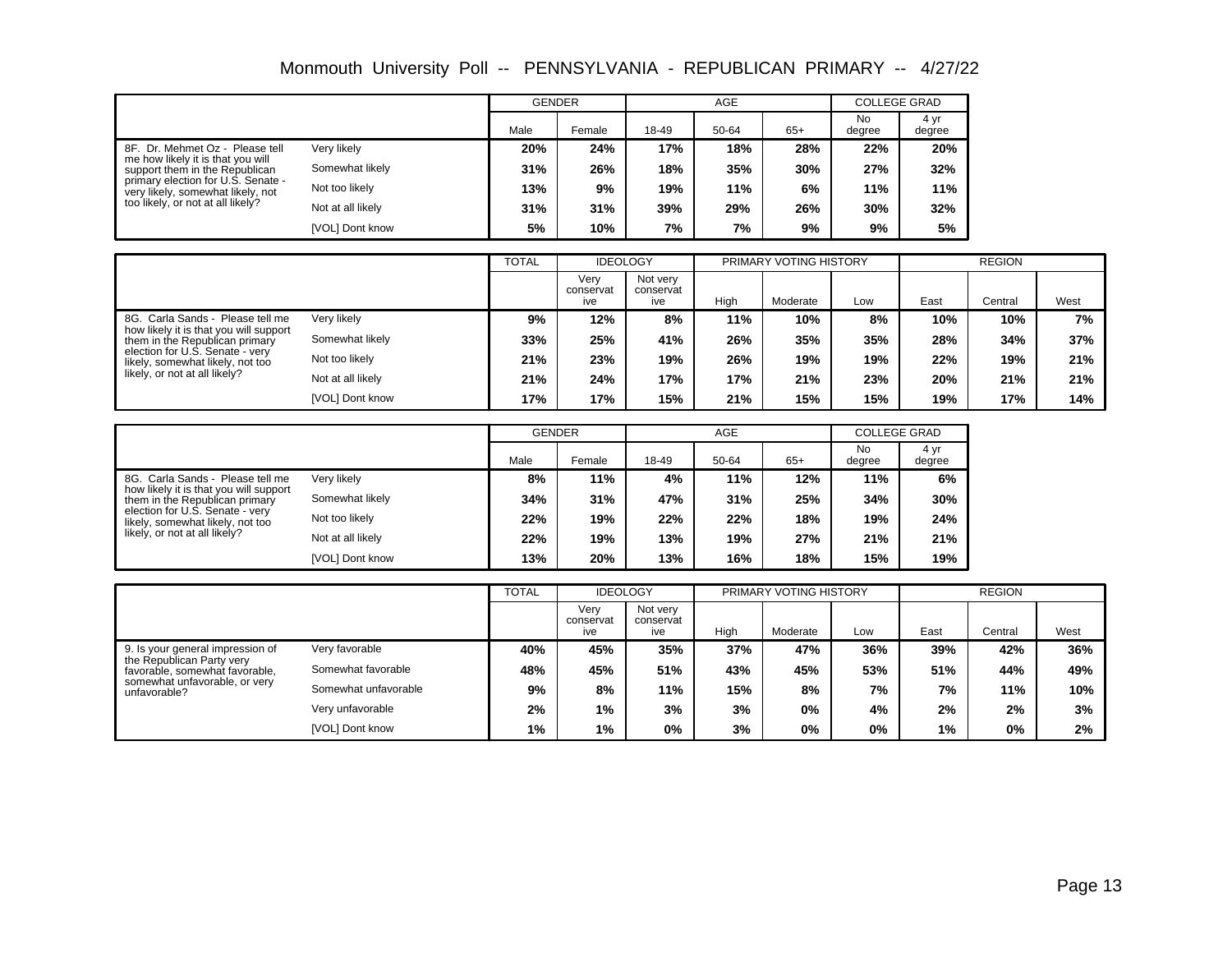|                                                                                                                    |                      | <b>GENDER</b> |        |       | <b>AGE</b> |       | <b>COLLEGE GRAD</b> |                |
|--------------------------------------------------------------------------------------------------------------------|----------------------|---------------|--------|-------|------------|-------|---------------------|----------------|
|                                                                                                                    |                      | Male          | Female | 18-49 | 50-64      | $65+$ | No<br>degree        | 4 yr<br>degree |
| 9. Is your general impression of                                                                                   | Very favorable       | 36%           | 43%    | 34%   | 43%        | 40%   | 45%                 | 28%            |
| the Republican Party very<br>Somewhat favorable<br>favorable, somewhat favorable,<br>somewhat unfavorable, or very | 53%                  | 42%           | 50%    | 50%   | 44%        | 44%   | 56%                 |                |
| unfavorable?                                                                                                       | Somewhat unfavorable | 9%            | 10%    | 14%   | 5%         | 10%   | 8%                  | 12%            |
|                                                                                                                    | Very unfavorable     | 2%            | 3%     | $1\%$ | 2%         | 4%    | 2%                  | 3%             |
|                                                                                                                    | [VOL] Dont know      | 1%            | $1\%$  | $0\%$ | $1\%$      | 2%    | 1%                  | 1%             |

|                                                              |                      | <b>TOTAL</b> |                          | <b>IDEOLOGY</b>              |      | PRIMARY VOTING HISTORY |     |      | <b>REGION</b> |      |
|--------------------------------------------------------------|----------------------|--------------|--------------------------|------------------------------|------|------------------------|-----|------|---------------|------|
|                                                              |                      |              | Verv<br>conservat<br>ive | Not very<br>conservat<br>ive | High | Moderate               | Low | East | Central       | West |
| 10. Is your general impression of                            | Very favorable       | 54%          | 68%                      | 40%                          | 55%  | 57%                    | 50% | 53%  | 56%           | 51%  |
| Donald Trump very favorable,<br>somewhat favorable, somewhat | Somewhat favorable   | 31%          | 24%                      | 38%                          | 28%  | 30%                    | 33% | 29%  | 29%           | 37%  |
| unfavorable, or very unfavorable?                            | Somewhat unfavorable | 8%           | 6%                       | 11%                          | 6%   | 10%                    | 9%  | 10%  | 8%            | 7%   |
| Very unfavorable                                             |                      | 6%           | 2%                       | 10%                          | 10%  | 2%                     | 6%  | 7%   | 8%            | 3%   |
|                                                              | [VOL] Dont know      | $1\%$        | 0%                       | 2%                           | 0%   | 1%                     | 2%  | 1%   | 0%            | 1%   |

|                                                                                    |                      | <b>GENDER</b> |        |       | <b>AGE</b> |       | <b>COLLEGE GRAD</b> |                |
|------------------------------------------------------------------------------------|----------------------|---------------|--------|-------|------------|-------|---------------------|----------------|
|                                                                                    |                      | Male          | Female | 18-49 | 50-64      | $65+$ | No<br>degree        | 4 yr<br>degree |
| 10. Is your general impression of                                                  | Very favorable       | 49%           | 59%    | 44%   | 56%        | 58%   | 60%                 | 38%            |
| Donald Trump very favorable,<br>Somewhat favorable<br>somewhat favorable, somewhat | 37%                  | 25%           | 39%    | 32%   | 24%        | 27%   | 40%                 |                |
| unfavorable, or very unfavorable?                                                  | Somewhat unfavorable | 10%           | 6%     | 10%   | 8%         | 8%    | 7%                  | 11%            |
|                                                                                    | Very unfavorable     | 3%            | 10%    | 6%    | 2%         | 10%   | 5%                  | 10%            |
|                                                                                    | [VOL] Dont know      | 1%            | $1\%$  | 1%    | 2%         | 0%    | 1%                  | 0%             |

|                                                                |                      | <b>TOTAL</b> | <b>IDEOLOGY</b>          |                              |       | PRIMARY VOTING HISTORY |       |       | <b>REGION</b> |      |
|----------------------------------------------------------------|----------------------|--------------|--------------------------|------------------------------|-------|------------------------|-------|-------|---------------|------|
|                                                                |                      |              | Verv<br>conservat<br>ive | Not very<br>conservat<br>ive | High  | Moderate               | Low   | East  | Central       | West |
| 11. How important is it that the                               | Very important       | 37%          | 47%                      | 27%                          | 41%   | 43%                    | 30%   | 34%   | 39%           | 38%  |
| Republican nominee for U.S.<br>Senate be a strong supporter of | Somewhat important   | 33%          | 33%                      | 32%                          | 28%   | 37%                    | 33%   | 33%   | 31%           | 35%  |
| Donald Trump - very important,<br>somewhat important, not too  | Not too important    | 12%          | 8%                       | 15%                          | 6%    | 10%                    | 17%   | 12%   | 13%           | 11%  |
| important, or not at all important?                            | Not at all important | 18%          | 10%                      | 25%                          | 24%   | 10%                    | 20%   | 20%   | 17%           | 17%  |
|                                                                | [VOL] Dont know      | 0%           | $0\%$                    | $0\%$                        | $1\%$ | 0%                     | $0\%$ | $0\%$ | 0%            | 0%   |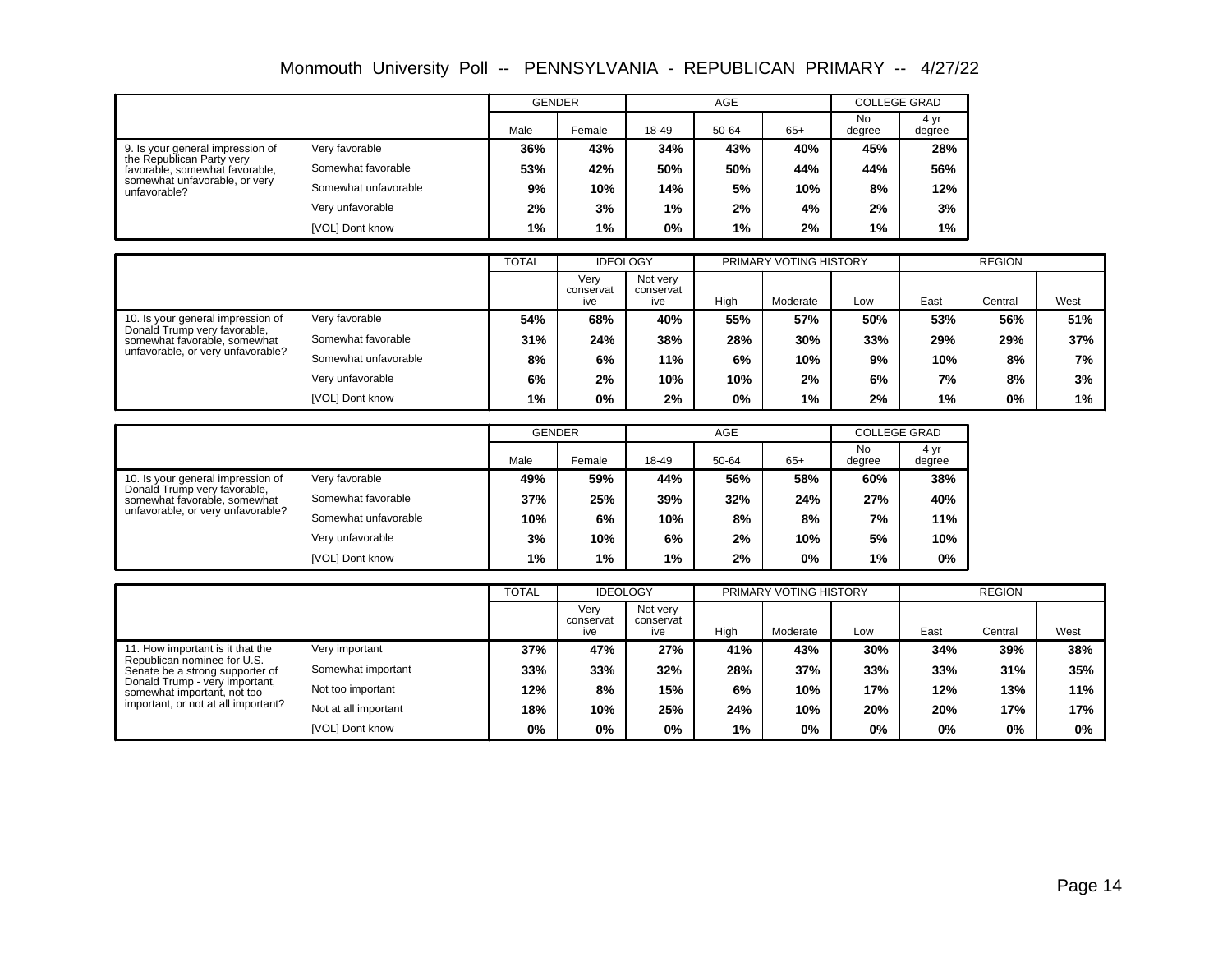|                                                                                      |                      | <b>GENDER</b> |        |       | <b>AGE</b> |       | <b>COLLEGE GRAD</b> |                |
|--------------------------------------------------------------------------------------|----------------------|---------------|--------|-------|------------|-------|---------------------|----------------|
|                                                                                      |                      | Male          | Female | 18-49 | 50-64      | $65+$ | No<br>degree        | 4 yr<br>degree |
| 11. How important is it that the                                                     | Very important       | 35%           | 39%    | 22%   | 38%        | 46%   | 41%                 | 28%            |
| Republican nominee for U.S.<br>Somewhat important<br>Senate be a strong supporter of | 32%                  | 34%           | 34%    | 34%   | 30%        | 32%   | 33%                 |                |
| Donald Trump - very important,<br>somewhat important, not too                        | Not too important    | 14%           | 10%    | 20%   | 13%        | 6%    | 11%                 | 15%            |
| important, or not at all important?                                                  | Not at all important | 19%           | 17%    | 24%   | 15%        | 17%   | 16%                 | 24%            |
|                                                                                      | [VOL] Dont know      | $0\%$         | $0\%$  | 0%    | 0%         | 1%    | $0\%$               | 1%             |

|                                                                       |                                     | <b>TOTAL</b> | <b>IDEOLOGY</b>          |                              |      | PRIMARY VOTING HISTORY |     |      | <b>REGION</b> |      |
|-----------------------------------------------------------------------|-------------------------------------|--------------|--------------------------|------------------------------|------|------------------------|-----|------|---------------|------|
|                                                                       |                                     |              | Verv<br>conservat<br>ive | Not verv<br>conservat<br>ive | High | Moderate               | Low | East | Central       | West |
| 12A. Kathy Barnette - Please tell                                     | Strong supporter                    | 17%          | 21%                      | 13%                          | 20%  | 16%                    | 15% | 22%  | 11%           | 18%  |
| me if you think they are a strong<br>supporter of Donald Trump or not | Not a particularly strong supporter | 13%          | 13%                      | 13%                          | 15%  | 11%                    | 13% | 15%  | 12%           | 12%  |
| a particularly strong supporter?                                      | [VOL] Dont know                     | 21%          | 25%                      | 17%                          | 18%  | 24%                    | 20% | 22%  | 20%           | 21%  |
|                                                                       | Not heard of [Q3]                   | 50%          | 42%                      | 57%                          | 47%  | 49%                    | 52% | 42%  | 57%           | 49%  |

|                                                                       |                                     |      | GENDER |       | AGE   |       | <b>COLLEGE GRAD</b> |                |
|-----------------------------------------------------------------------|-------------------------------------|------|--------|-------|-------|-------|---------------------|----------------|
|                                                                       |                                     | Male | Female | 18-49 | 50-64 | $65+$ | <b>No</b><br>degree | 4 yr<br>degree |
| 12A. Kathy Barnette - Please tell<br>Strong supporter                 | 17%                                 | 16%  | 18%    | 21%   | 12%   | 15%   | 20%                 |                |
| me if you think they are a strong<br>supporter of Donald Trump or not | Not a particularly strong supporter | 16%  | 10%    | 12%   | 13%   | 13%   | 14%                 | 11%            |
| a particularly strong supporter?                                      | [VOL] Dont know                     | 17%  | 25%    | 22%   | 23%   | 17%   | 18%                 | 26%            |
|                                                                       | Not heard of [Q3]                   | 51%  | 49%    | 48%   | 43%   | 58%   | 53%                 | 44%            |

|                                                                    |                                     | <b>TOTAL</b> | <b>IDEOLOGY</b>          |                              |      | PRIMARY VOTING HISTORY |     |      | <b>REGION</b> |      |
|--------------------------------------------------------------------|-------------------------------------|--------------|--------------------------|------------------------------|------|------------------------|-----|------|---------------|------|
|                                                                    |                                     |              | Verv<br>conservat<br>ive | Not very<br>conservat<br>ive | High | Moderate               | Low | East | Central       | West |
| Jeff Bartos - Please tell me<br>12B.                               | Strong supporter                    | 12%          | 17%                      | 9%                           | 14%  | 15%                    | 10% | 10%  | 13%           | 15%  |
| if you think they are a strong<br>supporter of Donald Trump or not | Not a particularly strong supporter | 12%          | 12%                      | 13%                          | 15%  | 12%                    | 11% | 11%  | 11%           | 16%  |
| a particularly strong supporter?                                   | [VOL] Dont know                     | 24%          | 30%                      | 19%                          | 27%  | 30%                    | 19% | 25%  | 25%           | 23%  |
|                                                                    | Not heard of [Q3]                   | 51%          | 41%                      | 59%                          | 44%  | 43%                    | 60% | 54%  | 51%           | 46%  |

|                                                                    |                                     | <b>GENDER</b> |        |       | AGE   |       | <b>COLLEGE GRAD</b> |                |
|--------------------------------------------------------------------|-------------------------------------|---------------|--------|-------|-------|-------|---------------------|----------------|
|                                                                    |                                     | Male          | Female | 18-49 | 50-64 | $65+$ | <b>No</b><br>degree | 4 yr<br>degree |
| 12B. Jeff Bartos - Please tell me<br>Strong supporter              | 12%                                 | 13%           | 14%    | 13%   | 10%   | 12%   | 13%                 |                |
| if you think they are a strong<br>supporter of Donald Trump or not | Not a particularly strong supporter | 14%           | 11%    | 10%   | 13%   | 15%   | 14%                 | 8%             |
| a particularly strong supporter?                                   | [VOL] Dont know                     | 26%           | 22%    | 21%   | 32%   | 18%   | 21%                 | 31%            |
|                                                                    | Not heard of [Q3]                   | 48%           | 53%    | 55%   | 42%   | 57%   | 52%                 | 48%            |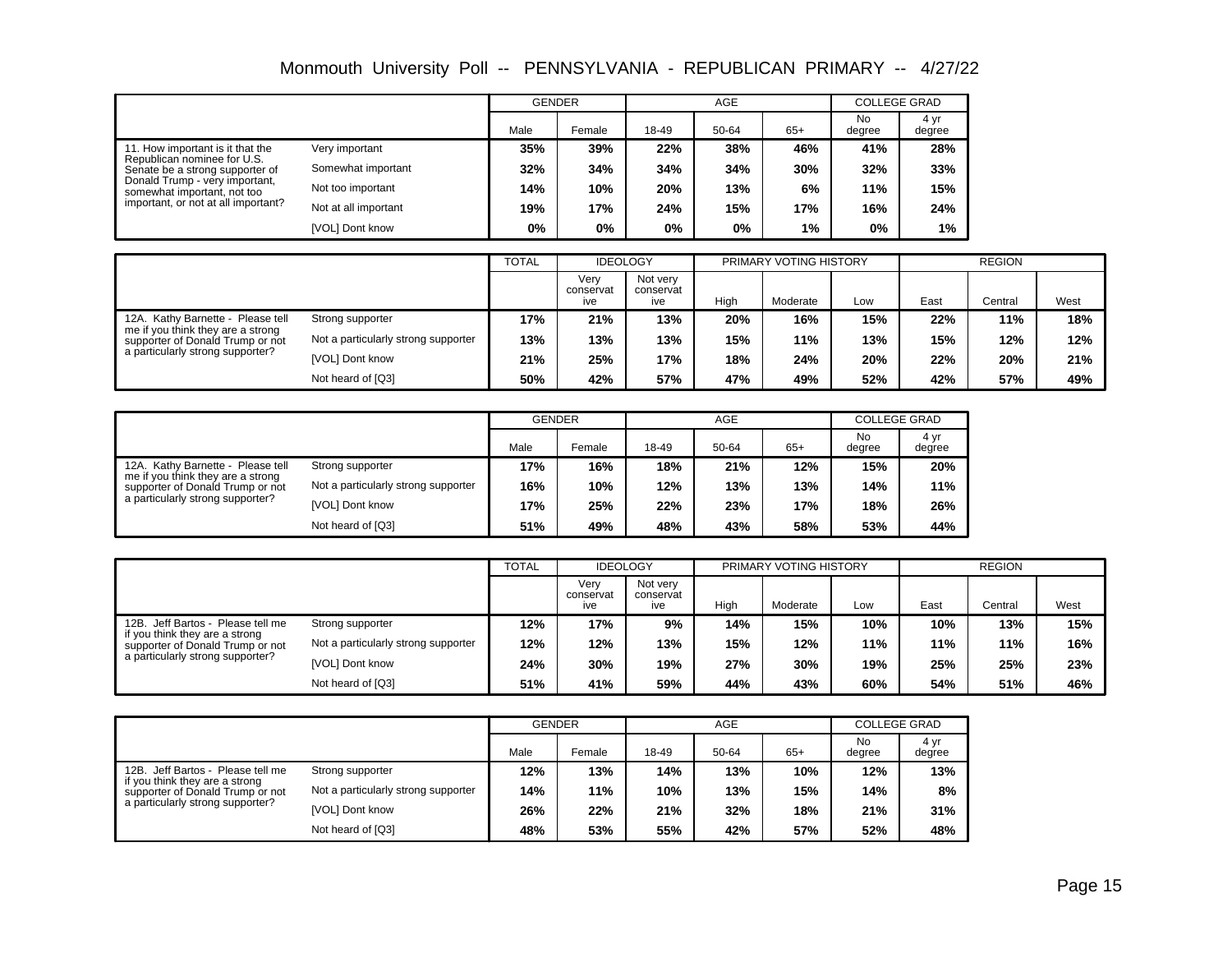|                                                                     |                                     | <b>TOTAL</b> | <b>IDEOLOGY</b>          |                              |       | PRIMARY VOTING HISTORY |     |      | <b>REGION</b> |      |
|---------------------------------------------------------------------|-------------------------------------|--------------|--------------------------|------------------------------|-------|------------------------|-----|------|---------------|------|
|                                                                     |                                     |              | Verv<br>conservat<br>ive | Not very<br>conservat<br>ive | High  | Moderate               | Low | East | Central       | West |
| 12C. George Bochetto - Please                                       | Strong supporter                    | 2%           | 1%                       | 3%                           | $1\%$ | $0\%$                  | 4%  | 2%   | 3%            | 1%   |
| tell me if you think they are a<br>strong supporter of Donald Trump | Not a particularly strong supporter | 5%           | 7%                       | 4%                           | 3%    | 5%                     | 6%  | 9%   | 3%            | 2%   |
| or not a particularly strong<br>supporter?                          | [VOL] Dont know                     | 5%           | 5%                       | 5%                           | 5%    | 9%                     | 2%  | 8%   | 4%            | 3%   |
|                                                                     | Not heard of [Q3]                   | 88%          | 87%                      | 88%                          | 90%   | 86%                    | 88% | 81%  | 90%           | 94%  |

|                                                                     |                                     | <b>GENDER</b> |        |       | <b>AGE</b> |       | <b>COLLEGE GRAD</b> |                |  |
|---------------------------------------------------------------------|-------------------------------------|---------------|--------|-------|------------|-------|---------------------|----------------|--|
|                                                                     |                                     | Male          | Female | 18-49 | 50-64      | $65+$ | No<br>degree        | 4 yr<br>degree |  |
| 12C. George Bochetto - Please                                       | Strong supporter                    | 2%            | 2%     | 4%    | 3%         | $0\%$ | 1%                  | 4%             |  |
| tell me if you think they are a<br>strong supporter of Donald Trump | Not a particularly strong supporter | 6%            | 4%     | 5%    | 6%         | 5%    | 5%                  | 5%             |  |
| or not a particularly strong<br>supporter?                          | [VOL] Dont know                     | 7%            | 3%     | 4%    | 5%         | 6%    | 4%                  | 7%             |  |
|                                                                     | Not heard of [Q3]                   | 85%           | 90%    | 87%   | 87%        | 89%   | 89%                 | 84%            |  |

|                                                                    |                                     | <b>TOTAL</b> | <b>IDEOLOGY</b>          |                              |      | PRIMARY VOTING HISTORY |     |      | <b>REGION</b> |      |
|--------------------------------------------------------------------|-------------------------------------|--------------|--------------------------|------------------------------|------|------------------------|-----|------|---------------|------|
|                                                                    |                                     |              | Verv<br>conservat<br>ive | Not very<br>conservat<br>ive | High | Moderate               | Low | East | Central       | West |
| 12D. Sean Gale - Please tell me                                    | Strong supporter                    | 3%           | 4%                       | 3%                           | 5%   | 4%                     | 2%  | 5%   | 2%            | 3%   |
| if you think they are a strong<br>supporter of Donald Trump or not | Not a particularly strong supporter | 3%           | 4%                       | 2%                           | 3%   | 3%                     | 2%  | 4%   | 3%            | 1%   |
| a particularly strong supporter?                                   | [VOL] Dont know                     | 8%           | 10%                      | 7%                           | 3%   | 13%                    | 8%  | 8%   | 8%            | 9%   |
|                                                                    | Not heard of [Q3]                   | 86%          | 83%                      | 88%                          | 89%  | 80%                    | 88% | 84%  | 87%           | 86%  |

|                                                                    |                                     | <b>GENDER</b> |        |       | AGE   |       | <b>COLLEGE GRAD</b> |                |
|--------------------------------------------------------------------|-------------------------------------|---------------|--------|-------|-------|-------|---------------------|----------------|
|                                                                    |                                     | Male          | Female | 18-49 | 50-64 | $65+$ | No<br>degree        | 4 vr<br>degree |
| 12D. Sean Gale - Please tell me                                    | Strong supporter                    | 5%            | 2%     | 4%    | 4%    | 2%    | 2%                  | 6%             |
| if you think they are a strong<br>supporter of Donald Trump or not | Not a particularly strong supporter | 2%            | 3%     | 1%    | 2%    | 5%    | 3%                  | 3%             |
| a particularly strong supporter?                                   | [VOL] Dont know                     | 8%            | 8%     | 10%   | 9%    | 6%    | 7%                  | 10%            |
|                                                                    | Not heard of [Q3]                   | 84%           | 87%    | 84%   | 86%   | 87%   | 88%                 | 81%            |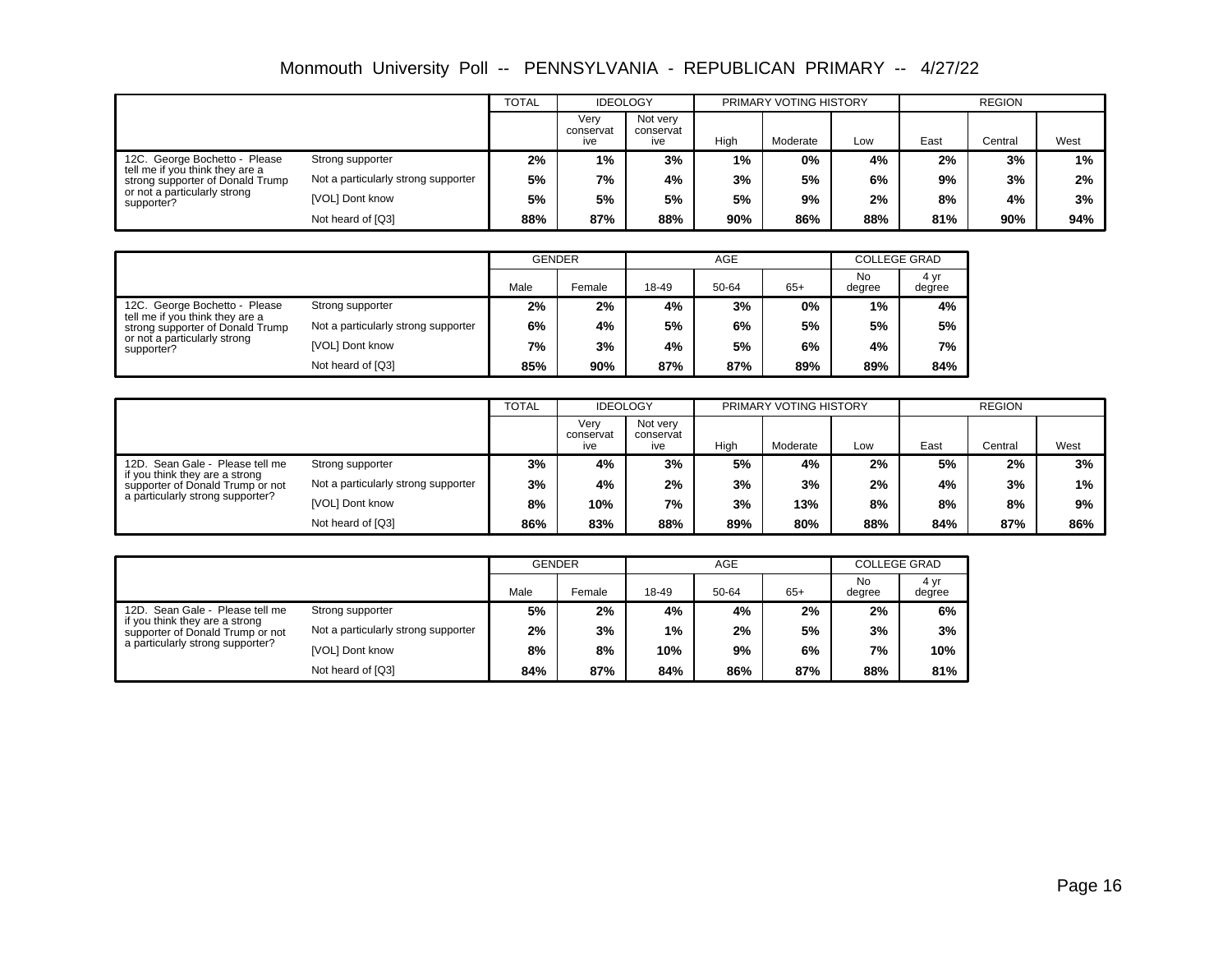|                                                                     |                                     | <b>TOTAL</b> | <b>IDEOLOGY</b>          |                              |      | PRIMARY VOTING HISTORY |     |      | <b>REGION</b> |      |
|---------------------------------------------------------------------|-------------------------------------|--------------|--------------------------|------------------------------|------|------------------------|-----|------|---------------|------|
|                                                                     |                                     |              | Verv<br>conservat<br>ive | Not very<br>conservat<br>ive | High | Moderate               | Low | East | Central       | West |
| 12E. David McCormick - Please                                       | Strong supporter                    | 30%          | 32%                      | 30%                          | 28%  | 34%                    | 30% | 28%  | 32%           | 31%  |
| tell me if you think they are a<br>strong supporter of Donald Trump | Not a particularly strong supporter | 23%          | 23%                      | 24%                          | 28%  | 23%                    | 21% | 24%  | 25%           | 20%  |
| or not a particularly strong<br>supporter?                          | [VOL] Dont know                     | 26%          | 29%                      | 23%                          | 27%  | 26%                    | 27% | 23%  | 24%           | 34%  |
|                                                                     | Not heard of [Q3]                   | 20%          | 16%                      | 22%                          | 17%  | 17%                    | 23% | 24%  | 19%           | 16%  |

|                                                                     |                                     | <b>GENDER</b> |        |       | AGE   |       | <b>COLLEGE GRAD</b> |                |
|---------------------------------------------------------------------|-------------------------------------|---------------|--------|-------|-------|-------|---------------------|----------------|
|                                                                     |                                     | Male          | Female | 18-49 | 50-64 | $65+$ | No<br>degree        | 4 yr<br>degree |
| 12E. David McCormick - Please                                       | Strong supporter                    | 34%           | 27%    | 34%   | 34%   | 25%   | 29%                 | 34%            |
| tell me if you think they are a<br>strong supporter of Donald Trump | Not a particularly strong supporter | 21%           | 26%    | 14%   | 21%   | 33%   | 25%                 | 19%            |
| or not a particularly strong<br>supporter?                          | [VOL] Dont know                     | 22%           | 31%    | 28%   | 28%   | 24%   | 26%                 | 27%            |
|                                                                     | Not heard of [Q3]                   | 23%           | 16%    | 24%   | 17%   | 18%   | 19%                 | 20%            |

|                                                                       |                                     | <b>TOTAL</b> | <b>IDEOLOGY</b>          |                              |      | PRIMARY VOTING HISTORY |     |      | <b>REGION</b> |      |
|-----------------------------------------------------------------------|-------------------------------------|--------------|--------------------------|------------------------------|------|------------------------|-----|------|---------------|------|
|                                                                       |                                     |              | Verv<br>conservat<br>ive | Not very<br>conservat<br>ive | High | Moderate               | Low | East | Central       | West |
| 12F. Dr. Mehmet Oz - Please tell                                      | Strong supporter                    | 54%          | 56%                      | 53%                          | 57%  | 57%                    | 51% | 60%  | 50%           | 53%  |
| me if you think they are a strong<br>supporter of Donald Trump or not | Not a particularly strong supporter | 20%          | 20%                      | 20%                          | 25%  | 17%                    | 19% | 18%  | 25%           | 14%  |
| a particularly strong supporter?                                      | [VOL] Dont know                     | 18%          | 18%                      | 17%                          | 12%  | 20%                    | 20% | 16%  | 18%           | 21%  |
|                                                                       | Not heard of [Q3]                   | 8%           | 5%                       | 10%                          | 6%   | 5%                     | 10% | 5%   | 6%            | 13%  |

|                                                                       |                                     | <b>GENDER</b> |        |       | AGE   |       | <b>COLLEGE GRAD</b> |                |
|-----------------------------------------------------------------------|-------------------------------------|---------------|--------|-------|-------|-------|---------------------|----------------|
|                                                                       |                                     | Male          | Female | 18-49 | 50-64 | $65+$ | No<br>degree        | 4 vr<br>degree |
| 12F. Dr. Mehmet Oz - Please tell                                      | Strong supporter                    | 53%           | 56%    | 40%   | 62%   | 58%   | 52%                 | 60%            |
| me if you think they are a strong<br>supporter of Donald Trump or not | Not a particularly strong supporter | 21%           | 19%    | 24%   | 17%   | 20%   | 22%                 | 17%            |
| a particularly strong supporter?                                      | [VOL] Dont know                     | 18%           | 19%    | 24%   | 18%   | 14%   | 18%                 | 17%            |
|                                                                       | Not heard of [Q3]                   | 9%            | 6%     | 12%   | 3%    | 9%    | 8%                  | 6%             |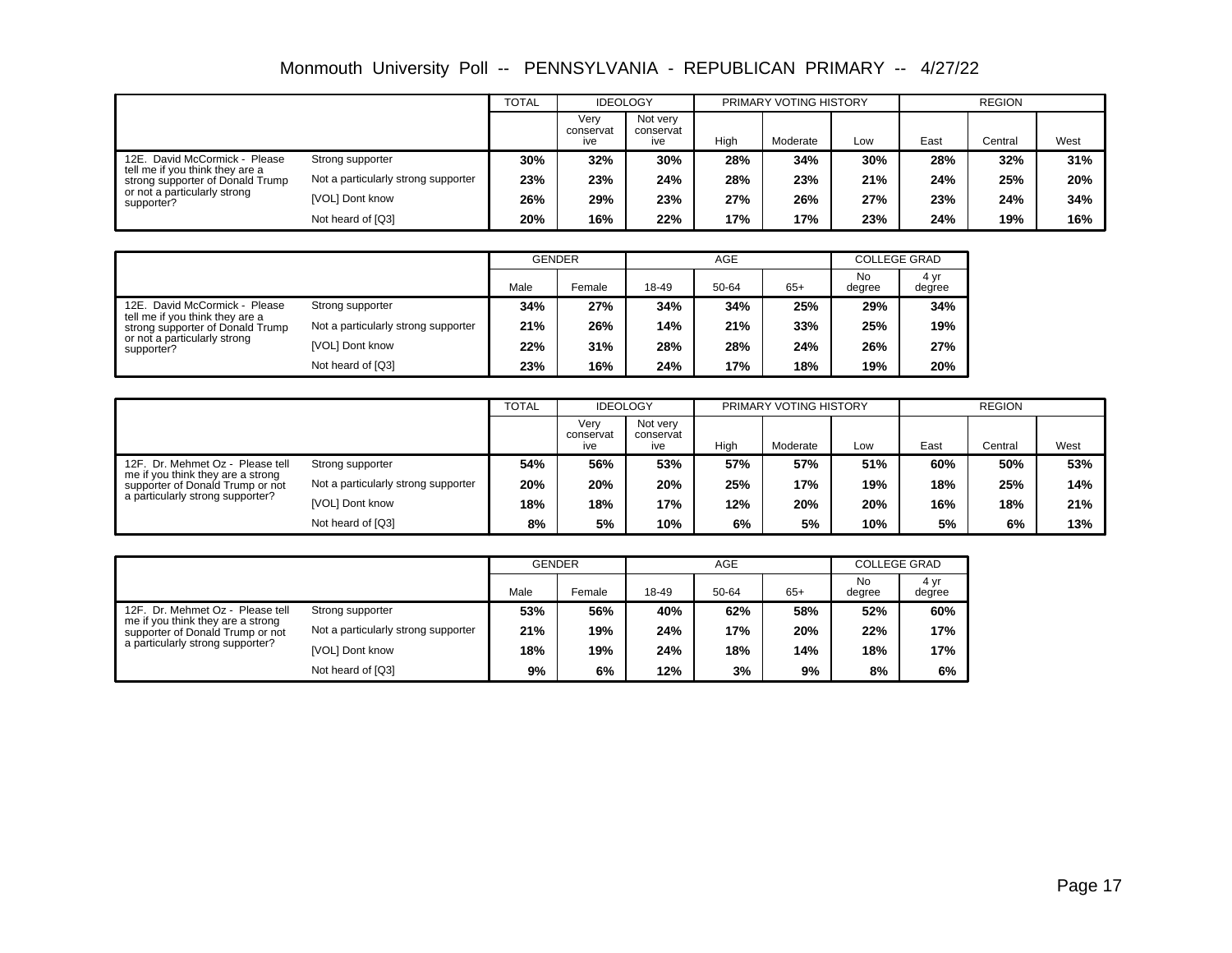|                                                                       |                                     | <b>TOTAL</b> | <b>IDEOLOGY</b>          |                              |      | PRIMARY VOTING HISTORY |     |      | <b>REGION</b> |      |
|-----------------------------------------------------------------------|-------------------------------------|--------------|--------------------------|------------------------------|------|------------------------|-----|------|---------------|------|
|                                                                       |                                     |              | Verv<br>conservat<br>ive | Not very<br>conservat<br>ive | High | Moderate               | Low | East | Central       | West |
| 12G. Carla Sands - Please tell                                        | Strong supporter                    | 14%          | 18%                      | 11%                          | 19%  | 15%                    | 11% | 11%  | 14%           | 20%  |
| me if you think they are a strong<br>supporter of Donald Trump or not | Not a particularly strong supporter | 10%          | 9%                       | 12%                          | 10%  | 13%                    | 8%  | 13%  | 10%           | 7%   |
| a particularly strong supporter?                                      | [VOL] Dont know                     | 12%          | 13%                      | 12%                          | 9%   | 15%                    | 13% | 8%   | 15%           | 15%  |
|                                                                       | Not heard of [Q3]                   | 63%          | 60%                      | 66%                          | 62%  | 57%                    | 68% | 69%  | 61%           | 59%  |

|                                                                       |                                     | <b>GENDER</b> |        |       | AGE   |       |              | <b>COLLEGE GRAD</b> |
|-----------------------------------------------------------------------|-------------------------------------|---------------|--------|-------|-------|-------|--------------|---------------------|
|                                                                       |                                     | Male          | Female | 18-49 | 50-64 | $65+$ | No<br>degree | 4 yr<br>degree      |
| 12G. Carla Sands - Please tell                                        | Strong supporter                    | 14%           | 14%    | 13%   | 17%   | 13%   | 14%          | 14%                 |
| me if you think they are a strong<br>supporter of Donald Trump or not | Not a particularly strong supporter | 11%           | 9%     | 7%    | 8%    | 14%   | 12%          | 5%                  |
| a particularly strong supporter?                                      | [VOL] Dont know                     | 12%           | 12%    | 16%   | 15%   | 7%    | 12%          | 14%                 |
|                                                                       | Not heard of [Q3]                   | 63%           | 64%    | 64%   | 60%   | 66%   | 62%          | 66%                 |

|                                                |                             | <b>TOTAL</b> | <b>IDEOLOGY</b>          |                              |       | PRIMARY VOTING HISTORY |     |       | <b>REGION</b> |       |
|------------------------------------------------|-----------------------------|--------------|--------------------------|------------------------------|-------|------------------------|-----|-------|---------------|-------|
|                                                |                             |              | Very<br>conservat<br>ive | Not very<br>conservat<br>ive | High  | Moderate               | Low | East  | Central       | West  |
| 13. And which of these candidates              | Kathy Barnette              | 6%           | 8%                       | 5%                           | 7%    | 7%                     | 5%  | 6%    | 4%            | 11%   |
| is the strongest supporter of<br>Donald Trump? | Jeff Bartos                 | 2%           | 4%                       | $1\%$                        | 4%    | 1%                     | 2%  | 2%    | 2%            | 3%    |
|                                                | George Bochetto             | 1%           | $0\%$                    | $1\%$                        | $1\%$ | 0%                     | 1%  | 1%    | 1%            | 1%    |
|                                                | Sean Gale                   | 0%           | 1%                       | $0\%$                        | 1%    | 1%                     | 0%  | 1%    | 0%            | $0\%$ |
|                                                | David McCormick             | 12%          | 11%                      | 12%                          | 10%   | 14%                    | 12% | 10%   | 15%           | 10%   |
|                                                | Mehmet Oz                   | 43%          | 44%                      | 42%                          | 46%   | 44%                    | 41% | 50%   | 44%           | 33%   |
|                                                | Carla Sands                 | 7%           | 9%                       | 4%                           | 10%   | 7%                     | 4%  | 2%    | 8%            | 10%   |
|                                                | [VOL] Cannot choose         | 1%           | 1%                       | 0%                           | 1%    | 2%                     | 0%  | $1\%$ | 1%            | 1%    |
|                                                | None strong supporter [Q12] | 28%          | 21%                      | 34%                          | 20%   | 25%                    | 35% | 27%   | 27%           | 32%   |

|                                                |                             | <b>GENDER</b> |        |       | <b>AGE</b> |       | <b>COLLEGE GRAD</b> |                |
|------------------------------------------------|-----------------------------|---------------|--------|-------|------------|-------|---------------------|----------------|
|                                                |                             | Male          | Female | 18-49 | 50-64      | $65+$ | <b>No</b><br>degree | 4 yr<br>degree |
| 13. And which of these candidates              | Kathy Barnette              | 5%            | 8%     | 4%    | 8%         | 7%    | 5%                  | 9%             |
| is the strongest supporter of<br>Donald Trump? | Jeff Bartos                 | 2%            | 3%     | 2%    | 1%         | 4%    | 3%                  | 2%             |
|                                                | George Bochetto             | $0\%$         | 1%     | 2%    | $1\%$      | $0\%$ | $0\%$               | 1%             |
|                                                | Sean Gale                   | 1%            | $0\%$  | $1\%$ | $0\%$      | 1%    | $0\%$               | 2%             |
|                                                | David McCormick             | 14%           | 10%    | 20%   | 12%        | 7%    | 12%                 | 12%            |
|                                                | Mehmet Oz                   | 41%           | 45%    | 26%   | 47%        | 51%   | 42%                 | 45%            |
|                                                | Carla Sands                 | 8%            | 5%     | 5%    | 7%         | 7%    | 8%                  | 3%             |
|                                                | [VOL] Cannot choose         | $0\%$         | 1%     | 1%    | 1%         | $0\%$ | $0\%$               | 2%             |
|                                                | None strong supporter [Q12] | 29%           | 27%    | 40%   | 25%        | 23%   | 30%                 | 24%            |

Page 18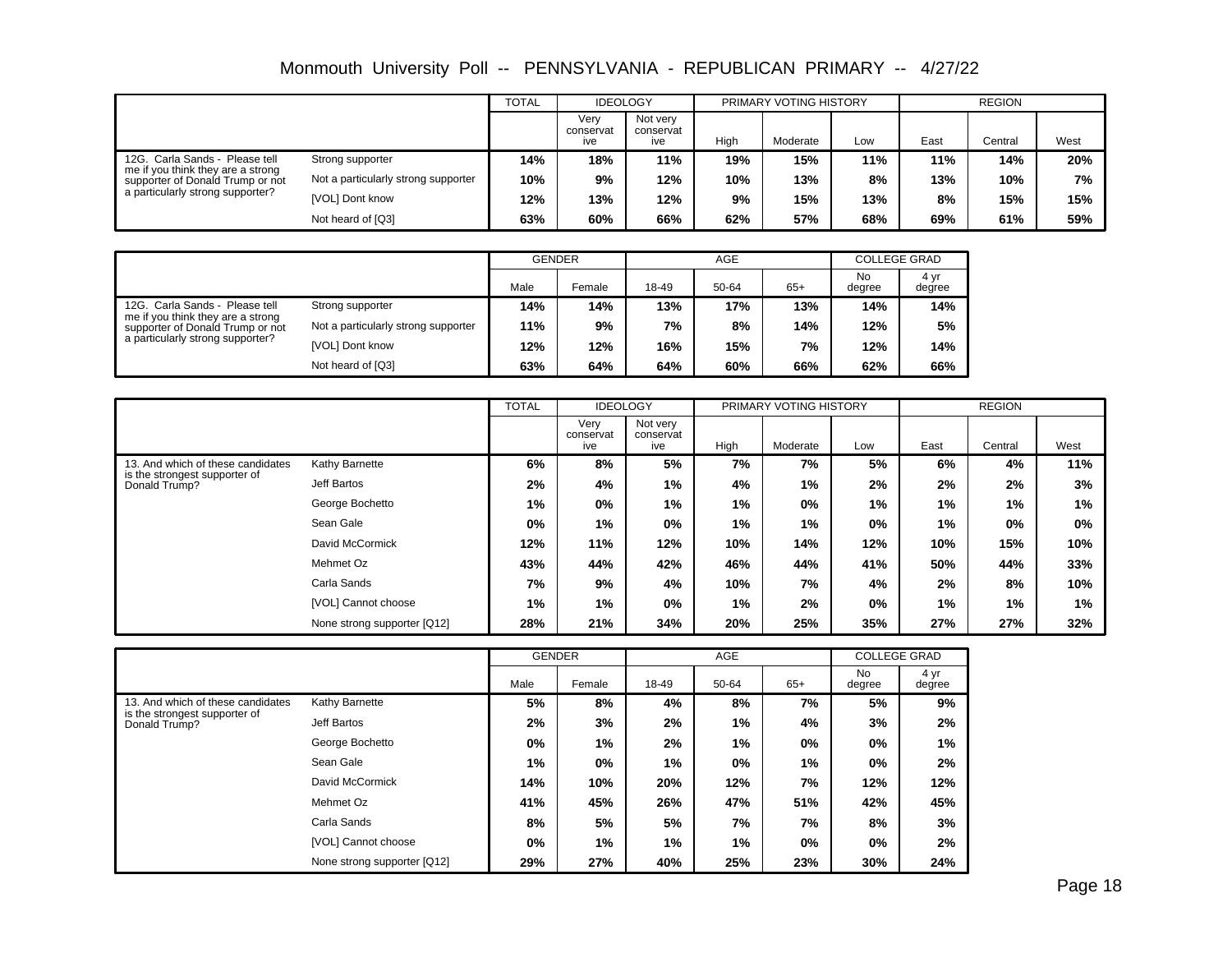|                                                                                |           | <b>TOTAL</b> | <b>IDEOLOGY</b>          |                              |      | PRIMARY VOTING HISTORY |     |      | <b>REGION</b> |      |
|--------------------------------------------------------------------------------|-----------|--------------|--------------------------|------------------------------|------|------------------------|-----|------|---------------|------|
|                                                                                |           |              | Verv<br>conservat<br>ive | Not verv<br>conservat<br>ive | High | Moderate               | Low | East | Central       | West |
| 14. Have you heard that Doctor<br>Oz moved to Pennsylvania shortly             | Heard     | 69%          | 71%                      | 68%                          | 77%  | 69%                    | 64% | 71%  | 69%           | 66%  |
| before he announced his run for<br>U.S. Senate, or have you not<br>heard this? | Not heard | 31%          | 29%                      | 32%                          | 23%  | 31%                    | 36% | 29%  | 31%           | 34%  |

|                                                                                |           | <b>GENDER</b> |        |       | <b>AGE</b> |       | <b>COLLEGE GRAD</b> |                |
|--------------------------------------------------------------------------------|-----------|---------------|--------|-------|------------|-------|---------------------|----------------|
|                                                                                |           | Male          | Female | 18-49 | 50-64      | $65+$ | No<br>degree        | 4 yr<br>degree |
| 14. Have you heard that Doctor<br>Oz moved to Pennsylvania shortly             | Heard     | 69%           | 69%    | 59%   | 74%        | 71%   | 65%                 | 78%            |
| before he announced his run for<br>U.S. Senate, or have you not<br>heard this? | Not heard | 31%           | 31%    | 41%   | 26%        | 29%   | 35%                 | 22%            |

|                                                            |                 | <b>TOTAL</b> | <b>IDEOLOGY</b>          |                              |       | PRIMARY VOTING HISTORY |     |      | <b>REGION</b> |      |
|------------------------------------------------------------|-----------------|--------------|--------------------------|------------------------------|-------|------------------------|-----|------|---------------|------|
|                                                            |                 |              | Verv<br>conservat<br>ive | Not very<br>conservat<br>ive | High  | Moderate               | Low | East | Central       | West |
| 15. Does the fact that Doctor Oz                           | A lot           | 26%          | 28%                      | 25%                          | 37%   | 24%                    | 22% | 20%  | 28%           | 32%  |
| only recently moved to<br>Pennsylvania bother you a lot, a | A little        | 25%          | 29%                      | 22%                          | 26%   | 29%                    | 22% | 27%  | 25%           | 24%  |
| little, or not at all?                                     | Not at all      | 48%          | 43%                      | 52%                          | 36%   | 47%                    | 55% | 52%  | 47%           | 42%  |
|                                                            | [VOL] Dont know | 1%           | 0%                       | 1%                           | $1\%$ | 0%                     | 1%  | 0%   | 0%            | 2%   |

|                                                            |                 | <b>GENDER</b> |        |       | AGE   |       | <b>COLLEGE GRAD</b> |                |  |
|------------------------------------------------------------|-----------------|---------------|--------|-------|-------|-------|---------------------|----------------|--|
|                                                            |                 | Male          | Female | 18-49 | 50-64 | $65+$ | No<br>degree        | 4 yr<br>degree |  |
| 15. Does the fact that Doctor Oz                           | A lot           | 25%           | 27%    | 21%   | 30%   | 27%   | 26%                 | 28%            |  |
| only recently moved to<br>Pennsylvania bother you a lot, a | A little        | 28%           | 23%    | 27%   | 28%   | 21%   | 24%                 | 28%            |  |
| little, or not at all?                                     | Not at all      | 46%           | 49%    | 52%   | 42%   | 50%   | 49%                 | 44%            |  |
|                                                            | [VOL] Dont know | $1\%$         | 1%     | $0\%$ | $0\%$ | 1%    | 1%                  | 0%             |  |

|                                                                                  |           | <b>TOTAL</b> | <b>IDEOLOGY</b>          |                              |      | PRIMARY VOTING HISTORY |     |      | <b>REGION</b> |      |
|----------------------------------------------------------------------------------|-----------|--------------|--------------------------|------------------------------|------|------------------------|-----|------|---------------|------|
|                                                                                  |           |              | Verv<br>conservat<br>ive | Not verv<br>conservat<br>ive | High | Moderate               | Low | East | Central       | West |
| 16. Have you heard that Donald<br>Trump endorsed Doctor Oz for the               | Heard     | 82%          | 88%                      | 78%                          | 91%  | 84%                    | 76% | 81%  | 82%           | 83%  |
| Republican nomination in the U.S.<br>Senate race, or have you not<br>heard this? | Not heard | 18%          | 12%                      | 22%                          | 9%   | 16%                    | 24% | 19%  | 18%           | 17%  |

|                                                                                  |           | <b>GENDER</b> |        |       | <b>AGE</b> |       | <b>COLLEGE GRAD</b> |                |  |
|----------------------------------------------------------------------------------|-----------|---------------|--------|-------|------------|-------|---------------------|----------------|--|
|                                                                                  |           | Male          | Female | 18-49 | 50-64      | $65+$ | No<br>degree        | 4 yr<br>degree |  |
| 16. Have you heard that Donald<br>Trump endorsed Doctor Oz for the               | Heard     | 79%           | 85%    | 59%   | 87%        | 93%   | 83%                 | 82%            |  |
| Republican nomination in the U.S.<br>Senate race, or have you not<br>heard this? | Not heard | 21%           | 15%    | 41%   | 13%        | 7%    | 17%                 | 18%            |  |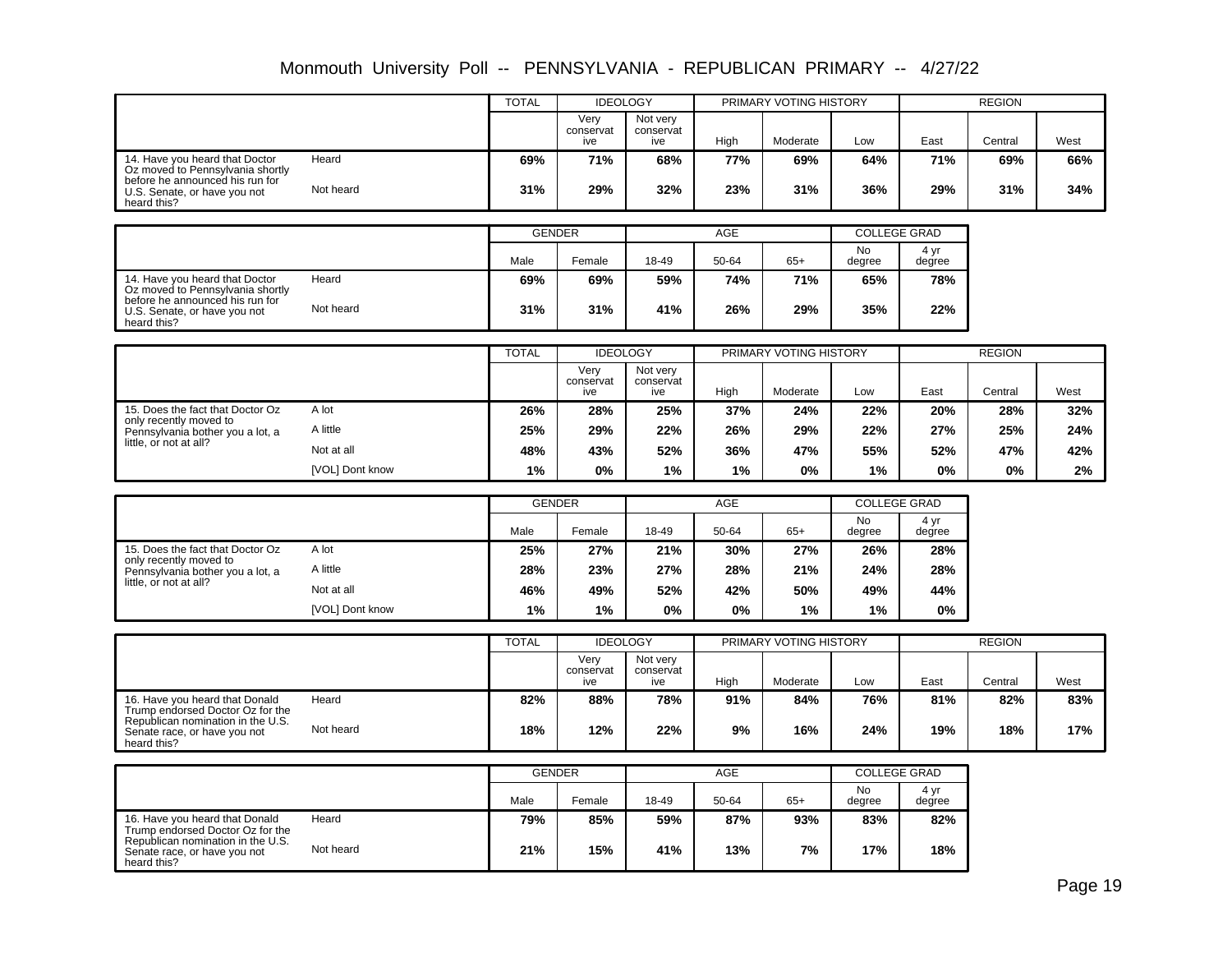|                                                                      |                 | <b>TOTAL</b> | <b>IDEOLOGY</b>          |                              |      | PRIMARY VOTING HISTORY |     |      | <b>REGION</b> |       |
|----------------------------------------------------------------------|-----------------|--------------|--------------------------|------------------------------|------|------------------------|-----|------|---------------|-------|
|                                                                      |                 |              | Very<br>conservat<br>ive | Not verv<br>conservat<br>ive | High | Moderate               | Low | East | Central       | West  |
| 17. [Did\Does] Trumps                                                | More favorably  | 22%          | 22%                      | 21%                          | 19%  | 24%                    | 21% | 20%  | 21%           | 24%   |
| endorsement make you feel more<br>favorably or less favorably toward | Less favorably  | 8%           | 5%                       | 10%                          | 12%  | 5%                     | 8%  | 7%   | 8%            | 10%   |
| Doctor Oz, or [did\does] it not<br>really change how you already     | Does not change | 69%          | 70%                      | 69%                          | 66%  | 70%                    | 71% | 72%  | 69%           | 65%   |
| [felt\feel] about him?                                               | [VOL] Dont know | 1%           | 2%                       | 0%                           | 2%   | $1\%$                  | 1%  | 1%   | 2%            | $1\%$ |

|                                                                      |                 | <b>GENDER</b> |        |       | AGE   |       | <b>COLLEGE GRAD</b> |                |  |
|----------------------------------------------------------------------|-----------------|---------------|--------|-------|-------|-------|---------------------|----------------|--|
|                                                                      |                 | Male          | Female | 18-49 | 50-64 | $65+$ | <b>No</b><br>degree | 4 yr<br>degree |  |
| 17. [Did\Does] Trumps                                                | More favorably  | 21%           | 23%    | 15%   | 23%   | 25%   | 23%                 | 18%            |  |
| endorsement make you feel more<br>favorably or less favorably toward | Less favorably  | 8%            | 8%     | 8%    | 4%    | 11%   | 8%                  | 9%             |  |
| Doctor Oz, or [did\does] it not<br>really change how you already     | Does not change | 71%           | 67%    | 76%   | 71%   | 63%   | 67%                 | 73%            |  |
| [felt\feel] about him?                                               | [VOL] Dont know | 0%            | 3%     | 1%    | 2%    | 1%    | 2%                  | 0%             |  |

|                                                                |                   | <b>TOTAL</b> | <b>IDEOLOGY</b>          |                              |      | PRIMARY VOTING HISTORY |     |      | <b>REGION</b> |      |
|----------------------------------------------------------------|-------------------|--------------|--------------------------|------------------------------|------|------------------------|-----|------|---------------|------|
|                                                                |                   |              | Verv<br>conservat<br>ive | Not very<br>conservat<br>ive | High | Moderate               | Low | East | Central       | West |
| 18. Compared to past elections                                 | More enthusiastic | 41%          | 45%                      | 38%                          | 36%  | 53%                    | 37% | 44%  | 41%           | 39%  |
| for U.S. Senate, are you more<br>enthusiastic than usual, less | Less enthusiastic | 10%          | 7%                       | 13%                          | 10%  | 9%                     | 11% | 9%   | 10%           | 10%  |
| enthusiastic, or about the same as<br>past elections?          | About the same    | 47%          | 46%                      | 49%                          | 52%  | 38%                    | 51% | 46%  | 48%           | 49%  |
|                                                                | [VOL] Dont know   | 1%           | 2%                       | $0\%$                        | 3%   | 0%                     | 1%  | 1%   | $1\%$         | 2%   |

|                                                                |                   | <b>GENDER</b> |        |       | AGE   |       | <b>COLLEGE GRAD</b> |                |
|----------------------------------------------------------------|-------------------|---------------|--------|-------|-------|-------|---------------------|----------------|
|                                                                |                   | Male          | Female | 18-49 | 50-64 | $65+$ | No<br>degree        | 4 yr<br>degree |
| 18. Compared to past elections                                 | More enthusiastic | 41%           | 42%    | 29%   | 52%   | 39%   | 42%                 | 41%            |
| for U.S. Senate, are you more<br>enthusiastic than usual, less | Less enthusiastic | 11%           | 9%     | 19%   | 4%    | 10%   | 9%                  | 12%            |
| enthusiastic, or about the same as<br>past elections?          | About the same    | 47%           | 47%    | 52%   | 43%   | 49%   | 48%                 | 47%            |
|                                                                | [VOL] Dont know   | $1\%$         | 1%     | 0%    | $1\%$ | 3%    | 2%                  | 0%             |

|                                                                     |                      | <b>TOTAL</b> | <b>IDEOLOGY</b>          |                              |      | PRIMARY VOTING HISTORY |     |      | <b>REGION</b> |      |
|---------------------------------------------------------------------|----------------------|--------------|--------------------------|------------------------------|------|------------------------|-----|------|---------------|------|
|                                                                     |                      |              | Verv<br>conservat<br>ive | Not very<br>conservat<br>ive | High | Moderate               | Low | East | Central       | West |
| 19. Do you feel optimistic or                                       | Very optimistic      | 42%          | 48%                      | 38%                          | 33%  | 57%                    | 39% | 45%  | 42%           | 39%  |
| pessimistic about the outcome of<br>the upcoming midterm elections? | Somewhat optimistic  | 33%          | 31%                      | 35%                          | 33%  | 28%                    | 37% | 33%  | 35%           | 31%  |
| Is that very or somewhat<br>(optimistic\pessimistic)?]              | Somewhat pessimistic | 12%          | 13%                      | 13%                          | 21%  | 4%                     | 12% | 12%  | 12%           | 13%  |
|                                                                     | Very pessimistic     | 8%           | 5%                       | 10%                          | 8%   | 9%                     | 7%  | 6%   | 8%            | 10%  |
|                                                                     | [VOL] Dont know      | 4%           | 3%                       | 4%                           | 5%   | 2%                     | 5%  | 4%   | 3%            | 7%   |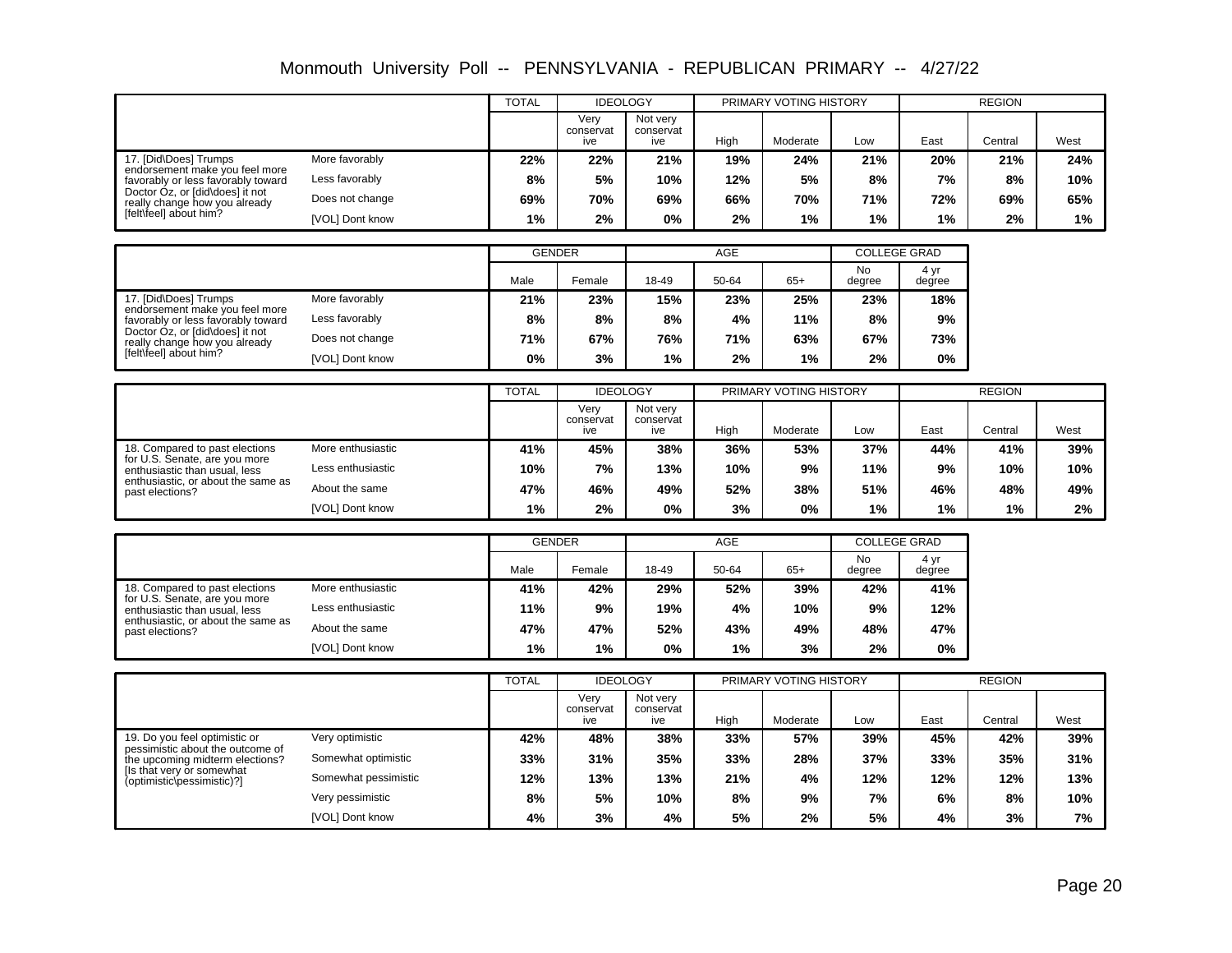|                                                                     |                      | <b>GENDER</b> |        |       | AGE   |       | <b>COLLEGE GRAD</b> |                |
|---------------------------------------------------------------------|----------------------|---------------|--------|-------|-------|-------|---------------------|----------------|
|                                                                     |                      | Male          | Female | 18-49 | 50-64 | $65+$ | No<br>degree        | 4 yr<br>degree |
| 19. Do you feel optimistic or                                       | Very optimistic      | 42%           | 42%    | 34%   | 52%   | 39%   | 41%                 | 47%            |
| pessimistic about the outcome of<br>the upcoming midterm elections? | Somewhat optimistic  | 37%           | 29%    | 42%   | 29%   | 30%   | 34%                 | 31%            |
| [Is that very or somewhat]<br>(optimistic\pessimistic)?]            | Somewhat pessimistic | 11%           | 14%    | 9%    | 10%   | 17%   | 12%                 | 12%            |
|                                                                     | Very pessimistic     | 6%            | 9%     | 12%   | 4%    | 8%    | 8%                  | 7%             |
|                                                                     | [VOL] Dont know      | 4%            | 4%     | 3%    | 4%    | 6%    | 5%                  | 3%             |

|                                                                       |                    | <b>TOTAL</b> | <b>IDEOLOGY</b>          |                              |      | PRIMARY VOTING HISTORY |     |      | <b>REGION</b> |      |
|-----------------------------------------------------------------------|--------------------|--------------|--------------------------|------------------------------|------|------------------------|-----|------|---------------|------|
|                                                                       |                    |              | Verv<br>conservat<br>ive | Not very<br>conservat<br>ive | High | Moderate               | Low | East | Central       | West |
| 20. Looking back at the 2020<br>presidential election, do you         | Fair and square    | 22%          | 12%                      | 30%                          | 19%  | 18%                    | 25% | 20%  | 22%           | 23%  |
| believe Joe Biden won the 2020<br>election fair and square, or do you | Due to voter fraud | 71%          | 81%                      | 63%                          | 75%  | 74%                    | 67% | 70%  | 73%           | 71%  |
| believe that he only won it due to<br>voter fraud?                    | [VOL] Dont know    | 7%           | 7%                       | 7%                           | 6%   | 7%                     | 8%  | 10%  | 5%            | 6%   |

|                                                                       |                    | <b>GENDER</b> |        |       | <b>AGE</b> |       | <b>COLLEGE GRAD</b> |                |
|-----------------------------------------------------------------------|--------------------|---------------|--------|-------|------------|-------|---------------------|----------------|
|                                                                       |                    | Male          | Female | 18-49 | 50-64      | $65+$ | No<br>degree        | 4 yr<br>degree |
| 20. Looking back at the 2020<br>presidential election, do you         | Fair and square    | 24%           | 19%    | 23%   | 19%        | 23%   | 18%                 | 29%            |
| believe Joe Biden won the 2020<br>election fair and square, or do you | Due to voter fraud | 68%           | 75%    | 70%   | 73%        | 71%   | 77%                 | 59%            |
| believe that he only won it due to<br>voter fraud?                    | [VOL] Dont know    | 8%            | 6%     | 7%    | 8%         | 6%    | 5%                  | 12%            |

|                                                                                                                                                                                   |                  | <b>TOTAL</b> | <b>IDEOLOGY</b>          |                              |       | PRIMARY VOTING HISTORY |     |       | <b>REGION</b> |      |  |
|-----------------------------------------------------------------------------------------------------------------------------------------------------------------------------------|------------------|--------------|--------------------------|------------------------------|-------|------------------------|-----|-------|---------------|------|--|
|                                                                                                                                                                                   |                  |              | Verv<br>conservat<br>ive | Not very<br>conservat<br>ive | High  | Moderate               | Low | East  | Central       | West |  |
| D1. In politics today, do you<br>consider yourself a Republican,<br>Democrat, independent, or<br>something else? [Do you consider<br>yourself a strong\Do you lean<br>more toward | Rep. strong      | 63%          | 78%                      | 51%                          | 70%   | 72%                    | 53% | 57%   | 67%           | 68%  |  |
|                                                                                                                                                                                   | Rep. not strong  | 21%          | 9%                       | 32%                          | 17%   | 18%                    | 25% | 19%   | 22%           | 20%  |  |
|                                                                                                                                                                                   | Indep, lean Rep  | 14%          | 13%                      | 16%                          | 12%   | 9%                     | 19% | 20%   | 11%           | 13%  |  |
|                                                                                                                                                                                   | Indep, no lean   | 1%           | 0%                       | 1%                           | $0\%$ | 1%                     | 2%  | 3%    | 0%            | 0%   |  |
|                                                                                                                                                                                   | Indep, lean Dem  | 0%           | 0%                       | $0\%$                        | $0\%$ | $0\%$                  | 0%  | 0%    | $0\%$         | 0%   |  |
|                                                                                                                                                                                   | Dem, not strong  | 0%           | 0%                       | $0\%$                        | $0\%$ | $0\%$                  | 0%  | $1\%$ | 0%            | 0%   |  |
|                                                                                                                                                                                   | [VOL] Dont know. | 0%           | 0%                       | 0%                           | 1%    | $0\%$                  | 0%  | 0%    | 1%            | 0%   |  |